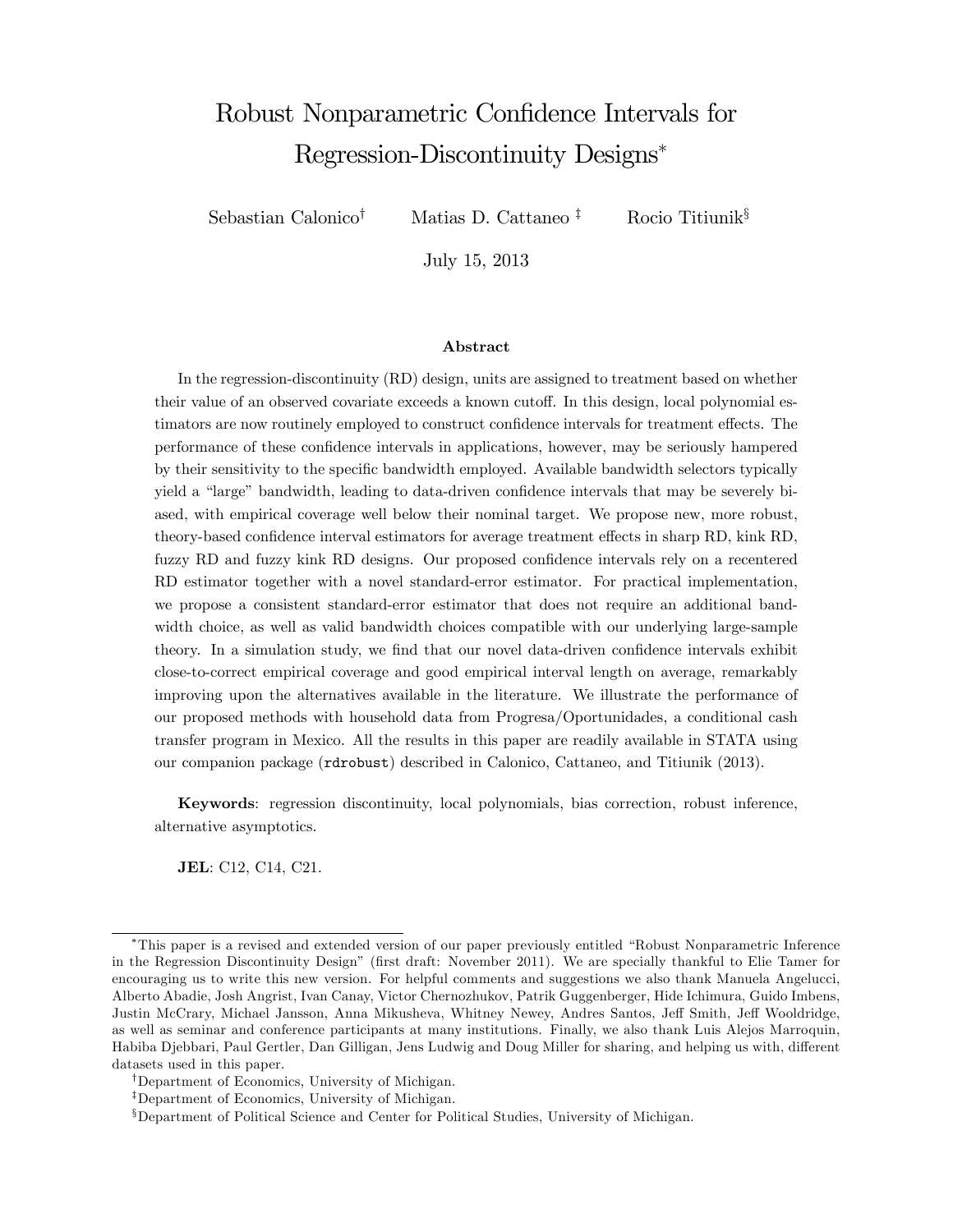### 1 Introduction

The regression discontinuity (RD) design has become one of the leading non-experimental empirical strategies in Economics, Political Science and many other social and behavioral sciences.<sup>[1](#page-1-0)</sup> In this design, units are assigned to treatment based on their value of an observed covariate, with the probability of treatment assignment jumping discontinuously at a known cutoff. For example, in its original application, Thistlethwaite and Campbell (1960) used this design to study the effects of receiving an award on future academic achievement, where the award was given to students whose test scores were above a certain cutoff. The idea of the RD design is to study the effects of the treatment using only observations near the cutoff to control for smoothly varying unobserved confounders. Flexible estimation of RD treatment effects approximates the outcome's (and treatment status') regression function given the score near the cutoff for control and treated groups separately, and computes the estimated effect as the difference (or ratio of differences) of the appropriate values of the regression functions at the cutoff for each group.

Nonparametric local polynomial estimators have received great attention in the recent RD literature, and have become the standard choice for estimation of RD average treatment effects. This estimation strategy involves approximating the regression functions above and below the cutoff by means of weighted local polynomial regressions, typically of order one, with weights computed by applying a kernel function on the distance of each observation's score to the cutoff. These kernelbased estimators require a choice of bandwidth for implementation, and several bandwidth selectors are now available in the literature. These bandwidth selectors are obtained by balancing squaredbias and variance of the RD estimator, a procedure that typically leads to bandwidth choices that are too "large" to ensure the validity of the distributional approximations usually invoked; that is, these bandwidth selectors lead to a non-negligible bias in the distributional approximation of the estimator. As a consequence, the resulting data-driven confidence intervals for RD treatment effects may be biased, having empirical coverage well below their nominal target. This implies that, for example, these conventional confidence intervals may substantially over-reject the null hypothesis of no treatment effect in empirical applications.

To address this drawback in conventional RD inference, we propose new confidence intervals for RD treatment effects that offer robustness to "large" bandwidths such as those usually obtained from cross-validation or asymptotic mean-square-error minimization. Our proposed confidence intervals are constructed as follows. We first bias-correct the RD estimator to account for the effect of a "large" bandwidth choice; that is, we recenter the usual t-statistic with an estimate of the leading bias. As it is well-known in the literature, however, conventional bias-correction alone delivers very poor finite-sample performance because it relies on a low-quality distributional approximation. Thus, to improve the quality of the distributional approximation of the bias-corrected t-statistic, we also introduce a novel standard-error formula to account for the additional variability introduced by the estimated bias; that is, we rescale the bias-corrected t-statistic. The new

<span id="page-1-0"></span><sup>&</sup>lt;sup>1</sup>See, among others, van der Klaauw (2008), Imbens and Lemieux (2008), Lee and Lemieux (2010) and Dinardo and Lee (2011) for recent reviews.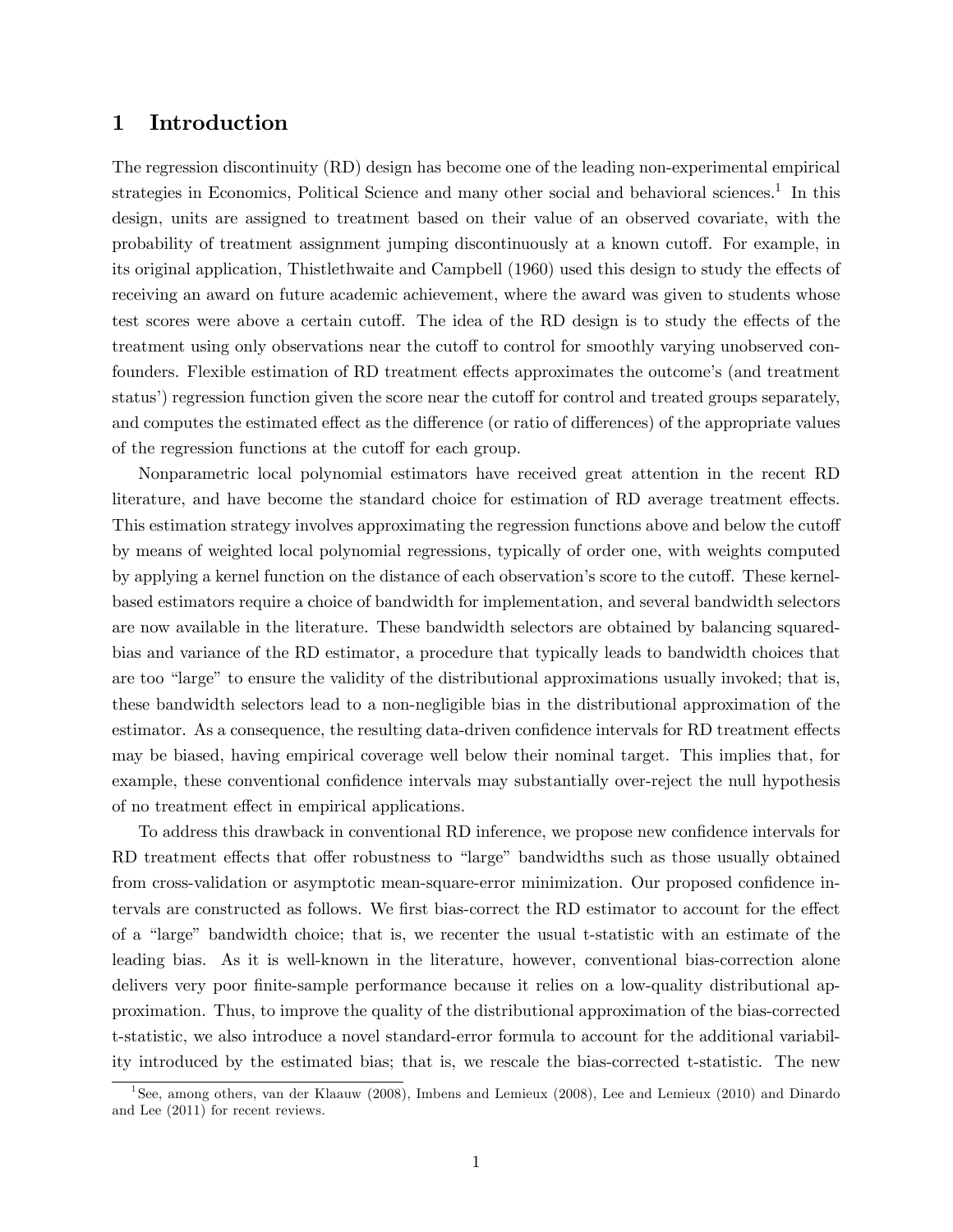standard-error formula is theoretically justified by a non-standard large-sample distributional approximation of the bias-corrected estimator, which explicitly accounts for the potential contribution that bias-correction may add to the finite-sample variability of the usual t-statistic. Altogether, our proposed confidence intervals are more robust to the bandwidth choice ("small" or "large"), as they are not only valid when the usual bandwidth conditions are satisfied (being asymptotically equivalent to the conventional confidence intervals in this case; e.g., see Remark  $2$  below), but also continue to offer correct coverage rates in large samples even when the conventional confidence intervals do not (e.g., see Remark 1 below).

The main discussion focuses on the construction of robust confidence intervals for the RD average treatment effect at the cutoff in four settings: sharp RD, kink RD, fuzzy RD and fuzzy kink RD designs. In all cases, the bias-correction technique follows the standard approach in the nonparametrics literature (e.g., Fan and Gijbels (1996, Section 4.4, p. 116)), but our standard-error formulas are different because they incorporate additional terms not present in the conventional ones. The new confidence intervals are demonstrably more robust because they are valid under strictly weaker bandwidth conditions than those required by their conventional counterparts. In addition, we find in an empirically motivated simulation study that our proposed data-driven confidence intervals exhibit close-to-correct empirical coverage and good empirical interval length on average, remarkably improving upon the alternatives available in the literature. We also illustrate the performance of our proposed confidence intervals, as well as several of the conventional alternatives, in an empirical application that studies the effects of Progresa/Oportunidades, a large-scale anti-poverty conditional cash transfer program in Mexico, on households' consumption outcomes. Our illustration shows that in some, but not all, cases the conclusions drawn from conventional methods are not supported when our robust inference procedures are employed.

Our paper contributes to the emerging literature on inference for treatment effects in the RD design. Hahn, Todd, and van der Klaauw (2001) and Lee (2008) develop identification results, Porter  $(2003)$  gives optimality results of local polynomial estimators, McCrary  $(2008)$  studies specification testing, Imbens and Kalyanaraman (2012) develop bandwidth selection procedures for local-linear estimators, Otsu and Xu (2011) study empirical likelihood methods applied to local-linear estimators, Frandsen, Frölich, and Melly (2012) consider quantile treatment effects, Card, Lee, Pei, and Weber (2012), Dong (2012) and Dong and Lewel (2012) study the so-called kink RD designs, Marmer, Feir, and Lemieux (2012) discuss robust to weak-IV inference in fuzzy RD designs, and Cattaneo, Frandsen, and Titiunik (2013) propose randomization-inference methods.[2](#page-2-0)

The rest of the paper is organized as follows. Section 2 describes the basic sharp RD design, reviews conventional results, provides simulation evidence to motivate our approach, and outlines the details of our proposed robust confidence intervals. Section 3 discusses extensions of the approach to kink RD, fuzzy RD and fuzzy kink RD designs. Mean-square-error optimal bandwidths and their theoretical validity when using our approach is discussed in Section 4 (e.g., see Remark

<span id="page-2-0"></span><sup>&</sup>lt;sup>2</sup>From a more general perspective, our results also contribute to the literature on asymptotic approximations for nonparametric local polynomial estimators (Fan and Gijbels (1996)), which are useful in econometrics (see, e.g., Ichimura and Todd (2007) and references therein).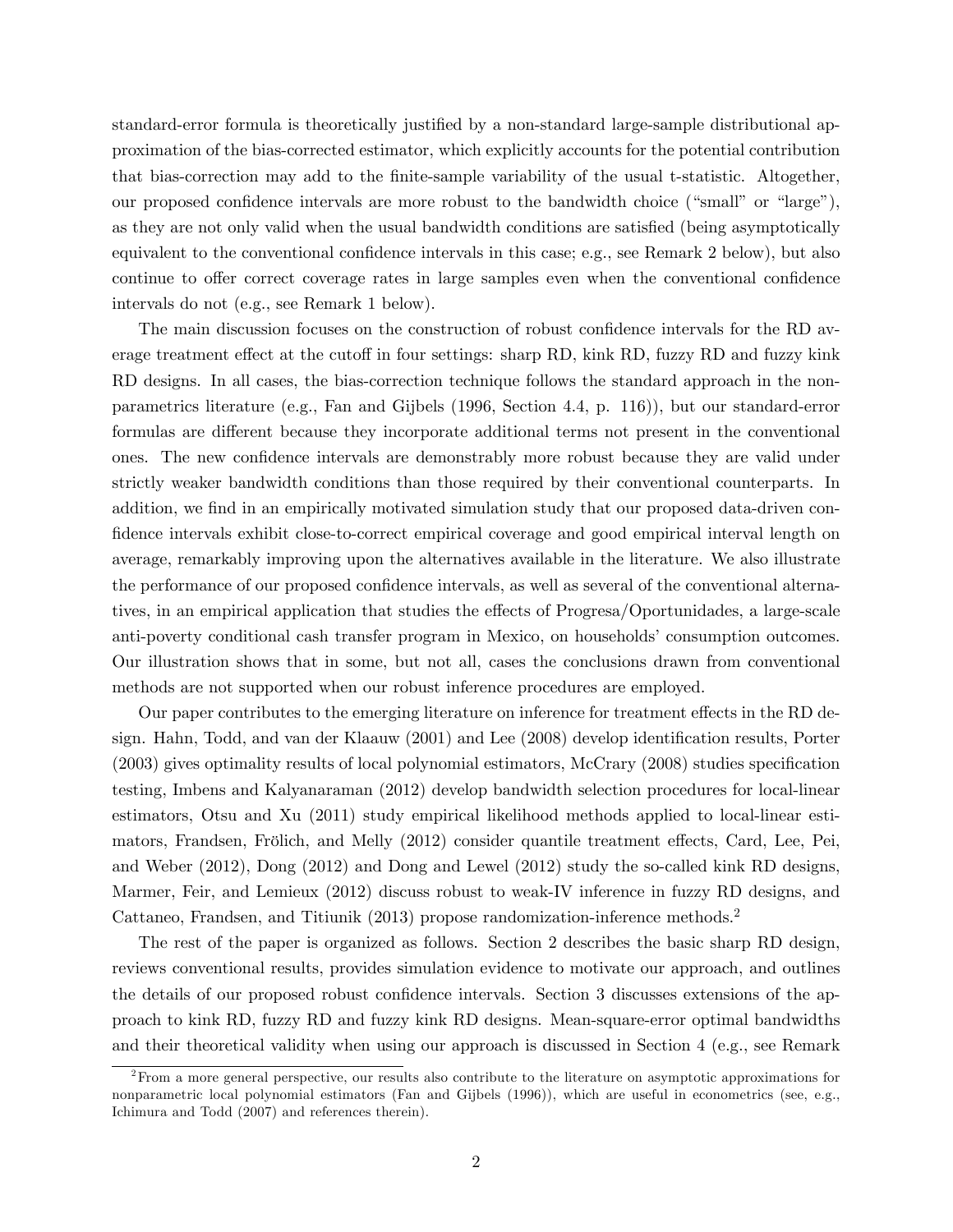6 below), while valid standard-errors are proposed in Section 5. Results from the simulation study and empirical illustration are given in Sections 6 and 7, respectively, while Section 8 concludes. Our general theoretical results are summarized in the Appendix, but most technical details such as proofs and other derivations are relegated to the online supplemental appendix. Our new confidence intervals together with all other results presented in this paper are implemented in the companion STATA package (rdrobust) described in Calonico, Cattaneo, and Titiunik (201[3](#page-3-0)).<sup>3</sup>

## 2 Sharp RD Design: Local-Linear Estimator, Its Potential Pitfalls and The New Robust Alternative

We first focus attention on constructing confidence intervals for the average treatment effect in the sharp RD framework where the probability of treatment assignment changes from zero to one at the threshold, but Section 3 discusses the extension of our main approach to other settings of empirical interest.

In the canonical sharp RD design, we assume that  $(Y_i(0), Y_i(1), X_i)'$ ,  $i = 1, 2, \ldots, n$ , is a random sample from the triplet of random variables  $(Y(0), Y(1), X)'$  with  $f(x)$  the Lebesgue density of  $X_i$ . Given a known threshold  $\bar{x}$ , which we set to  $\bar{x} = 0$  without loss of generality, the observed "score" or "forcing" variable  $X_i$  determines whether unit i is assigned treatment  $(X_i \geq 0)$  or not  $(X_i < 0)$ , while the random variables  $Y_i(1)$  and  $Y_i(0)$  denote the potential outcome with and without treatment, respectively. As a consequence, the observed random sample is  $\{(Y_i, X_i)'\}$ :  $i = 1, 2, \ldots, n$  with

$$
Y_i = Y_i(0) \cdot \mathbf{1}(X_i < 0) + Y_i(1) \cdot \mathbf{1}(X_i \ge 0) = \begin{cases} Y_i(0) & \text{if } X_i < 0 \\ Y_i(1) & \text{if } X_i \ge 0 \end{cases}
$$

,

where  $\mathbf{1}(\cdot)$  denotes the indicator function.

The population parameter of interest is  $\tau_{SRD} = \mathbb{E}[Y(1) - Y(0)|X_i = \bar{x}]$ , the average treatment effect at the threshold. As discussed in Hahn, Todd, and van der Klaauw (2001), under a mild continuity condition, this parameter is nonparametrically identifiable as the difference of two conditional expectations evaluated at the (induced) boundary point  $\bar{x} = 0$ , that is,

$$
\tau_{\text{SRD}} = \mu_{+} - \mu_{-}, \qquad \mu_{+} = \lim_{x \to 0^{+}} \mu(x), \qquad \mu_{-} = \lim_{x \to 0^{-}} \mu(x), \qquad \mu(x) = \mathbb{E}[Y_i | X_i = x],
$$

where here, and elsewhere, we drop the evaluation point of functions whenever possible to simplify notation. Estimation in RD designs naturally focuses on the flexible approximation of the regression functions  $\mu_-(x) = \mathbb{E}[Y_i(0)|X_i = x]$  and  $\mu_+(x) = \mathbb{E}[Y_i(1)|X_i = x]$  near the cutoff  $\bar{x} = 0$ . Section A.1 in the Appendix describes the conventional assumptions on the basic RD model employed in this paper. In particular, near the cutoff, for all  $x \in [-\kappa_0, \kappa_0]$  with  $\kappa_0 > 0$ , we assume continuity of  $f(x)$ (which rules out discrete-valued running variables; see, e.g., Lee and Card (2008)) and smoothness

<span id="page-3-0"></span> $3^3$ Computer code in R is also available upon request.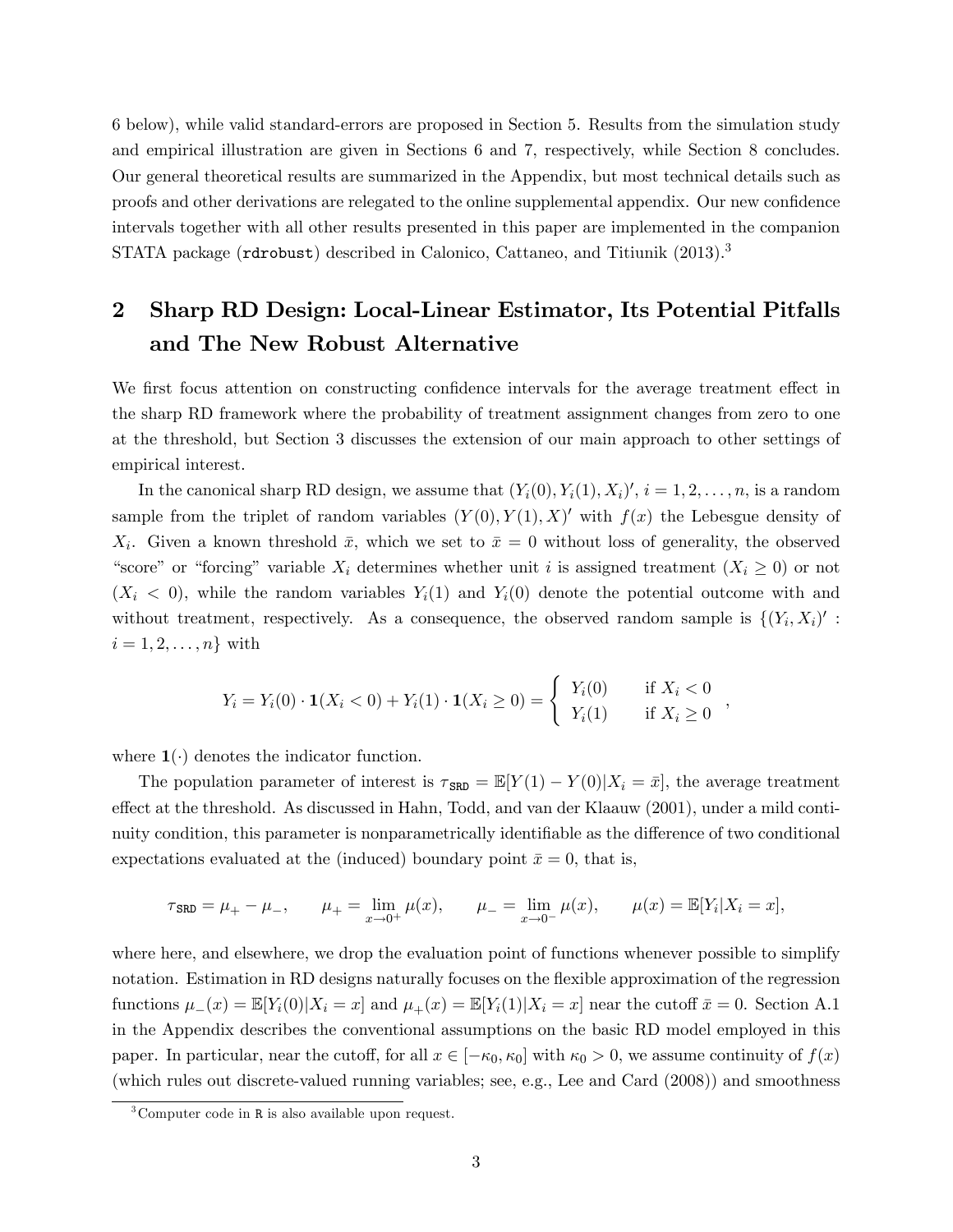of the underlying regression functions  $\mu_-(x)$  and  $\mu_+(x)$ . Since the higher-order derivatives of these unknown regression functions are closely related to the bias of the RD estimators considered, we also introduce notation to describe these derivatives at either side of the threshold:

$$
\mu_{+}^{(\nu)} = \lim_{x \to 0^{+}} \frac{d^{\nu}}{dx^{\nu}} \mu_{+}(x)
$$
 and  $\mu_{-}^{(\nu)} = \lim_{x \to 0^{-}} \frac{d^{\nu}}{dx^{\nu}} \mu_{-}(x).$ 

(By definition,  $\mu_+ = \mu_+^{(0)}$  and  $\mu_- = \mu_-^{(0)}$ .)

Following Hahn, Todd, and van der Klaauw (2001) and Porter (2003), we consider confidence intervals based on the popular local-linear estimator of  $\tau_{SRD}$ , which is simply the difference in intercepts of two first-order local polynomial estimators, one from each side of the threshold. Formally,

$$
\hat{\tau}_{\text{SRD}}(h_n) = \hat{\mu}_{+,1}(h_n) - \hat{\mu}_{-,1}(h_n),
$$

$$
(\hat{\mu}_{+,1}(h_n), \hat{\mu}_{+,1}^{(1)}(h_n))' = \arg \min_{b_0, b_1 \in \mathbb{R}} \sum_{i=1}^n \mathbf{1}(X_i \ge 0)(Y_i - b_0 - X_i b_1)^2 \ k \left(\frac{X_i}{h_n}\right),
$$
  

$$
(\hat{\mu}_{-,1}(h_n), \hat{\mu}_{-,1}^{(1)}(h_n))' = \arg \min_{b_0, b_1 \in \mathbb{R}} \sum_{i=1}^n \mathbf{1}(X_i < 0)(Y_i - b_0 - X_i b_1)^2 \ k \left(\frac{-X_i}{h_n}\right),
$$

where  $h_n$  denotes the bandwidth chosen and  $k(x)$  denotes the kernel function supported on  $[0, \kappa]$ for some  $\kappa > 0$ . Indeed, we will employ local polynomial regression estimators of various orders to approximate unknown regression functions throughout the paper, as these estimators are particularly well-suited for inference in the RD design (Fan and Gijbels (1996) and Cheng, Fan, and Marron (1997)). Section A.2 in the Appendix describes these estimators in detail. Our results cover all commonly used kernels, including the triangular kernel  $k(u) = (1 - u)\mathbf{1}(0 \le u \le 1)$  and uniform kernel  $k(u) = \mathbf{1}(0 \le u \le 1)$ .

In the sharp RD design, the local-linear estimator  $\hat{\tau}_{SRD}(h_n)$  is arguably the preferred and most common choice in practice. Conventional approaches to constructing confidence intervals for  $\tau_{\text{SRD}}$ using this estimator rely on the following large-sample approximation for the standardized t-statistic (see Lemma A1 in the Appendix for the general result):

**Lemma 1.** Suppose Assumptions A1-A2 hold with  $S \geq 3$ . If  $nh_n^5 \to 0$  and  $nh_n \to \infty$ , then

$$
T_{\text{SRD}}(h_n) = \frac{\hat{\tau}_{\text{SRD}}(h_n) - \tau_{\text{SRD}}}{\sqrt{\mathsf{V}_{\text{SRD}}(h_n)}} \to_d \mathcal{N}(0, 1), \qquad \mathsf{V}_{\text{SRD}}(h_n) = \mathbb{V}[\hat{\tau}_{\text{SRD}}(h_n) | X_1, X_2, \cdots, X_n].
$$

Conventional (infeasible)  $100(1 - \alpha)$ -percent confidence intervals for  $\tau_{SRD}$  are theoretically justified from this result, and take the familiar form

$$
I_{\text{SRD}}(h_n) = \left[\hat{\tau}_{\text{SRD}}(h_n) \pm \Phi_{1-\alpha/2}^{-1} \sqrt{\mathsf{V}_{\text{SRD}}(h_n)}\right],
$$

where  $\Phi_{\alpha}^{-1}$  is the upper  $\alpha$ -quantile of the standard normal distribution (e.g.,  $\Phi_{0.95}^{-1} \approx 1.96$ ). In practice, of course, a standard-error estimator is needed to construct feasible confidence intervals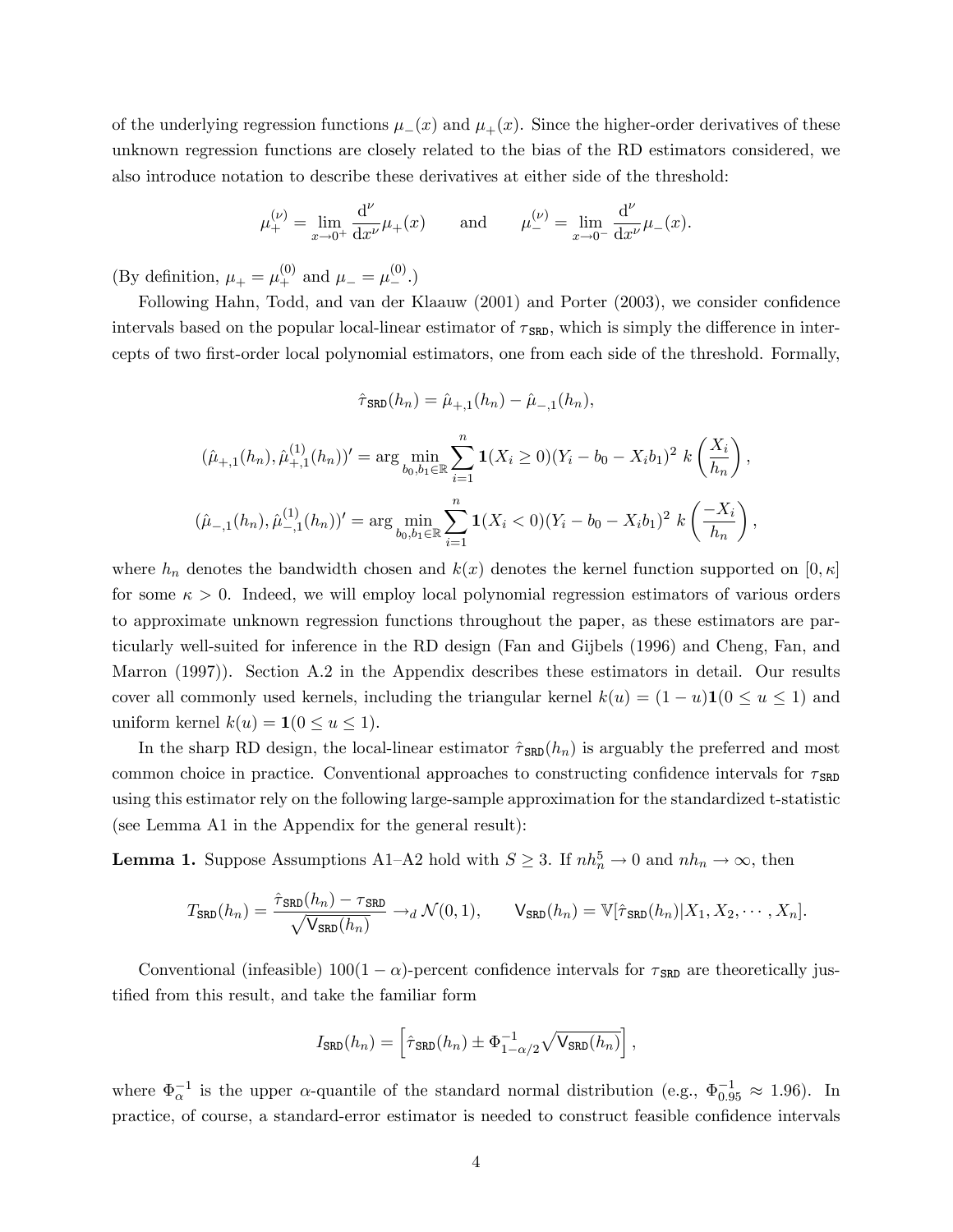

Figure 1: Regression Functions for Models  $1-3$  in simulations.

because  $\mathsf{V}_{\text{SRD}}(h_n)$  involves unknown quantities, but here we assume  $\mathsf{V}_{\text{SRD}}(h_n)$  is known and postpone the issue of standard-errors until Section  $5<sup>4</sup>$  $5<sup>4</sup>$  $5<sup>4</sup>$  Even in this simplified case, the choice of the bandwidth  $h_n$  is crucial. The condition  $nh_n^5 \to 0$  is explicitly imposed to eliminate the contribution of the leading bias to the distributional approximation, which depends on the unknown second derivatives  $\mu_+^{(2)}$  and  $\mu_-^{(2)}$  as described in Lemma A1 in the Appendix. Thus, in general, the confidence intervals  $I_{SRD}(h_n)$  will have correct asymptotic coverage only if the bandwidth  $h_n$  is chosen to be "small" enough so that the bias-condition  $nh_n^5 \to 0$  is satisfied.

Several approaches are available in the literature to select  $h_n$ , including plug-in rules and crossvalidation procedures. Imbens and Kalyanaraman (2012) give a recent account of the state-of-theart in bandwidth selection for RD designs. Unfortunately, most (if not all) of these approaches lead to bandwidths that are too "large" because they do not satisfy the bias-condition just described. For example, minimizing the asymptotic mean squared error (MSE) of  $\hat{\tau}_{SRD}(h_n)$  gives the optimal plug-in bandwidth choice  $h_{\text{MSE}} = C_{\text{MSE}} n^{-1/5}$  with  $C_{\text{MSE}}$  a constant, which by construction implies that  $n(h_{\text{MSE}})^5 \to c \in (0,\infty)$  and hence leads to a first-order bias in the distributional approximation.[5](#page-5-1) Moreover, implementing this MSE-optimal bandwidth choice in practice is likely to introduce additional variability in the chosen bandwidth that may lead to "large" bandwidths as well. Similarly, cross-validation bandwidth selectors tend to have low convergence rates, and thus also typically lead to "large" bandwidth choices; see, e.g., Ichimura and Todd (2007) and references therein. These observations suggest that commonly used local-linear RD confidence intervals may not exhibit correct coverage in applications due to the presence of a potentially first-order bias in their construction.

To illustrate the potential pitfalls of the conventional RD confidence intervals based on the t-statistic  $T_{\text{SRD}}(h_n)$  presented above and its data-driven version  $T_{\text{SRD}}(\hat{h}_n)$  with  $\hat{h}_n$  a bandwidth estimate, we brieáy summarize some results from a Monte Carlo study further discussed in Section

<span id="page-5-0"></span><sup>&</sup>lt;sup>4</sup>Note that because  $\hat{\tau}_{SRD}(h_n)$  is a linear weighted least-squares estimator, an estimator of  $V_{SRD}(h_n)$  takes the familiar form of Eicker-Huber-White heteroskedasticy-robust standard-errors after "plugging in" estimated residuals.

<span id="page-5-1"></span><sup>&</sup>lt;sup>5</sup>This is a well-known problem in the nonparametric curve estimation literature (see, e.g., Fan and Gijbels (1996)).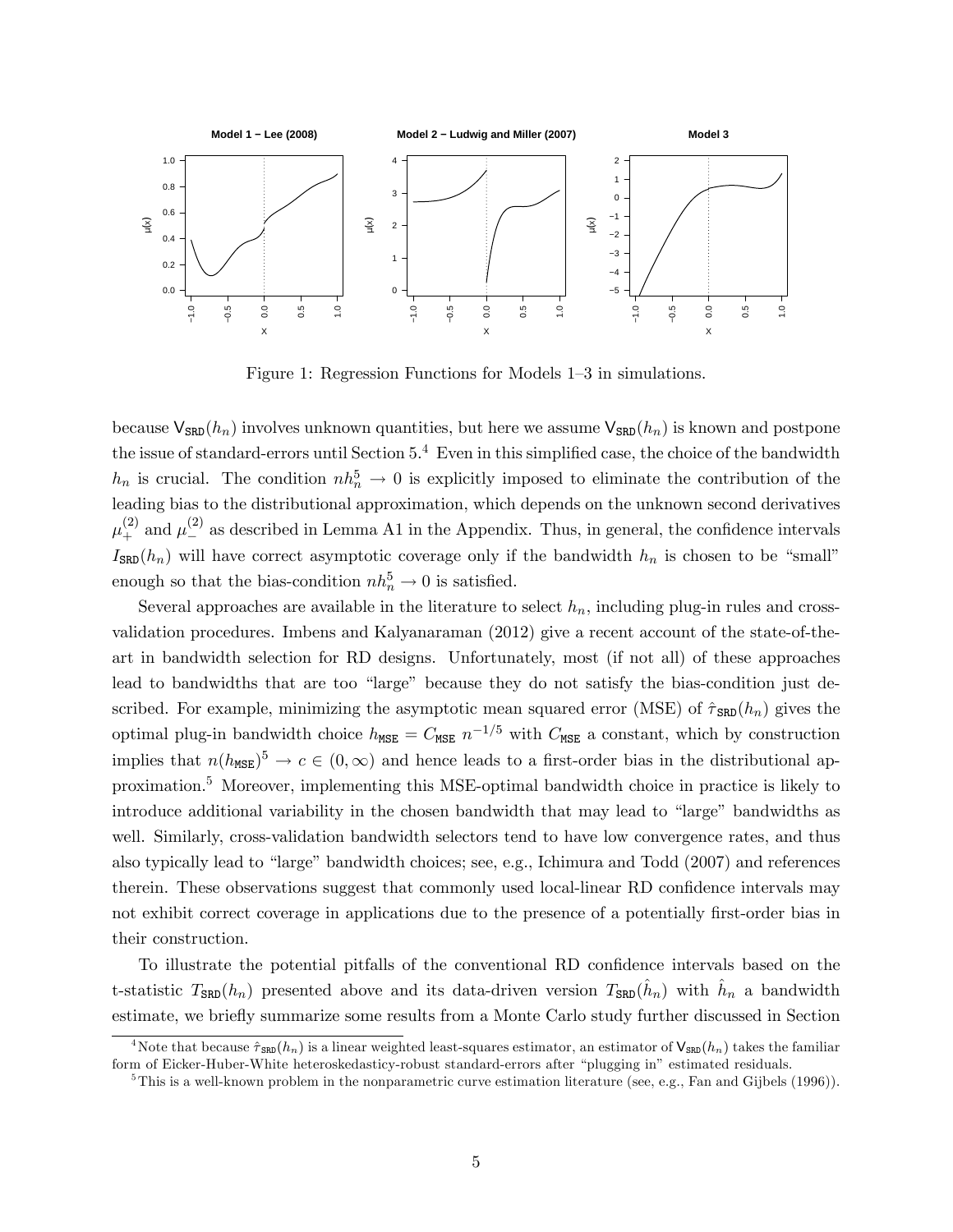|         | Conventional                              |       | Robust Approach                                                         |          | <b>Bandwidths</b> |       |
|---------|-------------------------------------------|-------|-------------------------------------------------------------------------|----------|-------------------|-------|
|         |                                           | EC(%) |                                                                         | $EC(\%)$ | $h_n$             | $b_n$ |
| Model 1 |                                           |       |                                                                         |          |                   |       |
|         | $T_{\tt SRD}(h_{\tt MSE})$                | 93.9  | $T_{\text{SRD}}^{\text{rbc}}(h_{\text{MSE}},b_{\text{MSE}})$            | 94.7     | 0.166             | 0.319 |
|         | $T_{\text{SRD}}(h_{\text{IK}})$           | 84.4  | $T_{\text{SRD}}^{\text{rbc}}(\hat{h}_{\text{IK}}, \hat{b}_{\text{IK}})$ | 93.3     | 0.335             | 0.337 |
|         | $T_{\tt SRD}(\hat{h}_{\tt CV})$           | 83.1  | $T_{\rm SRD}^{\rm rbc}(\hat{h}_{\rm CV}, \hat{h}_{\rm CV})$             | 93.1     | 0.381             | 0.381 |
|         |                                           |       | $T_{\texttt{SRD}}^{\texttt{rbc}}(h_{\texttt{MSE}},h_{\texttt{MSE}})$    | 94.9     | 0.166             | 0.166 |
|         |                                           |       | $T_{\tt SRD}^{\tt rbc}(\hat{h}_{\tt IK}, \hat{h}_{\tt IK})$             | 94.7     | 0.335             | 0.335 |
| Model 2 |                                           |       |                                                                         |          |                   |       |
|         | $T_{\tt SRD}(h_{\tt MSE})$                | 92.5  | $T_{\text{SRD}}^{\text{rbc}}(h_{\text{MSE}},b_{\text{MSE}})$            | 94.9     | 0.082             | 0.191 |
|         | $T_{\text{SRD}}(h_{\text{IK}})$           | 24.1  | $T^{\tt rbc}_{\tt SRD}(\hat{h}_{\tt IK}, \hat{b}_{\tt IK})$             | 91.2     | 0.185             | 0.296 |
|         | $T_{\tt SRD}(\hat{h}_{\tt CV})$           | 79.1  | $T_{\rm SRD}^{\rm rbc}(\hat{h}_{\rm CV}, \hat{h}_{\rm CV})$             | 94.8     | 0.119             | 0.119 |
|         |                                           |       | $T_{SRD}^{rbc}(h_{MSE}, h_{MSE})$                                       | 94.8     | 0.082             | 0.082 |
|         |                                           |       | $T_{\text{SRD}}^{\text{rbc}}(\hat{h}_{\text{IK}}, \hat{h}_{\text{IK}})$ | 94.8     | 0.185             | 0.185 |
| Model 3 |                                           |       |                                                                         |          |                   |       |
|         | $T_{\tt SRD}(h_{\tt MSE})$                | 85.8  | $T_{SRD}^{\rm rbc}(h_{\rm MSE},b_{\rm MSE})$                            | 95.0     | 0.260             | 0.292 |
|         | $T_{\mathtt{SRD}}(\hat{h}_{\mathtt{IK}})$ | 87.1  | $T^{\rm rbc}_{\rm SRD}(\hat{h}_{\rm IK},\hat{b}_{\rm IK})$              | 95.1     | 0.231             | 0.340 |
|         | $T_{\text{SRD}}(\tilde{h}_{\text{CV}})$   | 93.9  | $T_{\rm SRD}^{\rm rbc}(\hat{h}_{\rm CV}, \hat{h}_{\rm CV})$             | 95.2     | 0.166             | 0.166 |
|         |                                           |       | $T_{\texttt{SRD}}^{\texttt{rbc}}(h_{\texttt{MSE}},h_{\texttt{MSE}})$    | 94.9     | 0.260             | 0.260 |
|         |                                           |       | $T_{\text{SRD}}^{\text{rbc}}(\hat{h}_{\text{IK}}, \hat{h}_{\text{IK}})$ | 95.0     | 0.231             | 0.231 |

Table 1: Empirical Coverage of different 95\% Confidence Intervals

Notes: (i)  $EC =$  Empirical Coverage in percentage points, and (ii) columns under "Bandwidths" report the population and average estimated bandwidths choices, as appropriate, for main bandwidth  $h_n$  and pilot bandwidth  $b_n$ .

6.[6](#page-6-0) Table 1 presents the results. We consider three alternative models for the regression function  $\mu(x)$  illustrated in Figure 1. The first two models are motivated by empirical RD problems: Model 1 corresponds to a regression function implied by Lee (2008)ís dataset, and Model 2 corresponds to a regression function implied by Ludwig and Miller (2007)'s data. Model 3 is chosen to exhibit a different regression function with more curvature. All other features of the simulation study are held fixed, matching exactly the data generating process in Imbens and Kalyanaraman (2012).

Table 1 reports the empirical coverage of different 95% confidence intervals for each model under two distinct approaches. The first group of columns, labeled "Conventional", corresponds to the conventional approach based on Lemma 1. We consider three different bandwidth choices:  $(i)$  the infeasible MSE-optimal choice  $h_{\text{MSE}}$ , (*ii*) a data-driven, regularized choice  $\hat{h}_{\text{IK}}$  proposed by Imbens and Kalyanaraman (2012), and (iii) a data-driven, cross-validation (CV) choice  $\hat{h}_{\text{CV}}$  proposed by Ludwig and Miller (2007). The robust approach column in Table 1 is discussed further below.

The simulation results indeed show that the conventional confidence intervals constructed using Lemma 1 may have poor empirical coverage. In Models 1 and 2, the infeasible confidence intervals that use the MSE-optimal bandwidth ( $h_{\text{MSE}} = 0.166$  and  $h_{\text{MSE}} = 0.082$ , respectively) have reasonably good empirical coverage (93:9% and 92:5%, respectively), but their data-driven counterparts that employ an estimated bandwidth exhibit substantial undercovering (e.g., for Model 1 the 95% confidence intervals based on  $T_{\text{SRD}}(\hat{h}_{\text{IK}})$  and  $T_{\text{SRD}}(\hat{h}_{\text{CV}})$  have empirical coverage of 84.4% and 83.1%,

<span id="page-6-0"></span><sup>&</sup>lt;sup>6</sup>We use these simulation results for motivational purposes only. Our results, presented in the upcoming sections, are theory-based and enjoy certain demostrably superior theoretical properties when compared to the conventional ones.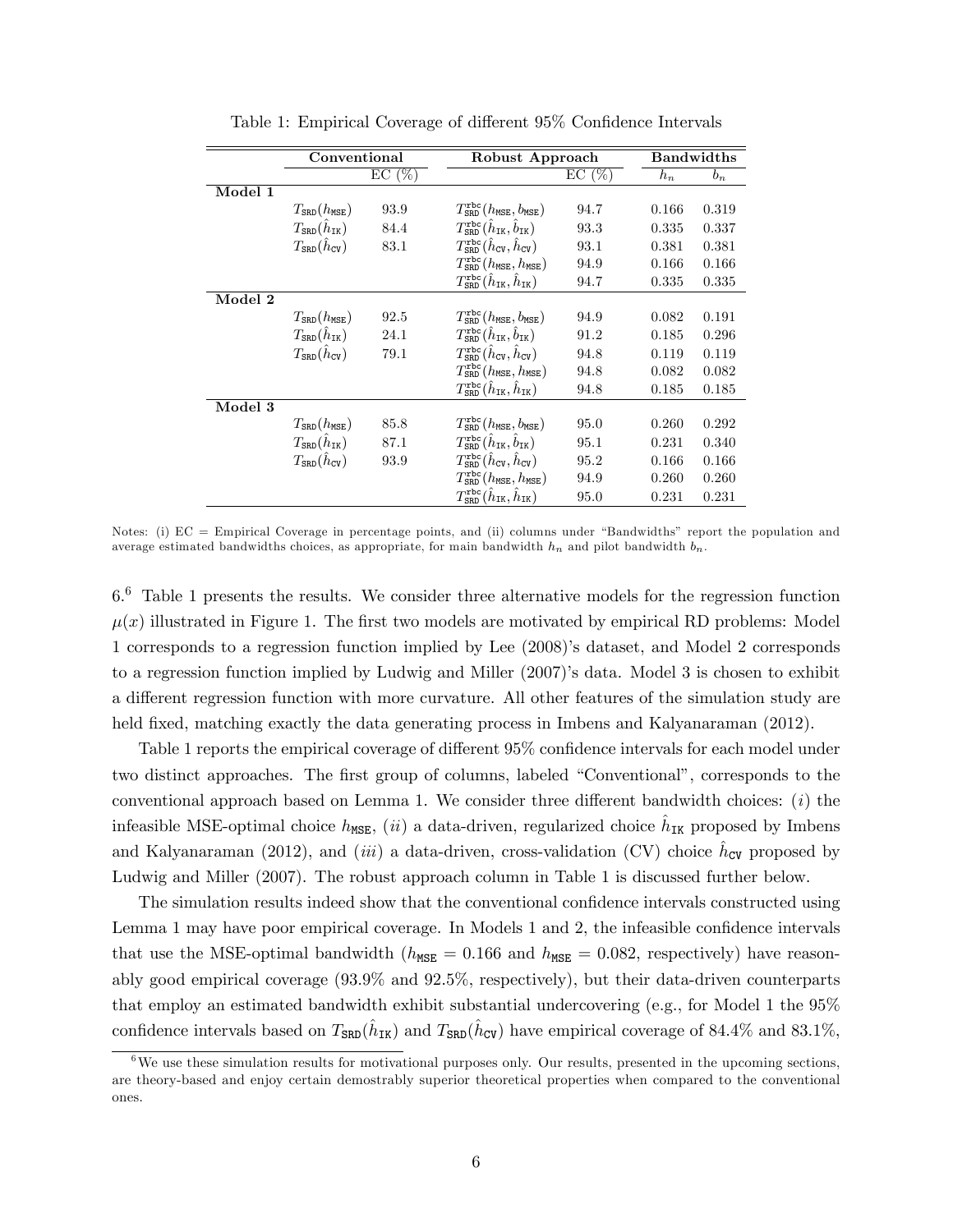respectively). In Model 3, which has a regression function with more curvature, even the infeasible confidence interval constructed using the MSE-optimal bandwidth ( $h_{\text{MSE}} = 0.260$ ) is biased, showing an empirical coverage of 85:8%.

These simulations illustrate that Lemma 1 may not give a good approximation whenever the bandwidth employed is "large". Since applied researchers often estimate RD treatment effects employing MSE-optimal bandwidths in local-linear regressions and implicitly ignore the largesample bias of the estimator, the poor coverage of conventional confidence intervals we highlight potentially affects many RD empirical applications. There are two main approaches to deal with this problem, neither of which is commonly used in practice. One is to undersmooth the estimator, that is, choose an ad-hoc "smaller" bandwidth. This approach, however, is not systematic and its effectiveness unavoidably relies on the unknown features of the underlying data generating process (i.e., it is difficult to know how much undersmoothing is needed in a given application). Moreover, from a theoretical perspective, it has the unsatisfactory effect of leading to a suboptimal rate of convergence for the resulting estimator, thereby affecting the local power properties of the associated hypothesis test. Practically, this means that less observations are effectively used for inference, leading to longer confidence intervals on average.

The second approach is to bias-correct the estimator. This approach is systematic and easy to justify theoretically, but is believed to have poor performance in finite samples. The basic idea of bias-correction is to remove the leading bias term by subtracting of a plug-in consistent estimator of it. As described in detail below, our contribution takes bias-correction as a starting point, and corrects this poor performance by providing a different asymptotic approximation that accounts for the added variability introduced by the bias estimate. Before turning to our results, however, we describe the details of bias-correction in the context of the RD estimate. The leading asymptotic bias of the local-linear estimator is

$$
\mathbb{E}[\hat{\tau}_{\text{SRD}}(h_n)|X_1, X_2, \cdots, X_n] - \tau_{\text{SRD}} = h_n^2 \mathsf{B}_{\text{SRD}}(h_n) \{1 + o_p(1)\}\
$$

with

$$
\mathsf{B}_{\texttt{SRD}}(h_n) = \frac{\mu_+^{(2)}}{2!} \mathcal{B}_{+,\texttt{SRD}}(h_n) - \frac{\mu_-^{(2)}}{2!} \mathcal{B}_{-,\texttt{SRD}}(h_n),
$$

where  $\mathcal{B}_{+,\text{SRD}}(h_n)$  and  $\mathcal{B}_{-,\text{SRD}}(h_n)$  are observed quantities (function of  $X_1, X_2, \cdots, X_n, k(\cdot)$  and  $h_n$ ), which are asymptotically bounded. The exact forms of  $\mathcal{B}_{+,\text{SRD}}(h_n)$  and  $\mathcal{B}_{-,\text{SRD}}(h_n)$  are given in Lemma A1 in the Appendix. Therefore, an easy to implement plug-in bias-corrected estimator is given by

$$
\hat{\tau}_{\text{SRD}}^{\text{bc}}(h_n, b_n) = \hat{\tau}_{\text{SRD}}(h_n) - h_n^2 \hat{\mathbf{B}}_{\text{SRD}}(h_n, b_n),
$$

where

$$
\hat{\mathsf{B}}_{\text{SRD}}(h_n, b_n) = \frac{\hat{\mu}_{+,2}^{(2)}(b_n)}{2!} \mathcal{B}_{+,\text{SRD}}(h_n) - \frac{\hat{\mu}_{-,2}^{(2)}(b_n)}{2!} \mathcal{B}_{-,\text{SRD}}(h_n),
$$

with  $\hat{\mu}^{(2)}_{+,\circ}$  $_{+,2}^{(2)}(b_n)$  and  $\hat{\mu}_{+,2}^{(2)}$  $^{(2)}_{+,2}(b_n)$  denoting conventional local-quadratic estimators of  $\mu^{(2)}_+$  and  $\mu^{(2)}_-$ , as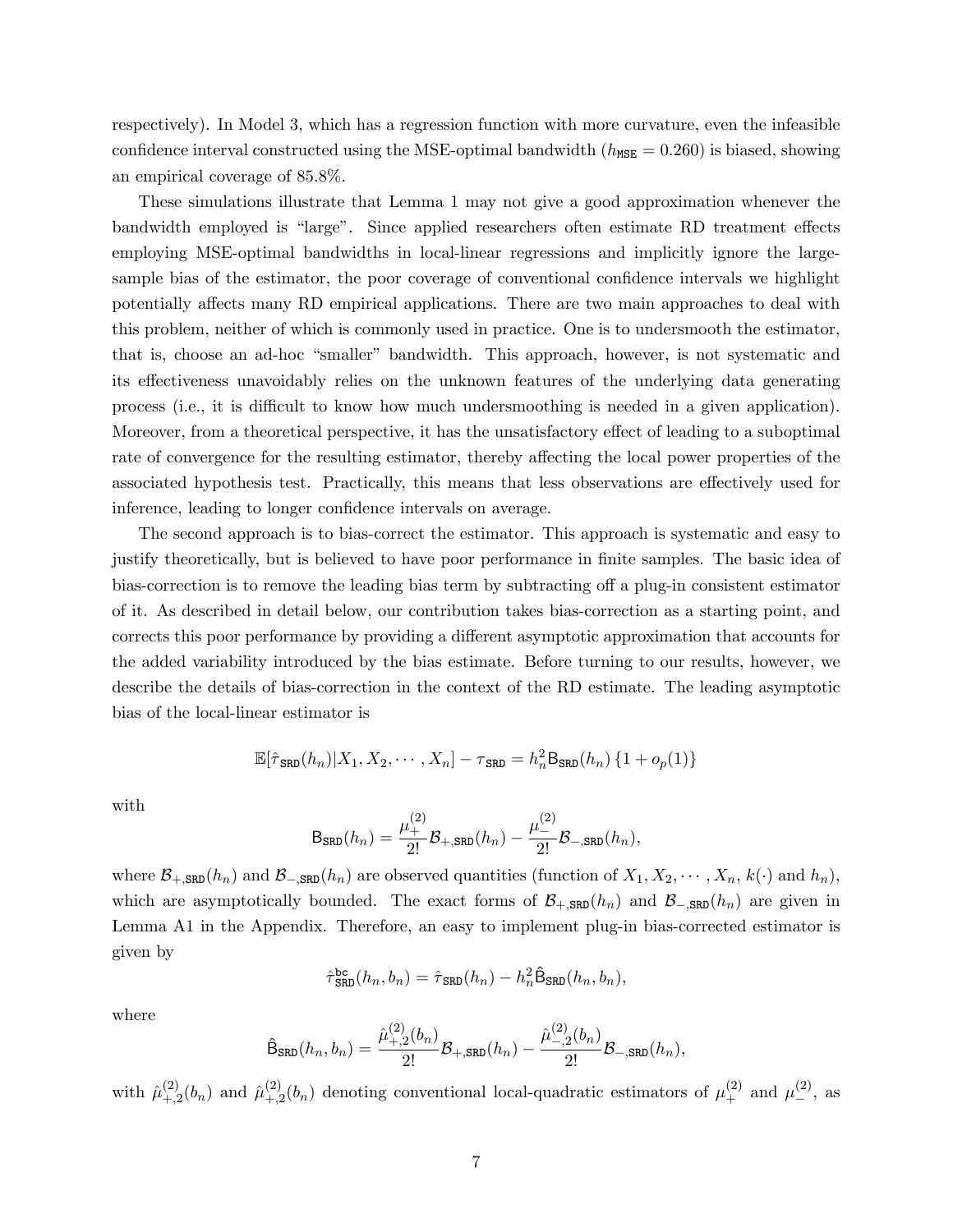described in Section A.2 in the Appendix. Here,  $b_n$  is the so-called pilot bandwidth sequence, usually larger than  $h_n$ . (We employ the same kernel function  $k(\cdot)$  to form all estimators for simplicity.) As mentioned above, bias-correction is theoretically appealing because, for example, it allows for a MSE-optimal choice of bandwidth  $h_n$  and hence leads to a faster convergence rate of  $\hat{\tau}_{SRD}(h_n)$ .

Under weaker conditions, allowing in particular for "larger" bandwidths  $h_n$ , the bias-corrected (infeasible) t-statistic satisfies

<span id="page-8-0"></span>
$$
T_{\text{SRD}}^{\text{bc}}(h_n, b_n) = \frac{\hat{\tau}_{\text{SRD}}^{\text{bc}}(h_n, b_n) - \tau_{\text{SRD}}}{\sqrt{\text{V}_{\text{SRD}}(h_n)}} \to_d \mathcal{N}(0, 1),\tag{1}
$$

which justifies theoretically confidence intervals for  $\tau_{SRD}$  of the form:

$$
I_{\text{SRD}}^{\text{bc}}(h_n, b_n) = \left[ \hat{\tau}_{\text{SRD}}^{\text{bc}}(h_n) \pm \Phi_{1-\alpha/2}^{-1} \sqrt{\mathsf{V}_{\text{SRD}}(h_n)} \right]
$$
  

$$
= \left[ \left( \hat{\tau}_{\text{SRD}}(h_n) - h_n^2 \hat{\mathsf{B}}_{\text{SRD}}(h_n, b_n) \right) \pm \Phi_{1-\alpha/2}^{-1} \sqrt{\mathsf{V}_{\text{SRD}}(h_n)} \right].
$$

That is, the confidence intervals are re-centered to account for the presence of the (smoothing) bias. In practice,  $b_n$  may also be selected using an MSE-optimal choice, denoted  $b_{\text{MSE}}$ , which can be implemented by a plug-in estimate, denoted  $b_{MSE}$  (see Section 4 for details). As discussed in Section 6, these confidence intervals do not exhibit better empirical coverage than the conventional ones based on  $T_{\text{SRD}}(h_n)$ , and they do underperform in many cases. Bias-correction is not particularly popular in empirical work, even though the bias-corrected statistic  $T_{SRD}^{bc}(h_n, b_n)$  may be preferred to the classical statistic  $T_{SRD}(h_n)$  due to its demonstrably better theoretical (asymptotic) properties. Our simulations are consistent with this empirical view on conventional bias-correction.

#### 2.1 Robust Local-Linear RD Inference

While bias correction is an appealing theoretical idea, a natural concern with the conventional large-sample approximation for the bias-corrected local-linear RD estimator is that it does not account for the additional variability introduced by the bias-estimates  $\hat{\mu}^{(2)}_{+}$  $_{+,2}^{(2)}(b_n)$  and  $\hat{\mu}_{-,2}^{(2)}$  $_{-,2}^{(2)}(b_n)$ . In other words, this large-sample approximation relies on carefully tailored assumptions on the bandwidth sequences  $h_n$  and  $b_n$  that make the variability of the bias-correction estimate disappear asymptotically. We propose an alternative asymptotic approximation for bias-corrected local polynomial estimators that leads to confidence intervals for RD treatment effects capturing this additional sampling variability. This is the main contribution of our paper.

To highlight the differences in our approach, note that the conventional approach to biascorrection assumes that the bias-estimate is a consistent estimator of the asymptotic bias, and thus forces  $\hat{\mathsf{B}}_{\text{SRD}}(h_n, b_n)$  to be a "consistent" estimator of  $\mathsf{B}_{\text{SRD}}(h_n)$  (i.e.,  $\hat{\mathsf{B}}_{\text{SRD}}(h_n, b_n)/\mathsf{B}_{\text{SRD}}(h_n) \rightarrow_p 1$ ). Specifically, under the usual regularity conditions, if

<span id="page-8-1"></span>
$$
nh_n^5\left(\hat{\mathsf{B}}_{\text{SRD}}(h_n, b_n) - \mathsf{B}_{\text{SRD}}(h_n)\right)^2 \to_p 0
$$
\n(2)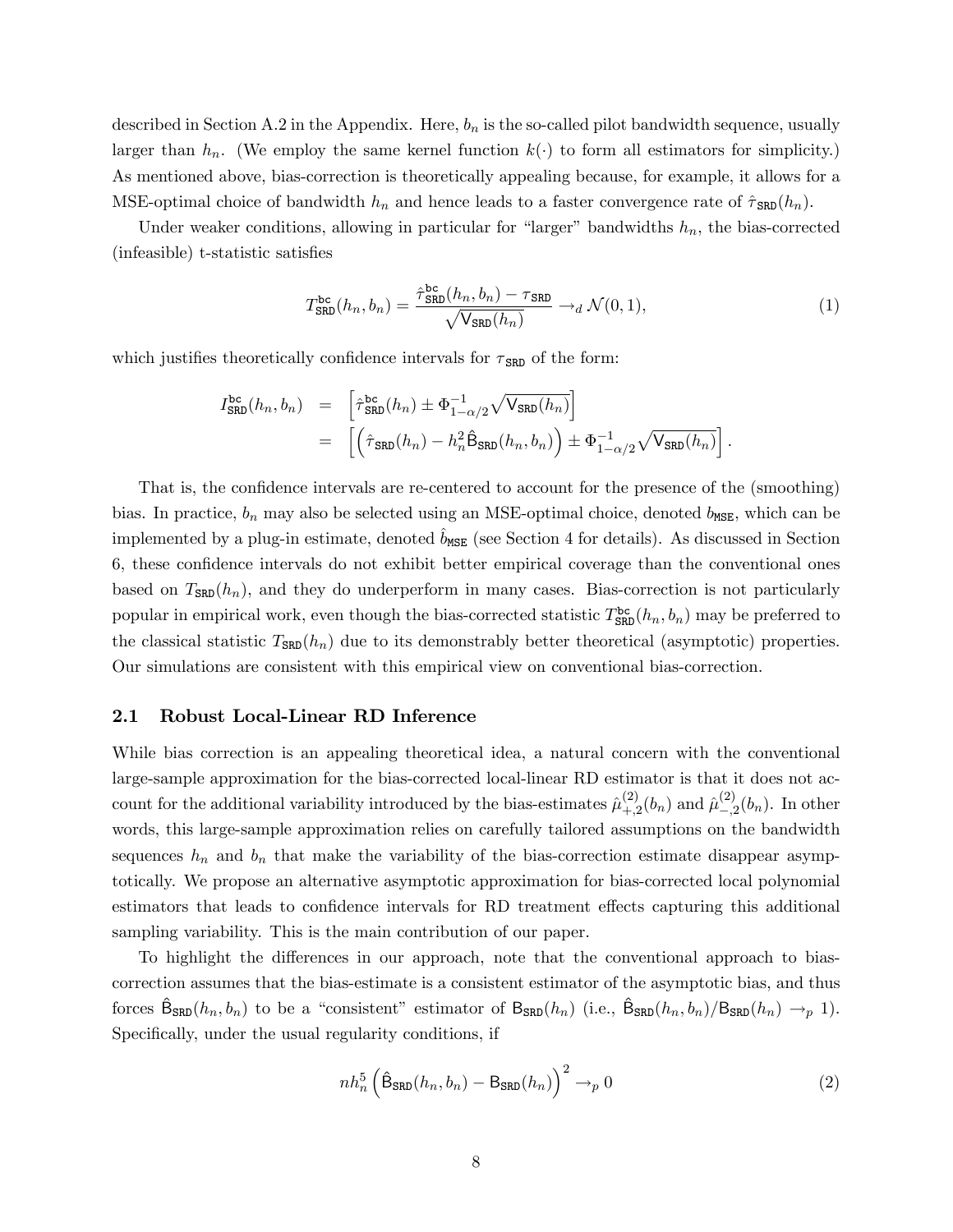then [\(1\)](#page-8-0) holds. This approach allows for potentially "larger" bandwidths  $h_n$  because the leading asymptotic bias is manually removed from the distributional approximation, but the resulting distributional approximation for this bias-corrected estimator tends to provide a poor characterization of the Önite sample variability of the statistic. The approximation does not account for the biascorrection component: condition  $(2)$  makes researchers proceed "as if" the leading bias is known. In finite samples, however, the bias-correction component will affect the sampling distribution of the estimator  $\hat{\tau}_{SRD}^{bc}(h_n, b_n)$ , which implies that the conventional distributional approximation may not accurately represent the finite-sample distribution of  $T_{\text{SRD}}^{\text{bc}}(h_n, b_n)$ .

We propose an alternative asymptotic theory that accounts for the potential contribution of the bias-correction estimate to the large sample distributional approximation of the sampling distribution of  $T_{SRD}^{bc}(h_n, b_n)$ . The idea is to allow for bandwidth sequences, entering in the bias-estimate  $\hat{\mathsf{B}}_{\text{SRD}}(h_n, b_n)$ , that potentially make the bias-correction term in  $\hat{\tau}_{\text{SRD}}^{\text{bc}}(h_n, b_n)$  as important as the main estimator  $\hat{\tau}_{SRD}(h_n)$ , even asymptotically. These bandwidth sequences weaken the condition [\(2\)](#page-8-1) in an intuitive way, and lead to an alternative distributional approximation for  $\hat{\tau}_{SRD}^{bc}(h_n, b_n)$  with a different asymptotic variance in general. The resulting distributional approximation therefore potentially includes both the contribution of the main estimator  $\hat{\tau}_{\text{SRD}}(h_n)$  as well as the contribution of the bias-correction estimate.

The intuition behind our result is quite simple. We have

$$
T_{\text{SRD}}^{\text{bc}}(h_n, b_n) = \frac{\hat{\tau}_{\text{SRD}}^{\text{bc}}(h_n, b_n) - \tau_{\text{SRD}}}{\sqrt{\mathsf{V}_{\text{SRD}}(h_n)}} = \Upsilon_{\text{SRD}}(h_n) - \Upsilon_{\text{SRD}}^{\text{bc}}(h_n, b_n),
$$

where

$$
\Upsilon_{\text{SRD}}(h_n) = \frac{\hat{\tau}_{\text{SRD}}(h_n) - \tau_{\text{SRD}} - h_n^2 \text{B}_{\text{SRD}}(h_n)}{\sqrt{\text{V}_{\text{SRD}}(h_n)}} \quad \text{and} \quad \Upsilon_{\text{SRD}}^{\text{bc}}(h_n, b_n) = \frac{h_n^2 \left(\hat{\text{B}}_{\text{SRD}}(h_n, b_n) - \text{B}_{\text{SRD}}(h_n)\right)}{\sqrt{\text{V}_{\text{SRD}}(h_n)}}.
$$

It is easy to see that  $\Upsilon_{\text{SRD}}(h_n) \to_d \mathcal{N}(0, 1)$ . In addition, under appropriate conditions,

$$
\Upsilon_{\text{SRD}}^{\text{bc}}(h_n, b_n) = \sqrt{nh_n^5} O_p\left(\frac{1}{\sqrt{nb_n^5}} + b_n\right) = O_p\left(\left(\frac{h_n}{b_n}\right)^{5/2} + \sqrt{nh_n^5b_n^2}\right),
$$

implying that  $\Upsilon_{\text{SRD}}^{\text{bc}}(h_n, b_n)$  is asymptotically negligible if (and only if)

<span id="page-9-0"></span>
$$
\frac{h_n}{b_n} \to 0 \quad \text{and} \quad nh_n^5 b_n^2 \to 0. \tag{3}
$$

The conditions in [\(3\)](#page-9-0) specialize the high-level condition [\(2\)](#page-8-1) underlying the classical approach to bias-correction. Specifically, the restriction  $h_n/b_n \to 0$  controls the additional variability that the bias-correction term introduces to  $\hat{\tau}_{SRD}^{bc}(h_n, b_n)$ , while the condition  $nh_n^5b_n^2 \to 0$  ensures that the bias-correction term is asymptotically unbiased after proper scaling. In finite samples, however,  $h_n/b_n$  is never zero. Thus, to capture the (possibly first-order) effect of the bias-correction to the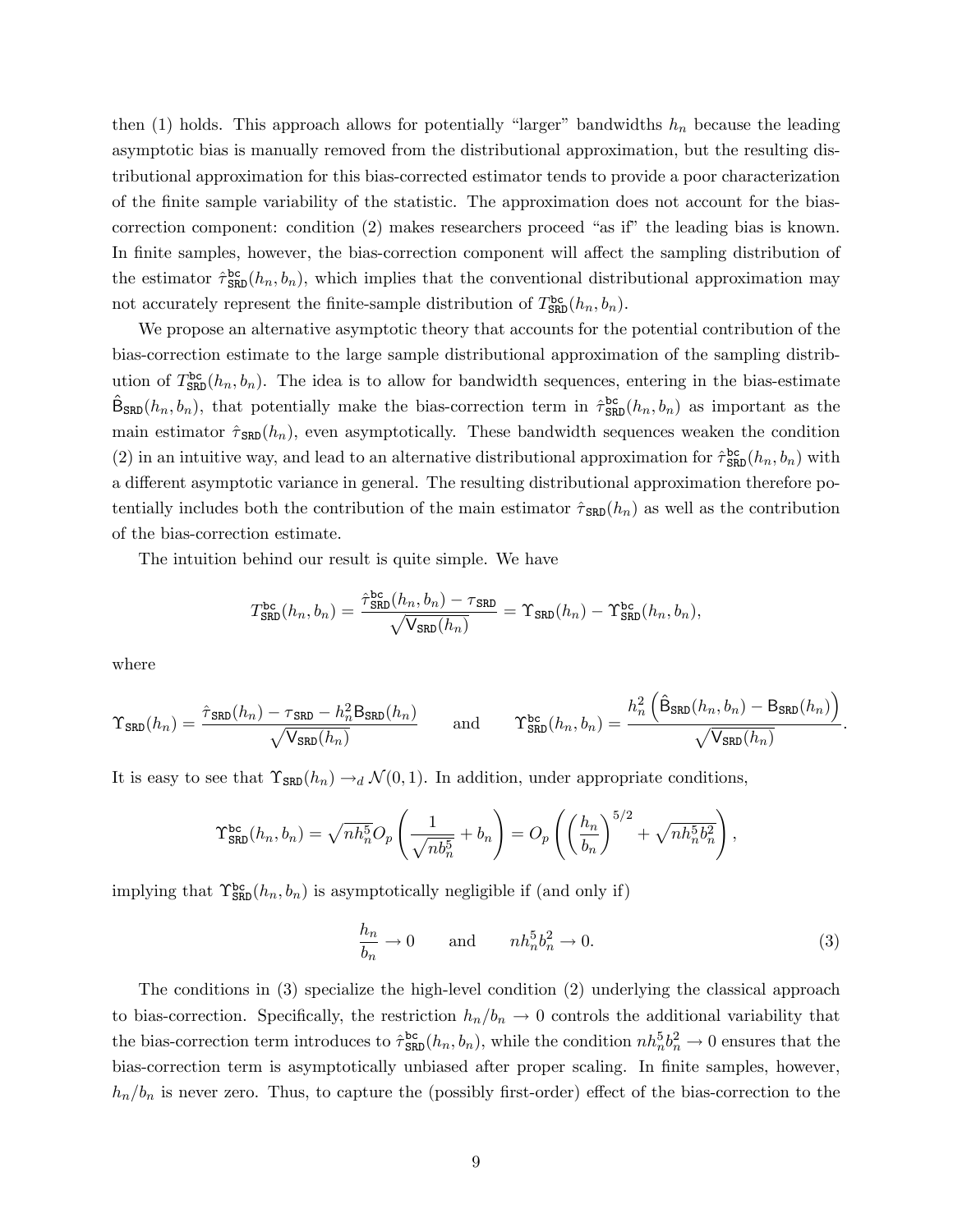distributional approximation, we study the alternative large-sample approximation for the (properly centered and scaled) estimator  $\hat{\tau}_{SRD}^{bc}(h_n, b_n)$  based on the condition

$$
\rho_n = \frac{h_n}{b_n} \to \rho \in [0, \infty],
$$

which in particular allows for a pilot bandwidth  $b_n$  of the same order of (and potentially equal to) the main bandwidth  $h_n$ . This approach implies that the bias-correction term will not be consistent for its population counterpart in general, and whenever inconsistent will converge in distribution to a centered at zero normal random variable, provided the asymptotic bias is small enough.

This idea is formalized in the following theorem.

**Theorem 1.** Suppose Assumptions 1–2 hold with  $S \geq 3$ . If  $n \min\{h_n^5, b_n^5\} \max\{h_n^2, b_n^2\} \to 0$  and  $n \min\{h_n, b_n\} \to \infty$ , then

$$
T_{\text{SRD}}^{\text{rbc}}(h_n, b_n) = \frac{\hat{\tau}_{\text{SRD}}^{\text{bc}}(h_n, b_n) - \tau_{\text{SRD}}}{\sqrt{\mathsf{V}_{\text{SRD}}^{\text{bc}}(h_n, b_n)}} \rightarrow_d \mathcal{N}(0, 1),
$$

where

$$
\mathsf{V}^{\mathsf{bc}}_{\mathtt{SRD}}(h_n, b_n) = \mathsf{V}_{\mathtt{SRD}}(h_n) + \mathsf{C}^{\mathsf{bc}}_{\mathtt{SRD}}(h_n, b_n)
$$

provided  $\kappa \max\{h_n, b_n\} < \kappa_0$ . The exact variance formula  $\mathsf{V}_{\text{SRD}}^{\text{bc}}(h_n, b_n)$  is notationally cumbersome and thus given in the Appendix in equation [\(A-1\)](#page-29-0).

Theorem 1 shows that by standardizing the bias-corrected estimator by its (conditional) variance, the asymptotic distribution of the resulting bias-corrected statistic  $T_{SRD}^{\text{rbc}}(h_n, b_n)$  is Gaussian even when the condition  $h_n/b_n \to 0$  is violated. This leads to a different asymptotic variance for the bias-corrected estimator  $\hat{\tau}_{SRD}^{bc}(h_n, b_n)$  in general, which depends on the behavior of  $\rho_n = h_n/b_n$ . In the new variance  $\mathsf{V}^{\text{bc}}_{\text{SRD}}(h_n, b_n)$  provided in this theorem,  $\mathsf{C}^{\text{bc}}_{\text{SRD}}(h_n, b_n)$  may be interpreted as a standard-error correction to account for the variability of the estimated bias-correction term.

The key practical implication of Theorem 1 is that it justifies the more robust, theory-based  $100(1 - \alpha)$ -percent confidence intervals:

$$
I_{\text{SRD}}^{\text{rbc}}(h_n, b_n) = \left[ \left( \hat{\tau}_{\text{SRD}}(h_n) - h_n^2 \hat{\mathsf{B}}_{\text{SRD}}(h_n, b_n) \right) \pm \Phi_{1-\alpha/2}^{-1} \sqrt{\mathsf{V}_{\text{SRD}}(h_n) + \mathsf{C}_{\text{SRD}}^{\text{bc}}(h_n, b_n)} \right].
$$

The group of columns in Table 1 labeled "Robust Approach" exhibits the performance of the new confidence intervals employing  $T_{SRD}^{\text{rbc}}(h_n, b_n)$  for different bandwidth choices, which perform remarkably well when compared to the other alternatives. We also present results for the choice  $h_n = b_n$  (i.e.,  $\rho = 1$ ) because, as mentioned in Remark 3 below, in this special case  $T_{SRD}^{\text{rbc}}(h_n, h_n)$ coincides with the statistic constructed using a simple local-quadratic estimator without bias correction. Thus, this choice of bandwidths gives a simple possible implementation for our approach: choose  $h_n$  to be the cross-validated or MSE-optimal bandwidth choice for the local-linear RD estimator, but form confidence intervals for  $\tau_{SRD}$  using the local-quadratic RD estimator. We summarize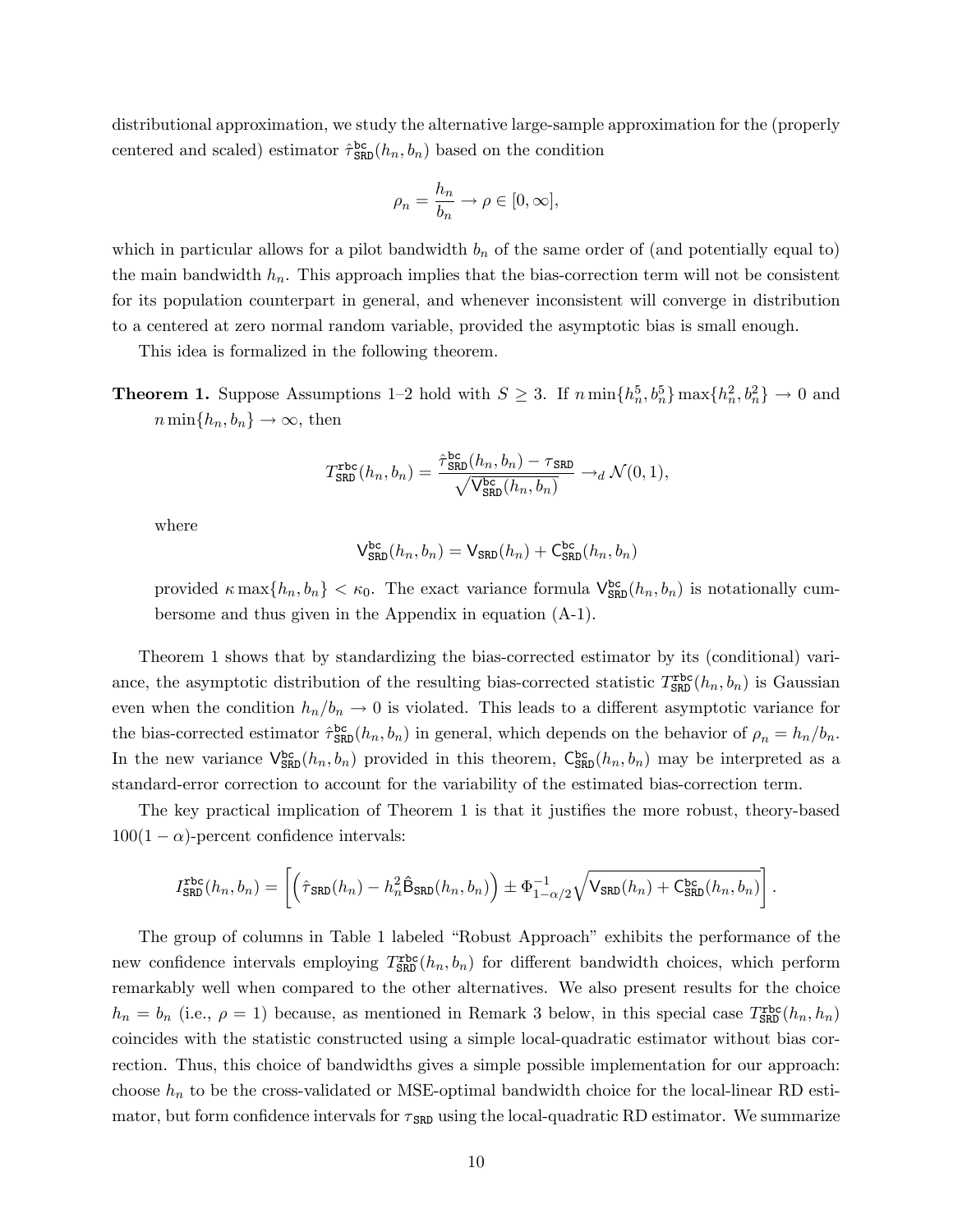important features of our main result in the remarks below.

- Remark 1. The distributional approximation in Theorem 1 permits one bandwidth (but not both) to be fixed, provided it is not too large; i.e., both must satisfy  $\kappa \max\{h_n, b_n\} < \kappa_0$ , but only one needs to vanish.
- **Remark 2.** Three main limiting cases are obtained depending on the limit  $\rho_n \to \rho \in [0, \infty]$ .

Case 1:  $\rho = 0$ . In this case  $h_n = o(b_n)$  and  $C_{SRD}^{bc}(h_n, b_n) = o_p(\mathsf{V}_{SRD}(h_n))$ , thus making our approach asymptotically equivalent to the standard approach to bias-correction. Here  $\mathsf{V}^{\mathtt{bc}}_{\mathtt{SRD}}(h_n, b_n) \asymp_p \mathsf{V}_{\mathtt{SRD}}(h_n).$ 

Case 2:  $\rho \in (0, \infty)$ . In this case  $h_n = \rho b_n$  and  $C_{SRD}^{bc}(h_n, b_n) \approx_p V_{SRD}(h_n)$ . This is the knife-edge case where both  $\hat{\tau}_{SRD}(h_n)$  and  $h_n^2 \hat{B}_{SRD}(h_n, b_n)$  contribute asymptotically and thus  $V_{SRD}^{bc}(h_n, b_n)$ captures the additional contribution of the bias-correction.

Case 3:  $\rho = \infty$ . In this case  $b_n = o(h_n)$  and  $\mathsf{V}_{\text{SRD}}(h_n) = o_p(\mathsf{C}_{\text{SRD}}^{\text{bc}}(h_n, b_n))$ , which implies that the bias-estimate is first-order while the actual estimator  $\hat{\tau}_{SRD}(h_n)$  is of smaller order. Here  $\mathsf{V}^{\text{bc}}_{\text{SRD}}(h_n, b_n) \asymp_p \mathbb{V}[h_n^2 \hat{\mathsf{B}}_{\text{SRD}}(h_n, b_n)|X_1, \cdots, X_n].$ 

- **Remark 3.** If  $h_n = b_n$  (and the same kernel function  $k(\cdot)$  is used), then  $\hat{\tau}_{SRD}^{bc}(h_n, h_n)$  is numerically equivalent to the local-quadratic estimator ( $p = 2$ ) of  $\tau_{SRD}$ . This gives a simple relationship between local polynomial estimators of order p and  $p + 1$ , and their relation to manual biascorrection. See the appendix and the online supplemental appendix for further details and generalizations.
- **Remark 4.** Theorem 1 and Remark 3 give a simple, formal justification for an approach based on the order of the local polynomial: a theoretically valid choice of  $h_n$  is to select the MSEoptimal bandwidth for the local-linear estimator, but construct confidence intervals using the local-quadratic estimator instead. This approach corresponds exactly to the case  $h_n = b_n$  in Theorem 1. See the appendix and the online supplemental appendix for further details and generalizations.
- **Remark 5.** All the results in this paper apply immediately when different bandwidths  $(h_{+,n},$  $h_{-,n}, b_{+,n}, b_{-,n}$ , say) are employed to construct the estimators  $\hat{\mu}_{+,p}(h_{+,n}), \hat{\mu}_{-,p}(h_{-,n})$  and their associated bias-correction terms.

### 3 Other RD Designs

In this section, we discuss three applications of our main idea to other practically relevant settings: sharp kink RD, fuzzy RD and fuzzy kink RD designs. All the results briefly summarized here are special cases of Theorems A1 and A2 presented in the Appendix. In all cases, the construction follows the same logic: (i) the conventional large-sample distribution is characterized, (ii) the leading bias is presented and a plug-in bias-correction is proposed, and *(iii)* the alternative largesample distribution is derived to obtain the robust confidence intervals.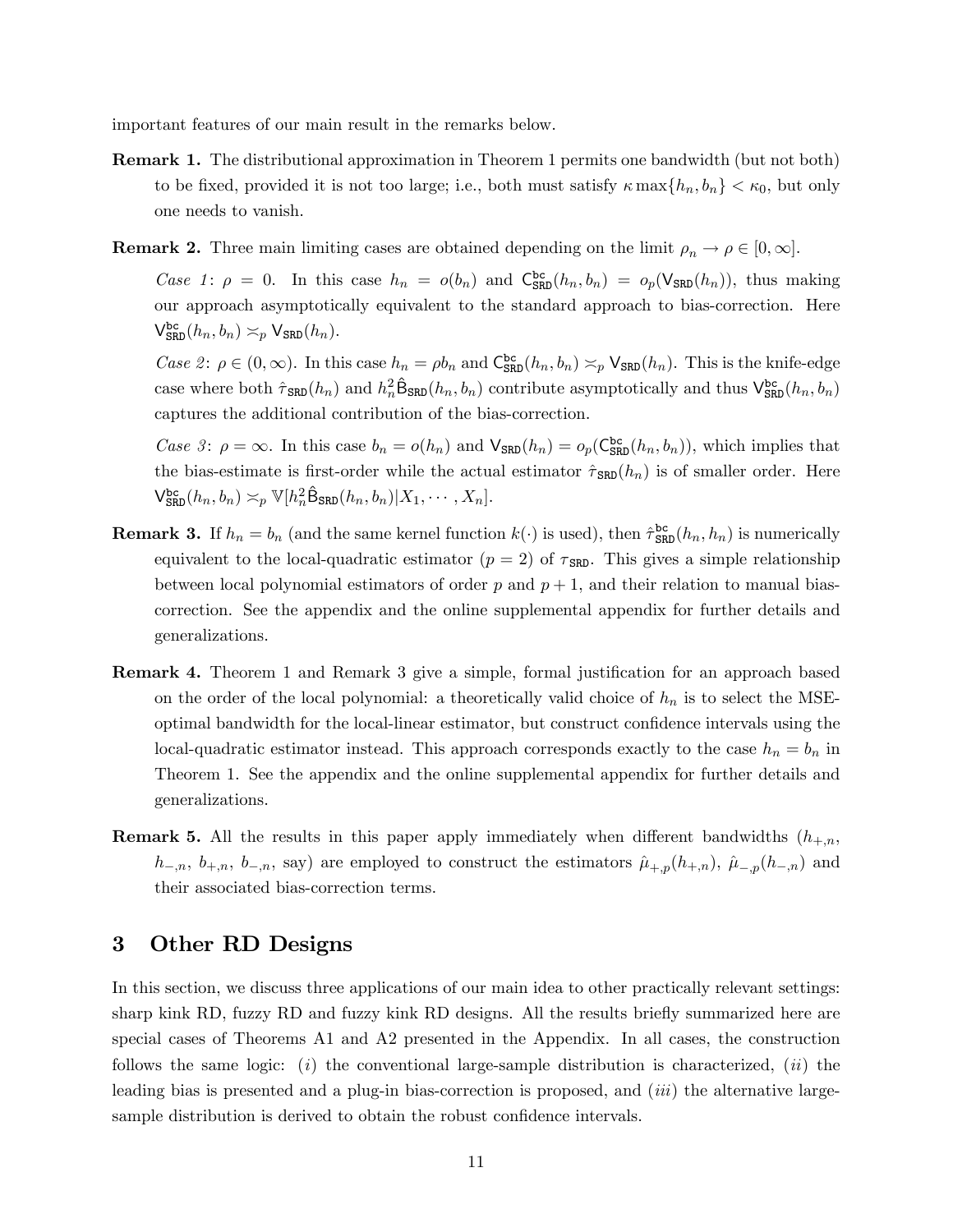#### 3.1 Sharp Kink RD

In this setting, the interest lies on the difference of the first derivative of the regression functions at the cutoff, as opposed to the differences in the levels of those functions. For details on identification and inference procedures using conventional approaches see, e.g., Card, Lee, Pei, and Weber (2012), Dong (2012), Dong and Lewel (2012), and references therein. The estimand of interest is

$$
\tau_{\text{SKRD}} = \mu_+^{(1)} - \mu_-^{(1)}.
$$

Although a local-linear estimator could still be used in this context, it is perhaps more appropriate to employ a local-quadratic estimator due to boundary-bias considerations. Thus, letting  $\hat{\mu}^{(1)}_{+}$  $_{+,2}^{(1)}(h_n)$  and  $\hat{\mu}_{-,2}^{(1)}$  $\binom{1}{-2}(h_n)$  denote local-quadratic estimators of  $\mu_+^{(1)}$  and  $\mu_-^{(1)}$  (see Section A.2 in the Appendix), we focus on the local-quadratic RD estimator

$$
\hat{\tau}_{\text{SKRD}}(h_n) = \hat{\mu}_{+,2}^{(1)}(h_n) - \hat{\mu}_{-,2}^{(1)}(h_n).
$$

Lemma A1 in the Appendix gives conditions so that

$$
T_{\text{SKRD}}(h_n) = \frac{\hat{\tau}_{\text{SKRD}}(h_n) - \tau_{\text{SKRD}}}{\sqrt{\mathsf{V}_{\text{SKRD}}(h_n)}} \rightarrow_d \mathcal{N}(0, 1), \qquad \mathsf{V}_{\text{SKRD}}(h_n) = \mathbb{V}[\hat{\tau}_{\text{SKRD}}(h_n) | X_1, X_2, \cdots, X_n],
$$

which corresponds to the conventional distributional approximation. Following Imbens and Kalyanaraman (2012), a MSE-optimal bandwidth choice for  $\tau_{\text{SRRD}}$  can be derived (see Lemma 2 in Section 4). This choice, among others, will again lead to a non-negligible first-order bias. Proceeding as before, we also have  $\mathbb{E}[\hat{\tau}_{SKRD}(h_n)|X_1, X_2, \cdots, X_n] - \tau_{SKRD} \approx h_n^2 \mathsf{B}_{SKRD}(h_n)$  with

$$
\mathsf{B}_{\mathsf{SKRD}}(h_n) = \frac{\mu_+^{(3)}}{3!} \mathcal{B}_{+,\mathsf{SKRD}}(h_n) - \frac{\mu_-^{(3)}}{3!} \mathcal{B}_{-,\mathsf{SKRD}}(h_n),
$$

where  $\mathcal{B}_{+,\text{SKRD}}(h_n)$  and  $\mathcal{B}_{-,\text{SKRD}}(h_n)$  are asymptotically bounded observed quantities (function of  $X_1, X_2, \dots, X_n, k(\cdot)$  and  $h_n$ ), also given in Lemma A1. Therefore, a bias-corrected local-quadratic estimator of  $\tau_{SKRD}$ , now using a local-cubic bias-correction, is given by

$$
\hat{\tau}_{\text{SKRD}}^{\text{bc}}(h_n, b_n) = \hat{\tau}_{\text{SKRD}}(h_n) - h_n^2 \hat{\mathsf{B}}_{\text{SKRD}}(h_n, b_n)
$$

with

$$
\hat{\mathsf{B}}_{\text{SKRD}}(h_n, b_n) = \frac{\hat{\mu}_{+,3}^{(3)}(b_n)}{3!} \mathcal{B}_{+,\text{SKRD}}(h_n) - \frac{\hat{\mu}_{-,3}^{(3)}(b_n)}{3!} \mathcal{B}_{-,\text{SKRD}}(h_n),
$$

where  $\hat{\mu}^{(3)}_{\pm}$  $_{+,3}^{(3)}(b_n)$  and  $\hat{\mu}_{-,\mathfrak{z}}^{(3)}$  $\binom{3}{-3}(b_n)$  are the local-cubic estimators of  $\mu^{(3)}_+$  and  $\mu^{(3)}_-$ , respectively, as discussed in Section A.2 of the Appendix.

With these preliminaries, we can present our main result for the kink RD bias-corrected estimator  $\hat{\tau}_{\text{SKRD}}^{\text{bc}}(h_n, b_n)$ .

**Theorem 2.** Suppose Assumptions A1-A2 hold with  $S \geq 4$ . If  $n \min\{h_n^7, b_n^7\} \max\{h_n^2, b_n^2\} \to 0$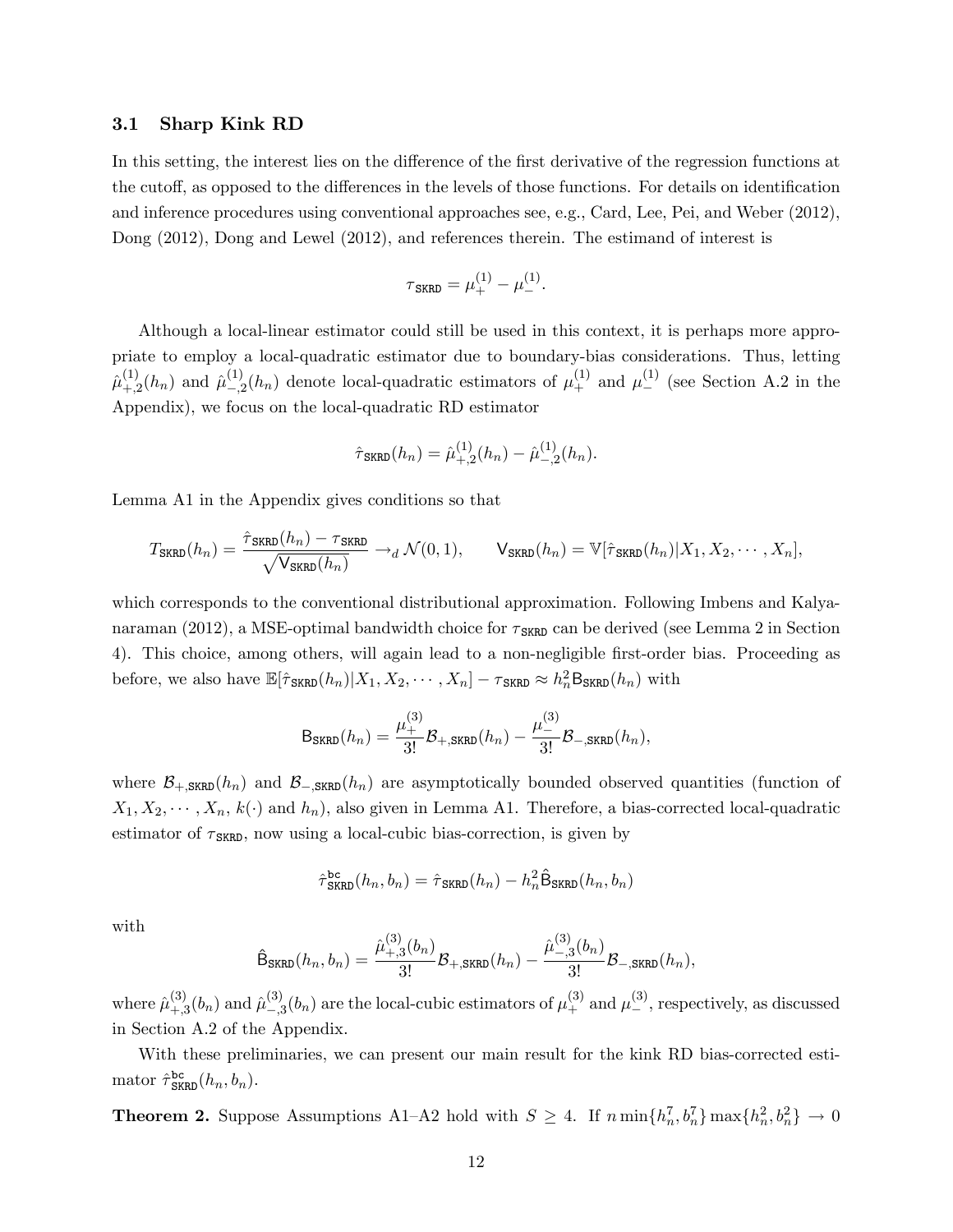and  $n \min\{h_n, b_n\} \to \infty$ , then

$$
T_{\text{SKRD}}^{\text{rbc}}(h_n, b_n) = \frac{\hat{\tau}_{\text{SKRD}}^{\text{bc}}(h_n, b_n) - \tau_{\text{SKRD}}}{\sqrt{\mathsf{V}_{\text{SKRD}}^{\text{bc}}(h_n, b_n)}} \rightarrow_d \mathcal{N}(0, 1),
$$

provided  $\kappa \max\{h_n, b_n\} < \kappa_0$ . The exact form of  $\mathsf{V}^{\mathsf{bc}}_{SKRD}(h_n, b_n)$  is given in Theorem A1 in the Appendix in equation [\(A-1\)](#page-29-0).

This theorem is an analogue of Theorem 1 for the sharp kink RD design. In particular, it derives the new asymptotic variance formula  $V_{SKRD}^{bc}(h_n, b_n)$  capturing the additional contribution of the bias-correction to the sampling variability. In this case, the new variance also takes the form  $\mathsf{V}_{\text{SKRD}}^{\text{bc}}(h_n, b_n) = \mathsf{V}_{\text{SKRD}}(h_n) + \mathsf{C}_{\text{SKRD}}^{\text{bc}}(h_n, b_n)$ , where  $\mathsf{C}_{\text{SKRD}}^{\text{bc}}(h_n, b_n)$  is the correction term. This result theoretically justifies the following more robust  $100(1 - \alpha)$ -percent confidence interval for  $\tau_{SKRD}$ :

$$
I_{\text{SKRD}}^{\text{rbc}}(h_n, b_n) = \left[ \hat{\tau}_{\text{SKRD}}^{\text{bc}}(h_n, b_n) \pm \Phi_{1-\alpha/2}^{-1} \sqrt{\mathsf{V}_{\text{SKRD}}^{\text{bc}}(h_n, b_n)} \right].
$$

#### 3.2 Fuzzy RD

In the fuzzy design, actual treatment status may differ from treatment assignment and is thus only partially determined by the running variable. Identification and conventional inference approaches are discussed in Hahn, Todd, and van der Klaauw (2001) and Porter (2003). To handle this case, we introduce the following additional notation:  $(Y_i(0), Y_i(1), T_i(0), T_i(1), X_i)'$ ,  $i = 1, 2, \ldots, n$ , is a random sample from the random vector  $(Y(0), Y(1), T(0), T(1), X)'$ , where in this case treatment status for each unit is determined by

$$
T_i = T_i(0) \cdot \mathbf{1}(X_i < 0) + T_i(1) \cdot \mathbf{1}(X_i \ge 0) = \begin{cases} T_i(0) & \text{if } X_i < 0 \\ T_i(1) & \text{if } X_i \ge 0 \end{cases}
$$

,

.

with  $T_i(0), T_i(1) \in \{0, 1\}$ , and the corresponding observed outcome variable is

$$
Y_i = Y_i(0) \cdot (1 - T_i) + Y_i(1) \cdot T_i = \begin{cases} Y_i(0) & \text{if } T_i = 0 \\ Y_i(1) & \text{if } T_i = 1 \end{cases}
$$

The observed random sample now is  $\{(Y_i, T_i, X_i)' : i = 1, 2, ..., n\}$ . The estimand of interest is

$$
\tau_{\mathtt{FRD}} = \frac{\mathbb{E}[Y_i(1)|X=0] - \mathbb{E}[Y_i(0)|X=0]}{\mathbb{E}[T_i(1)|X=0] - \mathbb{E}[T_i(0)|X=0]},
$$

provided that  $\mathbb{E}[T_i(1)|X=0] - \mathbb{E}[T_i(0)|X=0] \neq 0$ . For further discussion on the interpretation of  $\tau_{\text{FRD}}$  also see Imbens and Lemieux (2008). Under appropriate conditions, this estimand is also nonparametrically identifiable as

$$
\tau_{\text{FRD}} = \frac{\tau_{Y,\text{SRD}}}{\tau_{T,\text{SRD}}} = \frac{\mu_{Y+} - \mu_{Y-}}{\mu_{T+} - \mu_{T-}}
$$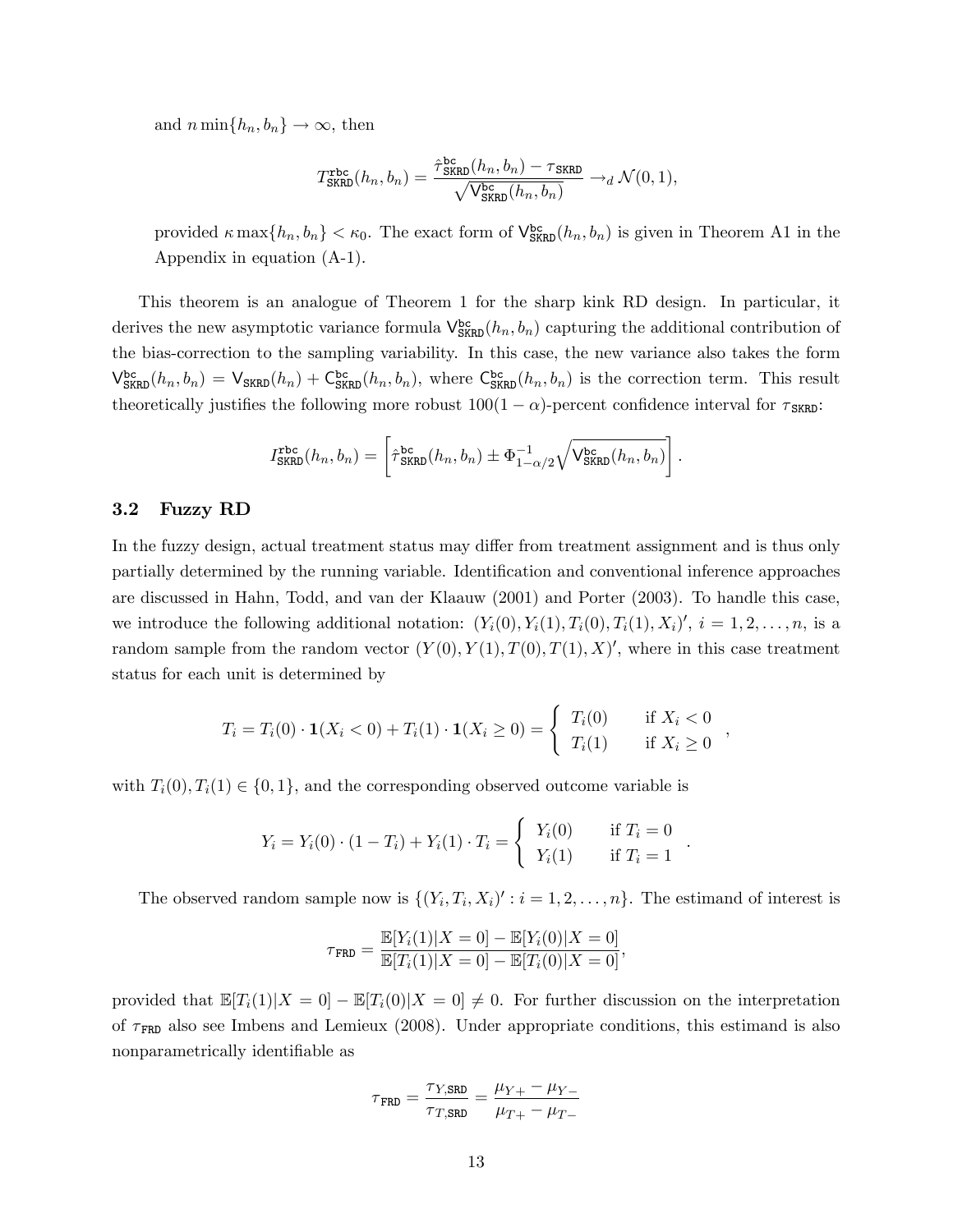where here, and elsewhere as needed, we make explicit the outcome variable underlying the population parameter. That is,  $\tau_{Y,SRD} = \mu_{Y+} - \mu_{Y-}$  with

$$
\mu_{Y+} = \lim_{x \to 0^+} \mu_Y(x), \qquad \mu_{Y-} = \lim_{x \to 0^-} \mu_Y(x), \qquad \mu_Y(x) = \mathbb{E}[Y_i | X_i = x],
$$

and  $\tau_{T,SRD} = \mu_{T+} - \mu_{T-}$  with

$$
\mu_{T+} = \lim_{x \to 0^+} \mu_T(x), \qquad \mu_{T-} = \lim_{x \to 0^-} \mu_T(x), \qquad \mu_T(x) = \mathbb{E}[T_i | X_i = x].
$$

A popular estimator in this setting is simply the ratio of two reduced form, sharp local-linear RD estimators:

$$
\hat{\tau}_{\text{FRD}}(h_n) = \frac{\hat{\tau}_{Y,\text{SRD}}(h_n)}{\hat{\tau}_{T,\text{SRD}}(h_n)} = \frac{\hat{\mu}_{Y+,1}(h_n) - \hat{\mu}_{Y-,1}(h_n)}{\hat{\mu}_{T+,1}(h_n) - \hat{\mu}_{T-,1}(h_n)},
$$

again now making explicit the outcome variable being used in each expression. That is, for a random variable U (equal to either Y or T) we set  $\hat{\mu}_{U+,1}(h_n)$  and  $\hat{\mu}_{U-,1}(h_n)$  to be the local-linear estimators employing  $U_i$  as outcome variable; see Section A.2 in the Appendix for details.

To describe the large-sample results for  $\hat{\tau}_{\text{FRD}}(h_n)$  we employ the additional standard Assumption A3 in Section A.1 of the Appendix. Under Assumptions  $A1-A3$ , and appropriate bandwidth conditions, the conventional large-sample properties of  $\hat{\tau}_{FRD}$  are characterized by noting that

$$
\hat{\tau}_{\mathtt{FRD}}(h_n) - \tau_{\mathtt{FRD}} = \tilde{\tau}_{\mathtt{FRD}}(h_n) + R_n
$$

with

$$
\tilde{\tau}_{\texttt{FRD}}(h_n) = \frac{1}{\tau_{T,\texttt{SRD}}} (\hat{\tau}_{Y,\texttt{SRD}}(h_n) - \tau_{Y,\texttt{SRD}}) - \frac{\tau_{Y,\nu}}{\tau_{T,\texttt{SRD}}^2} (\hat{\tau}_{T,\texttt{SRD}}(h_n) - \tau_{T,\texttt{SRD}})
$$

and  $R_n = o_p((\hat{\tau}_{T,SRD}(h_n) - \tau_{T,SRD})^2 + (\hat{\tau}_{Y,SRD}(h_n) - \tau_{Y,SRD})(\hat{\tau}_{T,SRD}(h_n) - \tau_{T,SRD}))$ . This shows that, to first-order, the fuzzy RD estimator behaves like a linear combination of two sharp RD estimators. Thus, as Lemma A2 in the appendix shows,

$$
T_{\text{FRD}}(h_n) = \frac{\hat{\tau}_{\text{FRD}}(h_n) - \tau_{\text{FRD}}}{\sqrt{\mathsf{V}_{\text{FRD}}(h_n)}} \to_d \mathcal{N}(0, 1), \qquad \mathsf{V}_{\text{FRD}}(h_n) = \mathbb{V}[\tilde{\tau}_{\text{FRD}}(h_n)|X_1, X_2, \cdots, X_n].
$$

In this case, the leading (smoothing) bias of the local-linear fuzzy RD estimator  $\hat{\tau}_{\text{FRD}}(h_n)$  is given by  $\mathbb{E}[\tilde{\tau}_{\text{FRD}}(h_n)|X_1, X_2, \cdots, X_n] \approx h_n^2 \mathsf{B}_{\text{FRD}}(h_n)$  with

$$
\mathsf{B}_{\texttt{FRD}}(h_n) = \left(\frac{1}{\tau_{T,\texttt{SRD}}}\frac{\mu_{Y+}^{(2)}}{2!} - \frac{\tau_{Y,\texttt{SRD}}}{\tau_{T,\texttt{SRD}}^2}\frac{\mu_{T+}^{(2)}}{2!}\right)\mathcal{B}_{+,\texttt{FRD}}(h_n) - \left(\frac{1}{\tau_{T,\texttt{SRD}}}\frac{\mu_{Y-}^{(2)}}{2!} - \frac{\tau_{Y,\texttt{SRD}}}{\tau_{T,\texttt{SRD}}^2}\frac{\mu_{T-}^{(2)}}{2!}\right)\mathcal{B}_{-,\texttt{FRD}}(h_n),
$$

where  $\mathcal{B}_{+,\texttt{FRD}}(h_n)$  and  $\mathcal{B}_{-,\texttt{FRD}}(h_n)$  are also asymptotically bounded observed quantities (function of  $X_1, X_2, \cdots, X_n, k(\cdot)$  and  $h_n$ ) and given in Lemma A2. Therefore, we construct a bias-corrected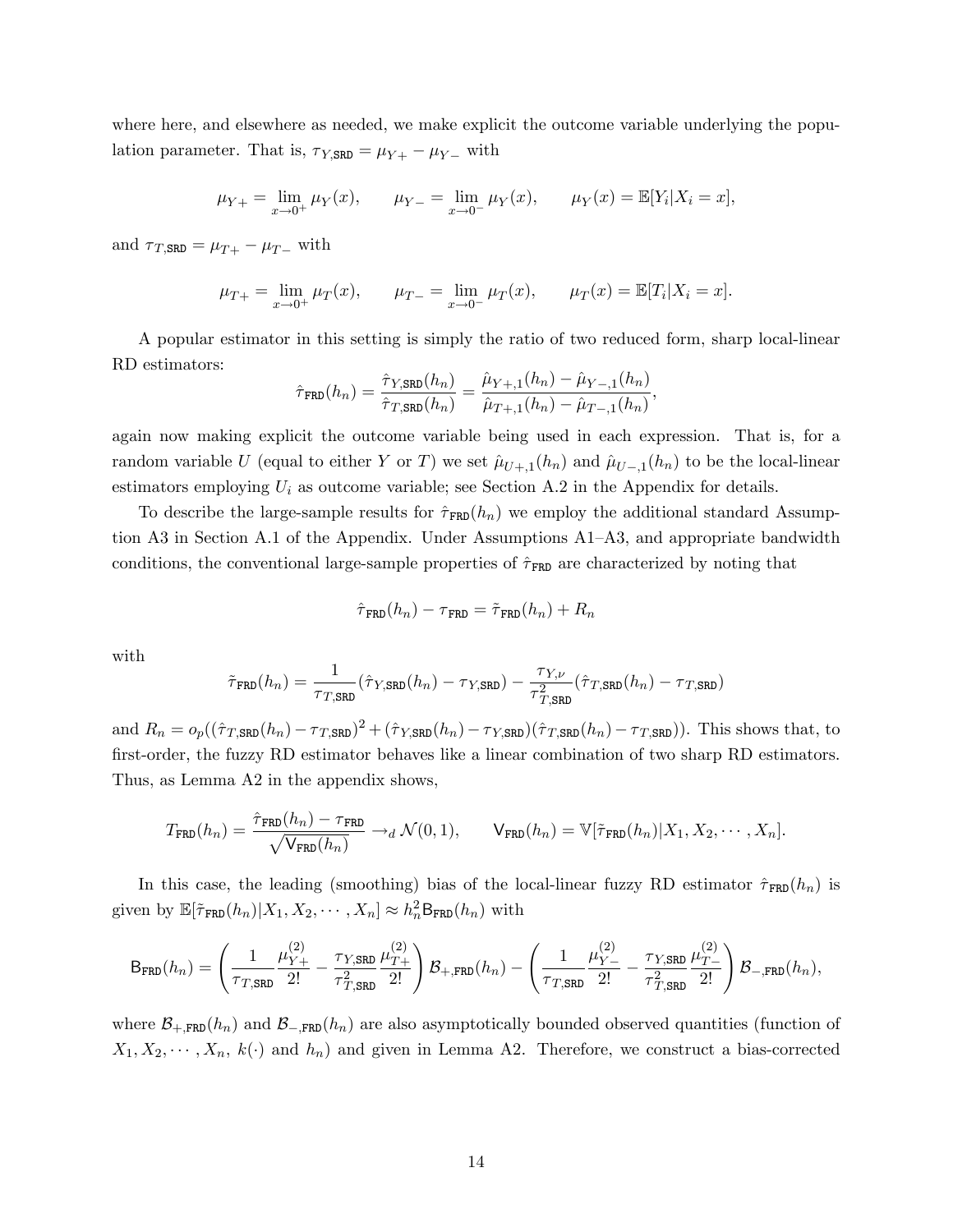estimator of  $\tau_{SRD}$  employing a local-quadratic estimate of the leading biases, which is given by

$$
\hat{\tau}_{\texttt{FRD}}^{\texttt{bc}}(h_n, b_n) = \hat{\tau}_{\texttt{FRD}}(h_n) - h_n^2 \hat{\mathsf{B}}_{\texttt{FRD}}(h_n, b_n)
$$

with

$$
\hat{\mathsf{B}}_{\texttt{FRD}}(h_n, b_n) = \left( \frac{1}{\hat{\tau}_{T, \texttt{SRD}}(h_n)} \frac{\hat{\mu}_{Y+,2}^{(2)}(b_n)}{2!} - \frac{\hat{\tau}_{Y, \texttt{SRD}}(h_n)}{\hat{\tau}_{T, \texttt{SRD}}^2(h_n)} \frac{\hat{\mu}_{T+,2}^{(2)}(b_n)}{2!} \right) \mathcal{B}_{+,\texttt{FRD}}(h_n) \n- \left( \frac{1}{\hat{\tau}_{T, \texttt{SRD}}(h_n)} \frac{\hat{\mu}_{Y-,2}^{(2)}(b_n)}{2!} - \frac{\hat{\tau}_{Y, \texttt{SRD}}(h_n)}{\hat{\tau}_{T, \texttt{SRD}}^2(h_n)} \frac{\hat{\mu}_{T-,2}^{(2)}(b_n)}{2!} \right) \mathcal{B}_{-,\texttt{FRD}}(h_n).
$$

In this case, we propose to bias-correct the fuzzy RD estimator using its first-order linear approximation, as opposed to directly bias-correct  $\hat{\tau}_{Y,SRD}(h_n)$  and  $\hat{\tau}_{T,SRD}(h_n)$  separately in the numerator and denominator of  $\hat{\tau}_{\text{FRD}}(h_n)$ . The former approach seems more intuitive as it captures the leading bias of the actual estimator of interest.

With these preliminaries, we obtain the following theorem resembling the previous discussion for sharp RD designs.

**Theorem 3.** Suppose Assumptions A1–A3 hold with  $S \geq 3$ , and  $\tau_{T,SRD} \neq 0$ . If  $n \min\{h_n^5, b_n^5\} \max\{h_n^2, b_n^2\} \rightarrow$ 0 and  $n \min\{h_n, b_n\} \to \infty$ , then

$$
T_{\text{FRD}}^{\text{rbc}}(h_n, b_n) = \frac{\hat{\tau}_{\text{FRD}}^{\text{bc}}(h_n, b_n) - \tau_{\text{FRD}}}{\sqrt{\mathsf{V}_{\text{FRD}}^{\text{bc}}(h_n, b_n)}} \rightarrow_d \mathcal{N}(0, 1),
$$

provided that  $h_n \to 0$  and  $\kappa b_n < \kappa_0$ . The exact form of  $V_{FRD}^{bc}(h_n, b_n)$  is given in Theorem A2 in equation [\(A-2\)](#page-35-0).

### 3.3 Fuzzy Kink RD

Our final extension considers confidence intervals for average treatment effects in the fuzzy kink RD design (see, e.g., Card, Lee, Pei, and Weber (2012) and references therein for further discussion). We retain the notation and assumptions introduced for the fuzzy RD design above. In this setting the parameter of interest is

$$
\tau_{\text{FKRD}} = \frac{\tau_{Y,\text{SKRD}}}{\tau_{T,\text{SKRD}}} = \frac{\mu_{Y+}^{(1)} - \mu_{Y-}^{(1)}}{\mu_{T+}^{(1)} - \mu_{T-}^{(1)}},
$$

and therefore a natural estimator based on two local-quadratic (reduced form) estimates is

$$
\hat{\tau}_{\text{FKRD}}(h_n) = \frac{\hat{\tau}_{Y,\text{SKRD}}(h_n)}{\hat{\tau}_{T,\text{SKRD}}(h_n)} = \frac{\hat{\mu}_{Y+,2}^{(1)}(h_n) - \hat{\mu}_{Y-,2}^{(1)}(h_n)}{\hat{\mu}_{T+,2}^{(1)}(h_n) - \hat{\mu}_{T-,2}^{(1)}(h_n)},
$$

where, as before, the formal definitions of these local polynomial estimators are given in Section A.2 in the Appendix.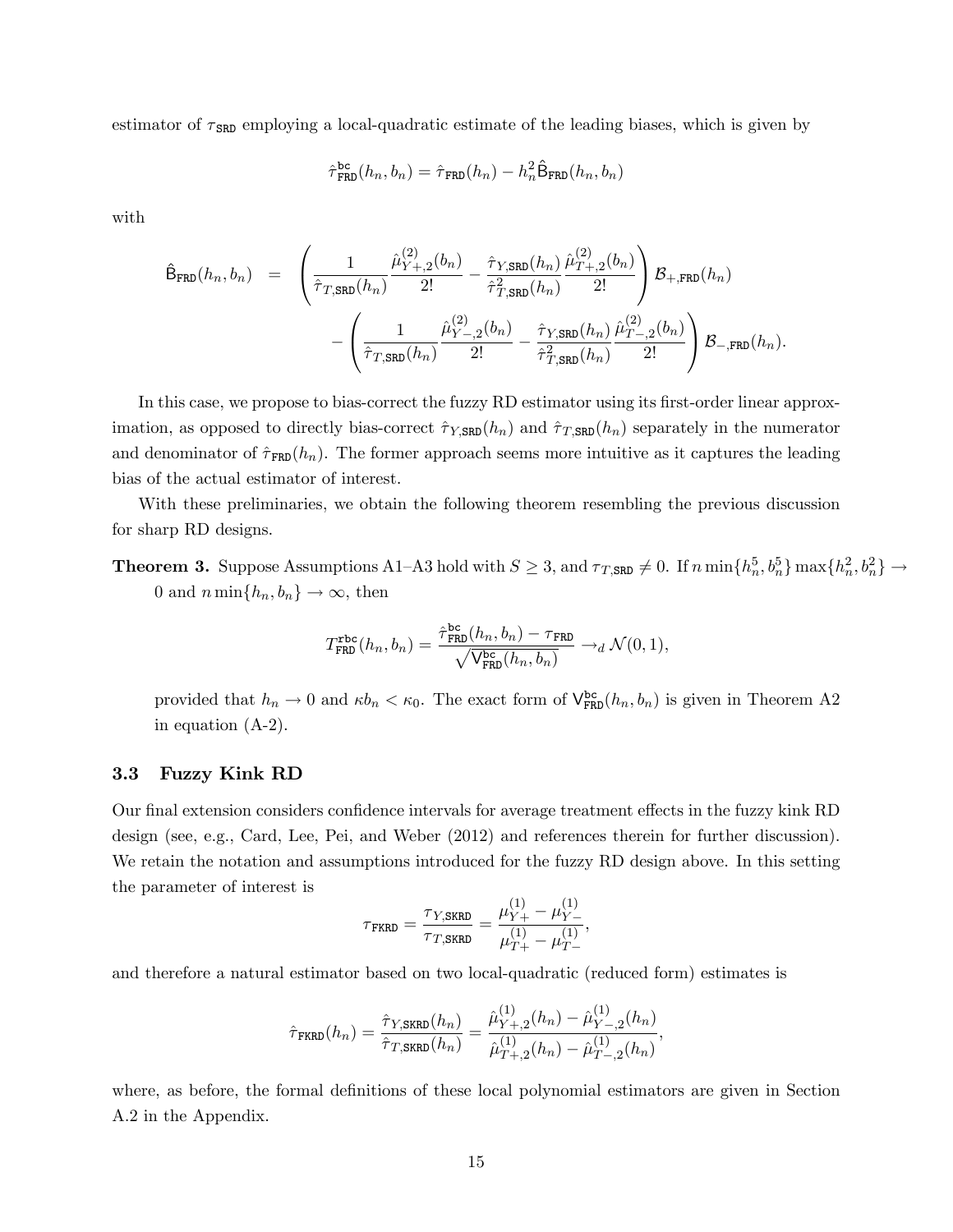The linearization argument given for the fuzzy RD estimator applies here as well, leading to

$$
\hat{\tau}_{\texttt{FKRD}}(h_n) - \tau_{\texttt{FKRD}} = \tilde{\tau}_{\texttt{FKRD}}(h_n) + R_n
$$

with

$$
\tilde{\tau}_{\text{FKRD}}(h_n) = \frac{1}{\tau_{T,\text{SKRD}}}(\hat{\tau}_{Y,\text{SKRD}}(h_n) - \tau_{Y,\text{SKRD}}) - \frac{\tau_{Y,\nu}}{\tau_{T,\text{SKRD}}^2}(\hat{\tau}_{T,\text{SKRD}}(h_n) - \tau_{T,\text{SKRD}})
$$

and  $R_n = o_p((\hat{\tau}_{T,\text{SKRD}}(h_n) - \tau_{T,\text{SKRD}})^2 + (\hat{\tau}_{Y,\text{SKRD}}(h_n) - \tau_{Y,\text{SKRD}})(\hat{\tau}_{T,\text{SKRD}}(h_n) - \tau_{T,\text{SKRD}})).$  Employing Lemma A2 in the appendix once more, we verify that

$$
T_{\text{FKRD}}(h_n) = \frac{\hat{\tau}_{\text{FKRD}}(h_n) - \tau_{\text{FKRD}}}{\sqrt{\mathsf{V}_{\text{FKRD}}(h_n)}} \rightarrow_d \mathcal{N}(0, 1), \qquad \mathsf{V}_{\text{FKRD}}(h_n) = \mathbb{V}[\tilde{\tau}_{\text{FKRD}}(h_n) | X_1, X_2, \cdots, X_n],
$$

and  $\mathbb{E}[\tilde{\tau}_{\text{FKRD}}(h_n)|X_1, X_2, \cdots, X_n] \approx h_n^2 \mathsf{B}_{\text{FKRD}}(h_n)$  with

$$
B_{\text{FKRD}}(h_n) = \left( \frac{1}{\tau_{T,\text{SKRD}}} \frac{\mu_{Y+}^{(3)}}{3!} - \frac{\tau_{Y,\text{SKRD}}}{\tau_{T,\text{SKRD}}^2} \frac{\mu_{T+}^{(3)}}{3!} \right) \mathcal{B}_{+,\text{FKRD}}(h_n) - \left( \frac{1}{\tau_{T,\text{SKRD}}} \frac{\mu_{Y-}^{(3)}}{3!} - \frac{\tau_{Y,\text{SKRD}}}{\tau_{T,\text{SKRD}}^2} \frac{\mu_{T-}^{(3)}}{3!} \right) \mathcal{B}_{-,\text{FKRD}}(h_n),
$$

where  $\mathcal{B}_{+,\text{FKRD}}(h_n)$  and  $\mathcal{B}_{-,\text{FKRD}}(h_n)$  are asymptotically bounded observed quantities (function of  $X_1, X_2, \cdots, X_n, k(\cdot)$  and  $h_n$ ), also given in Lemma A2.

Thus, we propose a plug-in bias-corrected estimator of  $\tau_{\text{FKRD}}$  employing a local-cubic estimate of the leading biases, which gives the bias-corrected estimator

$$
\hat{\tau}_{\text{FKRD}}^{\text{bc}}(h_n, b_n) = \hat{\tau}_{\text{FKRD}}(h_n) - h_n^2 \hat{\mathsf{B}}_{\text{FKRD}}(h_n, b_n)
$$

with

$$
\hat{\mathsf{B}}_{\text{FKRD}}(h_n, b_n) = \left( \frac{1}{\hat{\tau}_{T, \text{SKRD}}(h_n)} \frac{\hat{\mu}_{Y+,3}^{(3)}(b_n)}{3!} - \frac{\hat{\tau}_{Y, \text{SKRD}}(h_n)}{\hat{\tau}_{T, \text{SKRD}}^2(h_n)} \frac{\hat{\mu}_{T+,3}^{(3)}(b_n)}{3!} \right) \mathcal{B}_{+,\text{FKRD}}(h_n) \n- \left( \frac{1}{\hat{\tau}_{T, \text{SKRD}}(h_n)} \frac{\hat{\mu}_{Y-,3}^{(3)}(b_n)}{3!} - \frac{\hat{\tau}_{Y, \text{SKRD}}(h_n)}{\hat{\tau}_{T, \text{SKRD}}^2(h_n)} \frac{\hat{\mu}_{T-,3}^{(3)}(b_n)}{3!} \right) \mathcal{B}_{-,\text{FKRD}}(h_n).
$$

The following theorem describes our result for the case of the fuzzy kink RD design.

**Theorem 4.** Suppose Assumptions 1–3 hold with  $S \geq 4$ , and  $\tau_{T,SKRD} \neq 0$ . If  $n \min\{h_n^7, b_n^7\} \max\{h_n^2, b_n^2\} \rightarrow$ 0 and  $n \min\{h_n^3, b_n\} \to \infty$ , then

$$
T_{\text{FKRD}}^{\text{rbc}}(h_n, b_n) = \frac{\hat{\tau}_{\text{FKRD}}^{\text{bc}}(h_n, b_n) - \tau_{\text{FKRD}}}{\sqrt{\mathsf{V}_{\text{FKRD}}^{\text{bc}}(h_n, b_n)}} \rightarrow_d \mathcal{N}(0, 1),
$$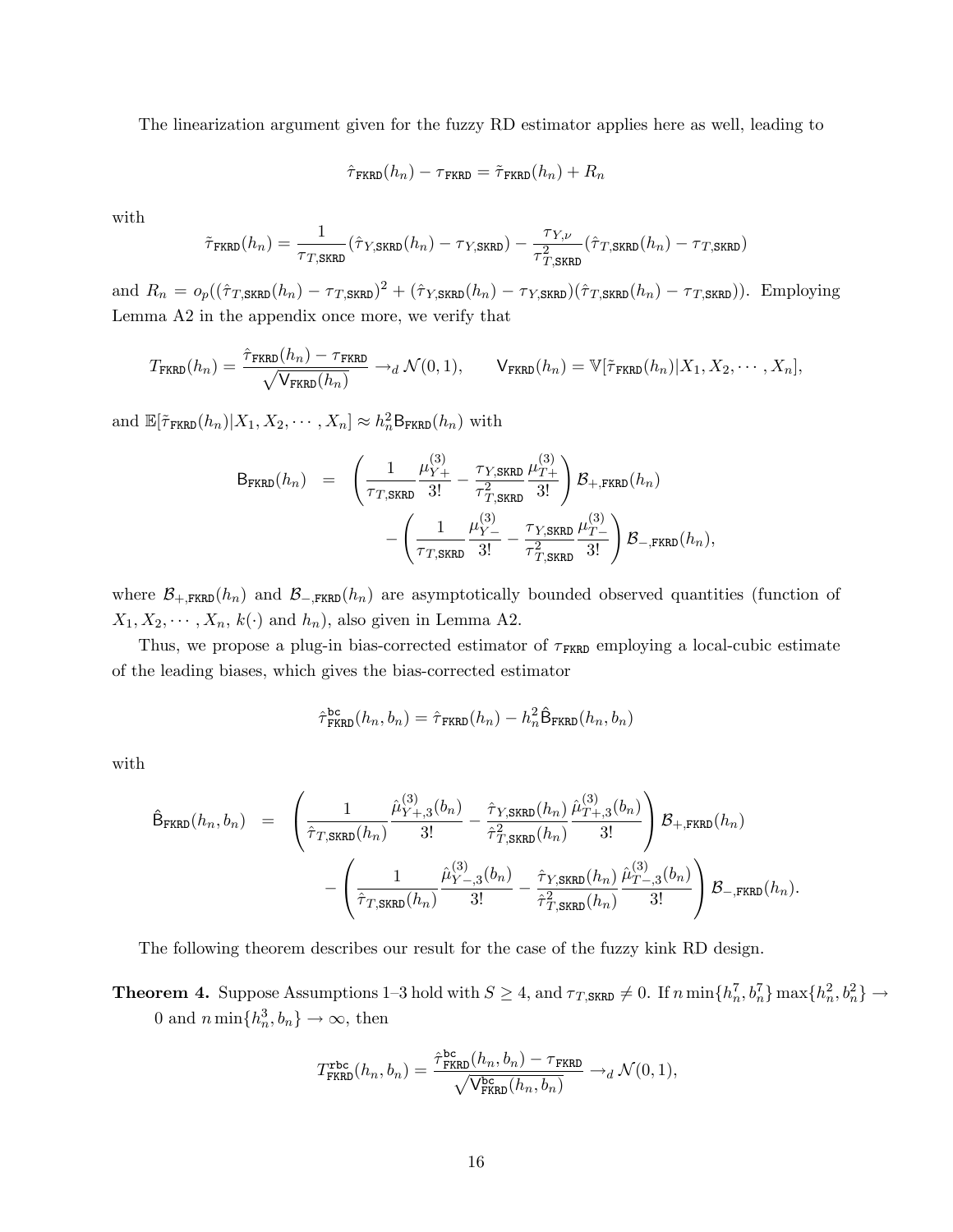provided that  $h_n \to 0$  and  $\kappa b_n < \kappa_0$ . The exact form of  $\mathsf{V}^{\text{bc}}_{\text{FKRD}}(h_n, b_n)$  is given in Theorem A2 in equation [\(A-2\)](#page-35-0).

### 4 Validity of MSE-Optimal Bandwidths Selectors

The purpose of this paper is to present more robust confidence intervals for RD estimands, based on bias-correction techniques and an alternative asymptotic approximation. These results were obtained using bandwidth sequences that in practice need to be chosen in some way. Imbens and Kalyanaraman (2012) give a recent overview on bandwidth selection in the RD design, where MSE-minimizing and cross-validation procedures are described.

In this section we derive MSE-optimal bandwidth choices for  $h_n$  and  $b_n$ , which apply to the main four RD settings of interest discussed previously, and show that these choices are fully compatible with our asymptotic distribution results (but not with the conventional ones). In the appendix, we also propose direct plug-in, data-driven bandwidth selectors for the sharp designs. In Section 6, we explore in a simulation study the performance of these bandwidth selectors as well as several alternatives available in the literature, while in Section 7 we employ them in an empirical illustration.

### 4.1 Sharp Designs

Assuming  $\nu \leq p$ , the estimands in the sharp RD designs can be written as

$$
\tau_{\nu} = \mu_{+}^{(\nu)} - \mu_{-}^{(\nu)},
$$

where, in particular,  $\tau_{SRD} = \tau_0$  and  $\tau_{SRRD} = \tau_1$ . As described in Section A.2 in the Appendix, the corresponding p-th order local-polynomial estimators are

$$
\hat{\tau}_{\nu,p}(h_n) = \hat{\mu}_{+,p}^{(\nu)}(h_n) - \hat{\mu}_{-,p}^{(\nu)}(h_n),
$$

where, in particular,  $\hat{\tau}_{\text{SRD}}(h_n) = \hat{\tau}_{0,1}(h_n)$  and  $\hat{\tau}_{\text{SKRD}}(h_n) = \hat{\tau}_{1,2}(h_n)$ .

Therefore, we consider the generic MSE objective function

$$
\mathsf{MSE}_{\nu,p}(h_n) = \mathbb{E}\left[\left(\hat{\tau}_{\nu,p}(h_n) - \tau_{\nu}\right)^2 \middle| X_1, X_2, \cdots, X_n\right].
$$

**Lemma 2.** Suppose Assumptions 1–2 hold with  $S \ge p + 1$ . Let  $\nu \in \mathbb{N}$  with  $\nu \le p$ .

(MSE) If  $h_n \to 0$  and  $nh_n \to \infty$ , then

$$
\text{MSE}_{\nu,p}(h_n) = h_n^{2(p+1-\nu)} \left[ \mathsf{B}_{\nu,p,p+1}^2 + o_p(1) \right] + \frac{1}{nh_n^{1+2\nu}} \left[ \mathsf{V}_{\nu,p} + o_p(1) \right],
$$

where

$$
\mathsf{B}_{\nu,p,r} = \frac{\mu_+^{(r)} - \mu_-^{(r)}}{r!} e'_\nu \Gamma_p^{-1} \vartheta_{p,r}, \qquad \mathsf{V}_{\nu,p} = \frac{\sigma_-^2 + \sigma_+^2}{f} e'_\nu \Gamma_p^{-1} \Psi_p \Gamma_p^{-1} e_\nu.
$$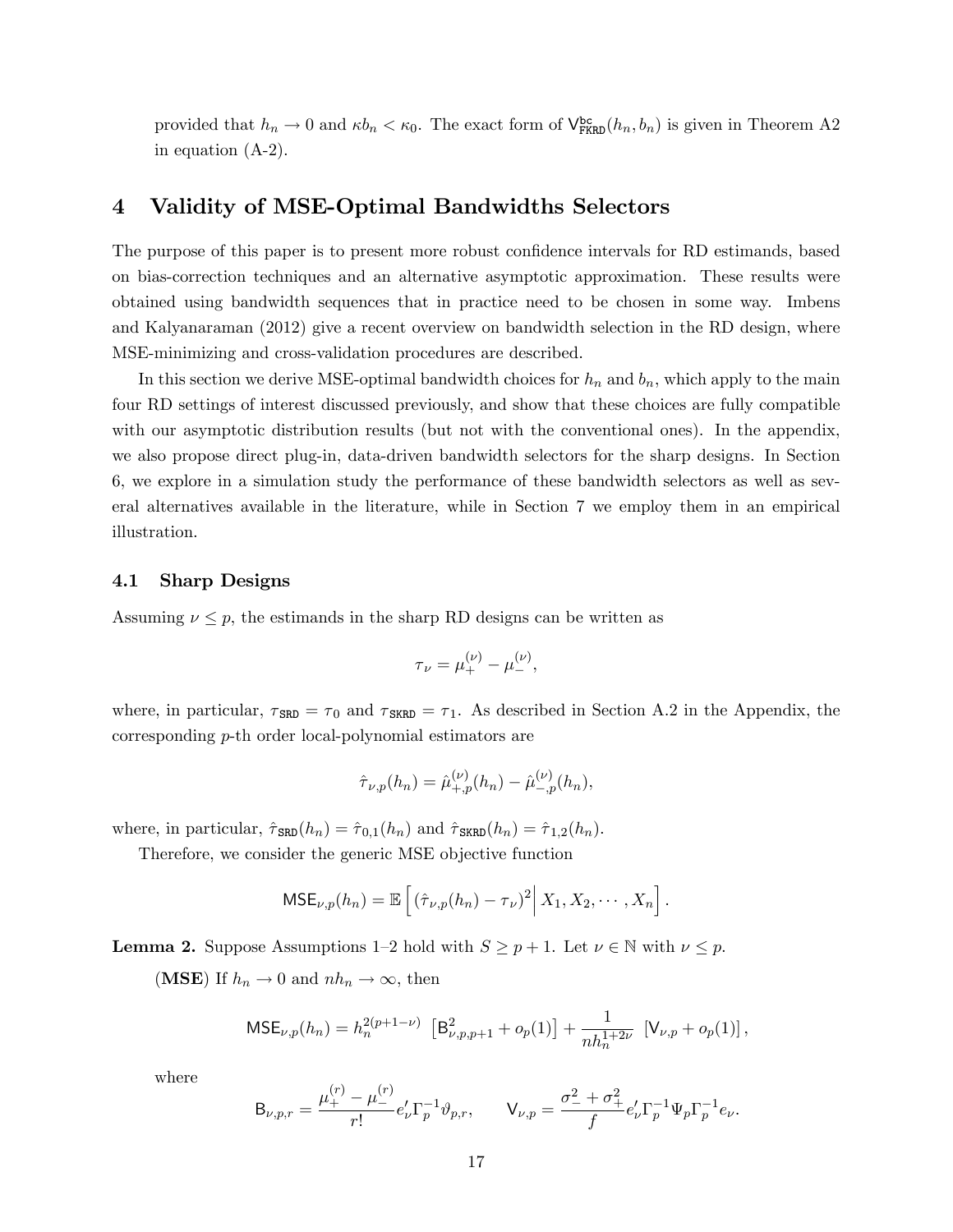The exact form of the other matrices is given in Section A.3 in the Appendix. (OB) If  $\mu_+^{(p+1)} \neq \mu_-^{(p+1)}$ , then the (asymptotic) MSE-optimal bandwidth is

$$
h_{\text{MSE},\nu,p} = C_{\text{MSE},\nu,p} \ n^{-\frac{1}{2p+3}}, \qquad C_{\text{MSE},\nu,p} = \left(\frac{(1+2\nu)V_{\nu,p}}{2(p+1-\nu)B_{\nu,p,p+1}^2}\right)^{\frac{1}{2p+3}}.
$$

This lemma justifies a set of MSE-optimal (infeasible) choices for  $h_n$  and  $b_n$ :  $h_n = h_{\text{MSE},0,1}$ and  $b_n = h_{\text{MSE},2,2}$  for Theorem 1, and  $h_n = h_{\text{MSE},1,2}$  and  $b_n = h_{\text{MSE},3,3}$  for Theorem 2. This result generalizes the work in Imbens and Kalyanaraman (2012), who proposed the choice  $h_{\text{MSE},0,1}$  for local-linear estimators. In Section A.6 in the Appendix we also construct direct plug-in (DPI) selectors for  $h_n$  and  $b_n$  based on these choices. Our construction employs the fact that  $V_{\nu,p}$  =  $\lim_{n\to\infty} nh_n^{1+2\nu}\mathbb{V}[\hat{\tau}_{\nu,p}(h_n)|X_1, X_2, \cdots, X_n]$  if  $h_n \to 0$  and  $nh_n \to \infty$ , together with the standarderrors estimators proposed in the next section, to construct consistent plug-in estimates of the variance terms (Theorem 5), which thus avoids using consistent estimators of  $\sigma^2_+$ ,  $\sigma^2_-$  and f directly. Following Imbens and Kalyanaraman (2012), we also incorporate "regularization" to avoid small denominators. The online supplemental appendix contains a detailed discussion of our approach, and a comparison to other methods available in the RD literature. Theorem A-3 in the Appendix also shows that our bandwidth selectors are consistent and optimal in the sense of Li (1987).

- Remark 6. The MSE-optimal bandwidth choices for the sharp designs are fully compatible with our asymptotic approximations given above, as they satisfy the rate-restrictions in Theorems 1–2. For example, in the case of Theorem 1,  $n \min\{h_{\text{MSE},0,1}, b_{\text{MSE},2,2}\} \rightarrow \infty$ ,  $n \min\{h_{\texttt{MSE},0,1}^5, b_{\texttt{MSE},2,2}^5\} \max\{h_{\texttt{MSE},0,1}^2, b_{\texttt{MSE},2,2}^2\} \rightarrow 0.$
- **Remark 7.** The MSE-optimal bandwidth choices satisfy  $\rho_n = h_{\text{MSE},\nu,p}/b_{\text{MSE},p+1,q} \to 0$ . It remains an open question whether the choice  $\rho_n \to 0$  is "optimal" from a distributional approximation point of view. Although beyond the scope of this paper, research on this question is underway.

#### 4.2 Fuzzy Designs

Assuming  $\nu \leq p$ , the estimands in the fuzzy RD designs can be written as

$$
\varsigma_{\nu} = \frac{\tau_{Y,\nu}}{\tau_{T,\nu}}, \qquad \tau_{Y,\nu} = \mu_{Y+}^{(\nu)} - \mu_{Y-}^{(\nu)}, \qquad \tau_{T,\nu} = \mu_{T+}^{(\nu)} - \mu_{T-}^{(\nu)},
$$

where, in particular,  $\tau_{\text{FRD}} = \varsigma_0$  and  $\tau_{\text{FKRD}} = \varsigma_1$ . As described in Section A.2 in the Appendix, the corresponding p-th order local-polynomial estimators are

$$
\hat{\varsigma}_{\nu,p}(h_n) = \frac{\hat{\tau}_{Y,\nu}(h_n)}{\hat{\tau}_{T,\nu}(h_n)}, \qquad \hat{\tau}_{Y,\nu}(h_n) = \hat{\mu}_{Y+,p}^{(\nu)}(h_n) - \hat{\mu}_{Y-,p}^{(\nu)}(h_n), \qquad \hat{\tau}_{T,\nu}(h_n) = \hat{\mu}_{T+,p}^{(\nu)}(h_n) - \hat{\mu}_{T-,p}^{(\nu)}(h_n),
$$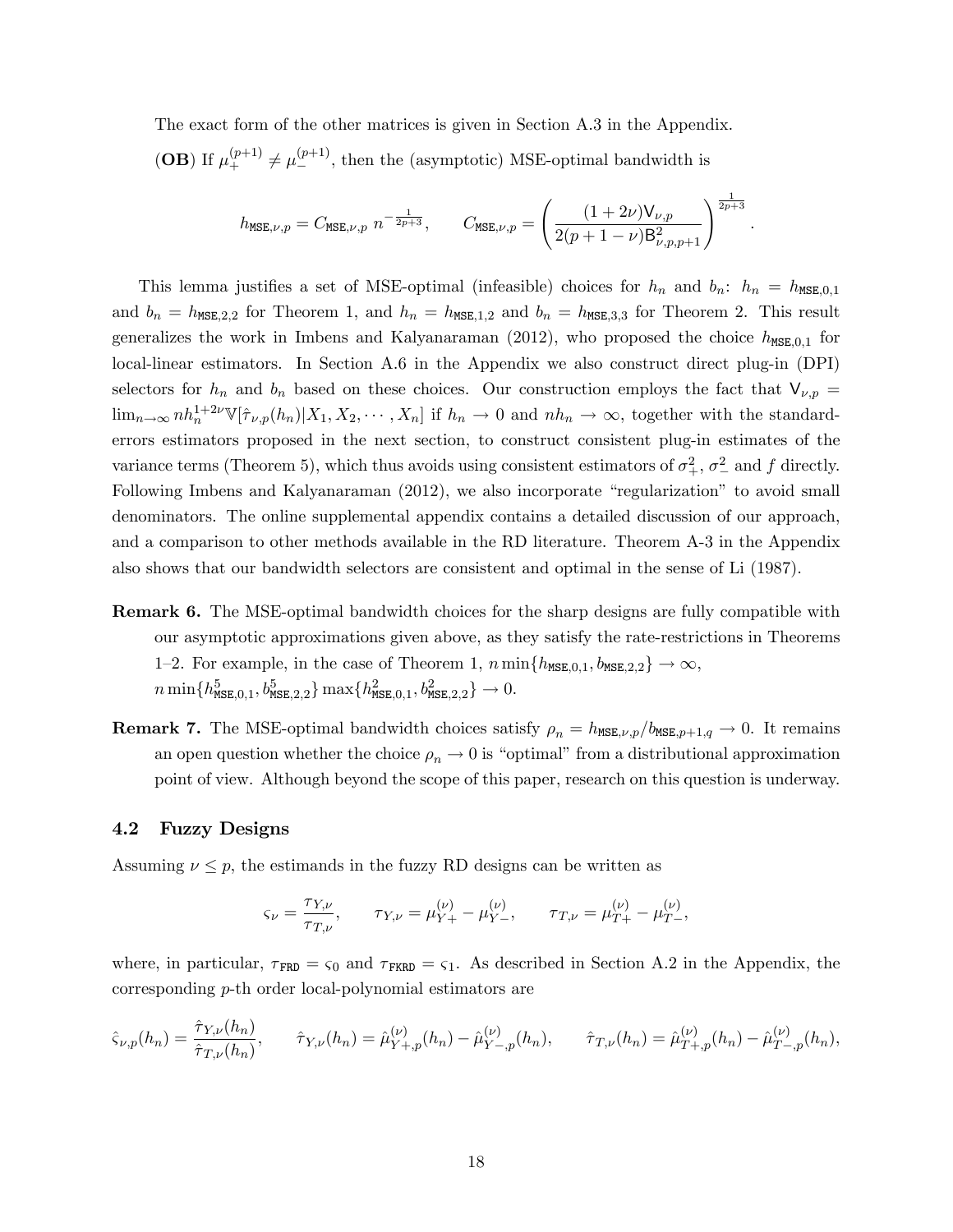and its first-order linear approximation is

$$
\tilde{\varsigma}_{\nu,p}(h_n) = \frac{1}{\tau_{T,\nu}} (\hat{\tau}_{Y,\nu,p}(h_n) - \tau_{Y,\nu}) - \frac{\tau_{Y,\nu}}{\tau_{T,\nu}^2} (\hat{\tau}_{T,\nu,p}(h_n) - \tau_{T,\nu}).
$$

Notice that, in particular,  $\hat{\tau}_{\text{FRD}}(h_n) = \hat{\varsigma}_{0,1}(h_n)$  and  $\hat{\tau}_{\text{FKRD}}(h_n) = \hat{\varsigma}_{1,2}(h_n)$ .

Following Imbens and Kalyanaraman (2012), we consider the generic MSE objective function

$$
\mathsf{MSE}_{\mathbf{F},\nu,p}(h_n) = \mathbb{E}\left[\left(\tilde{\varsigma}_{\nu,p}(h_n)\right)^2 \middle| X_1, X_2, \cdots, X_n\right].
$$

**Lemma 3.** Suppose Assumptions 1–3 hold with  $S \ge p + 1$ . Let  $\nu \in \mathbb{N}$  with  $\nu \le p$ .

(MSE) If  $h_n \to 0$  and  $nh_n \to \infty$ , then

$$
\text{MSE}_{\mathbf{F},\nu,p}(h_n) = h_n^{2(p+1-\nu)} \left[ \mathbf{B}_{\mathbf{F},\nu,p,p+1}^2 + o_p(1) \right] + \frac{1}{nh_n^{1+2\nu}} \left[ \mathbf{V}_{\mathbf{F},\nu,p} + o_p(1) \right],
$$

where

$$
B_{F,\nu,p,r} = \left(\frac{1}{\tau_{T,\nu}} \frac{\mu_{Y+}^{(r)} - \mu_{Y-}^{(r)}}{r!} - \frac{\tau_{Y,\nu}}{\tau_{T,\nu}^2} \frac{\mu_{T+}^{(r)} - \mu_{T-}^{(r)}}{r!}\right) e'_{\nu} \Gamma_p^{-1} \vartheta_{p,r},
$$
  

$$
V_{F,\nu,p} = \left(\frac{1}{\tau_{T,\nu}} \frac{\sigma_{YY-}^2 + \sigma_{YY+}^2}{f} - \frac{2\tau_{Y,\nu}}{\tau_{T,\nu}^3} \frac{\sigma_{YT-}^2 + \sigma_{YT+}^2}{f} + \frac{\tau_{Y,\nu}^2}{\tau_{T,\nu}^4} \frac{\sigma_{TT-}^2 + \sigma_{TT+}^2}{f}\right) e'_{\nu} \Gamma_p^{-1} \Psi_p \Gamma_p^{-1} e_{\nu}.
$$

The exact form of the other matrices is also given in Section A.3 in the Appendix.

(OB) If  $B_{F,\nu,p,p+1} \neq 0$ , then the (asymptotic) MSE-optimal bandwidth is

$$
h_{\text{MSE},\mathbf{F},\nu,p} = C_{\text{MSE},\mathbf{F},\nu,p} \ n^{-\frac{1}{2p+3}}, \qquad C_{\text{MSE},\mathbf{F},\nu,p} = \left(\frac{(2\nu+1)\mathsf{V}_{\mathbf{F},\nu,p}}{2(p+1-\nu)\mathsf{B}_{\mathbf{F},\nu,p,p+1}^2}\right)^{\frac{1}{2p+3}}
$$

.

Proceeding as in the sharp RD cases, and using Lemma 2, infeasible bandwidth choices for  $h_n$ and  $b_n$  in Theorems 3–4 are readily available:  $h_n = h_{\text{MSE},F,0,1}$  and  $b_n = h_{\text{MSE},F,2,2}$  for Theorem 3, and  $h_n = h_{\text{MSE},F,1,2}$  and  $b_n = h_{\text{MSE},F,3,3}$  for Theorem 4. Feasible versions could also be developed along the lines discussed in Section A.6 in the Appendix. Importantly, just as in the sharp RD cases, the resulting optimal bandwidth choices are fully compatible with our asymptotic theory.

### 5 Standard Errors

In this section we propose valid standard-error estimators to implement the infeasible statistics presented in the previous sections. The exact formulas for the new proposed variances  $V_{SRD}^{bc}(h_n, b_n)$  $[\text{sharp RD}], \mathsf{V}^{\text{bc}}_{\text{SKRD}}(h_n, b_n)$  [sharp kink RD],  $\mathsf{V}^{\text{bc}}_{\text{FRD}}(h_n, b_n)$  [fuzzy RD] and  $\mathsf{V}^{\text{bc}}_{\text{FKRD}}(h_n, b_n)$  [fuzzy kink RD] in Theorems 1–4, respectively, are straightforward to derive but notationally cumbersome. They all have the same structure as they are derived by computing the conditional variance of (linear combinations of) weighted linear least-squares estimators. Thus, the only unknowns are diagonal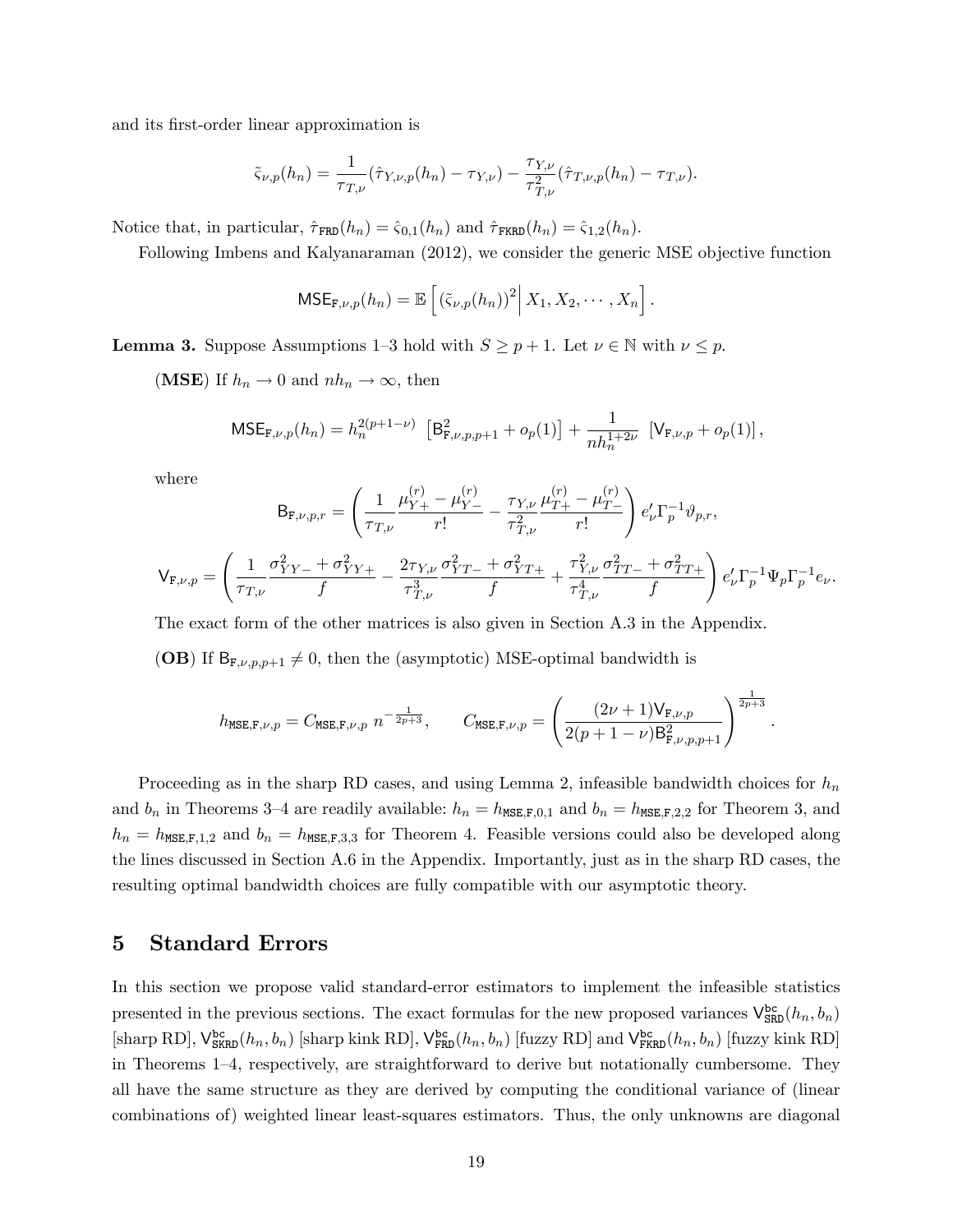matrices whose diagonal terms contain different conditional covariances depending on the setting under consideration.

In general, for all the cases considered in this paper, the key matrices containing unknown quantities are

$$
\Psi_{YY+,p,q}(h_n, b_n), \qquad \Psi_{YT+,p,q}(h_n, b_n), \qquad \Psi_{TT+,p,q}(h_n, b_n),
$$
  
\n $\Psi_{YY-,p,q}(h_n, b_n), \qquad \Psi_{YT-,p,q}(h_n, b_n), \qquad \Psi_{TT-,p,q}(h_n, b_n),$ 

with  $p, q \in \mathbb{N}_+$ , and with the generic notation

$$
\Psi_{UV+,p,q}(h_n, b_n) = \frac{1}{n} \sum_{i=1}^n \mathbf{1}(X_i \ge 0) K_{h_n}(X_i) K_{b_n}(X_i) r_p \left(\frac{X_i}{h_n}\right) r_q \left(\frac{X_i}{b_n}\right)' \sigma_{UV}^2(X_i),
$$
  

$$
\Psi_{UV-,p,q}(h_n, b_n) = \frac{1}{n} \sum_{i=1}^n \mathbf{1}(X_i < 0) K_{h_n}(X_i) K_{b_n}(X_i) r_p \left(\frac{X_i}{h_n}\right) r_q \left(\frac{X_i}{b_n}\right)' \sigma_{UV}^2(X_i),
$$
  

$$
\sigma_{UV}^2(x) = \mathbb{C}ov[U, V|X = x].
$$

Here U and V are placeholders for either  $Y_i$  or  $T_i$ . This generality is required to handle the fuzzy designs, where the covariances between  $Y_i$  and  $T_i$  naturally arise. Theorems A-1 and A-2 in the Appendix give the exact formulas for the standard-errors, showing how the matrices  $\Psi_{UV+,p,q}(h_n, b_n)$  and  $\Psi_{UV-,p,q}(h_n, b_n)$  are employed.

The  $(p+1) \times (q+1)$  matrices  $\Psi_{UV+,p,q}(h_n, b_n)$  and  $\Psi_{UV-,p,q}(h_n, b_n)$  are computed exactly in the same way as, and are actually a generalization of the middle matrix in, the traditional Huber-Eicker-White heteroskedasticity-robust standard-error formula from linear models. In fact, an analogue of these standard-errors could be constructed by plugging in the corresponding estimated residuals. This choice, although simple and convenient, may not perform well in finite-samples because it implicitly employs the bandwidth choices used to construct the estimates of the underlying regression functions.

As an alternative, following Abadie and Imbens (2006), we propose standard-error estimators based on nearest-neighbor estimators with a fixed tuning parameter, which are more robust in finite-samples because they do not depend on kernel-based regression estimators and thus avoid the (implicit) bandwidth choices. Specifically, we define

$$
\hat{\Psi}_{UV+,p,q}(h_n, b_n) = \frac{1}{n} \sum_{i=1}^n \mathbf{1}(X_i \ge 0) K_{h_n}(X_i) K_{b_n}(X_i) r_p \left(\frac{X_i}{h_n}\right) r_q \left(\frac{X_i}{b_n}\right)' \hat{\sigma}_{UV+}^2(X_i),
$$
\n
$$
\hat{\Psi}_{UV-,p,q}(h_n, b_n) = \frac{1}{n} \sum_{i=1}^n \mathbf{1}(X_i < 0) K_{h_n}(X_i) K_{b_n}(X_i) r_p \left(\frac{X_i}{h_n}\right) r_q \left(\frac{X_i}{b_n}\right)' \hat{\sigma}_{UV-}^2(X_i),
$$

with

$$
\hat{\sigma}_{UV+}^2(X_i) = \mathbf{1}(X_i \ge 0) \frac{J}{J+1} \left( U_i - \frac{1}{J} \sum_{j=1}^J U_{\ell_{+,j}(i)} \right) \left( V_i - \frac{1}{J} \sum_{j=1}^J V_{\ell_{+,j}(i)} \right),
$$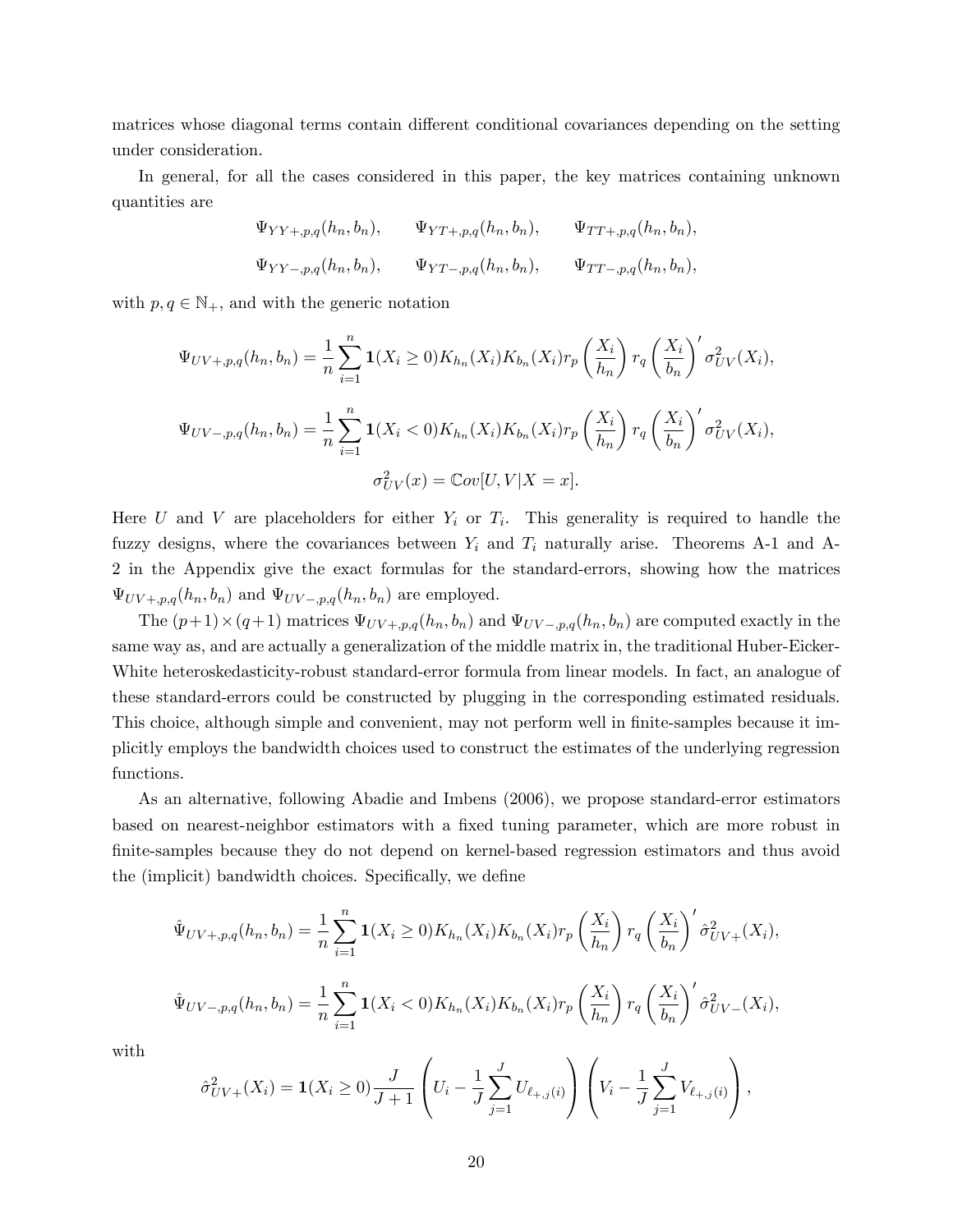$$
\hat{\sigma}_{UV-}^2(X_i) = \mathbf{1}(X_i < 0) \frac{J}{J+1} \left( U_i - \frac{1}{J} \sum_{j=1}^J U_{\ell_{-,j}(i)} \right) \left( V_i - \frac{1}{J} \sum_{j=1}^J V_{\ell_{-,j}(i)} \right),
$$

where  $\ell_j^+(i)$  is the j-th closest unit to unit i among  $\{X_i : X_i \geq 0\}$  and  $\ell_j^-(i)$  is the j-th closest unit to unit i among  $\{X_i : X_i < 0\}$ .<sup>[7](#page-21-0)</sup> These estimators are asymptotically valid for any choice of  $J \in \mathbb{N}_+$ , because they are approximately conditionally unbiased (even though inconsistent when the number of nearest-neighbors  $J$  is kept fixed).

The following result gives consistency of the proposed estimators to their infeasible counterparts.

**Theorem 5.** Suppose  $\sigma^2(x)$  is Lipschitz continuous on  $(-\kappa_0, 0]$  and on  $[0, \kappa_0)$ .

(1) If the conditions in Theorems 1-2 hold, then

$$
\hat{\Psi}_{YY+,p,q}(h_n, b_n) = \Psi_{YY+,p,q}(h_n, b_n) + o_p\left(\min\{h_n^{-1}, b_n^{-1}\}\right),
$$
  

$$
\hat{\Psi}_{YY-,p,q}(h_n, b_n) = \Psi_{YY-,p,q}(h_n, b_n) + o_p\left(\min\{h_n^{-1}, b_n^{-1}\}\right).
$$

(2) If the conditions in Theorem 3-4 hold, then

$$
\hat{\Psi}_{UV+,p,q}(h_n, b_n) = \Psi_{UV+,p,q}(h_n, b_n) + o_p\left(\min\{h_n^{-1}, b_n^{-1}\}\right),
$$
  

$$
\hat{\Psi}_{UV-,p,q}(h_n, b_n) = \Psi_{UV-,p,q}(h_n, b_n) + o_p\left(\min\{h_n^{-1}, b_n^{-1}\}\right),
$$

for  $U = Y, T$  and  $V = Y, T$ .

This theorem implies that employing  $\hat{\Psi}_{UV+,p,q}(h_n, b_n)$  and  $\hat{\Psi}_{UV-,p,q}(h_n, b_n)$  in place of  $\Psi_{UV+,p,q}(h_n, b_n)$ and  $\Psi_{UV-,p,q}(h_n, b_n)$ , as appropriate in each case, to construct the estimators  $\hat{\mathsf{V}}^{\mathtt{bc}}_{\mathtt{SRD}}(h_n, b_n)$ ,  $\hat{\mathsf{V}}^{\mathtt{bc}}_{\mathtt{SRD}}(h_n, b_n)$ ,  $\hat{V}^{bc}_{FRD}(h_n, b_n)$  and  $\hat{V}^{bc}_{FRD}(h_n, b_n)$  lead to consistent standard-error estimators. For example, in Theorem 1, our standard-error formula  $\hat{\mathsf{V}}^{\text{bc}}_{\text{SRD}}(h_n, b_n)$  involves the following estimators:

$$
\hat{\Psi}_{YY+,1,1}(h_n, b_n), \qquad \hat{\Psi}_{YY+,1,2}(h_n, b_n), \qquad \hat{\Psi}_{YY+,2,1}(h_n, b_n), \qquad \hat{\Psi}_{YY+,2,2}(h_n, b_n),
$$
  

$$
\hat{\Psi}_{YY-,1,1}(h_n, b_n), \qquad \hat{\Psi}_{YY-,1,2}(h_n, b_n), \qquad \hat{\Psi}_{YY-,2,1}(h_n, b_n), \qquad \hat{\Psi}_{YY-,2,2}(h_n, b_n),
$$

leading to the feasible (for bandwidth choices  $h_n$  and  $b_n$ ) confidence intervals:

$$
\hat{I}_{\text{SRD}}^{\text{rbc}}(h_n, b_n) = \left[ \hat{\tau}_{\text{SRD}}^{\text{bc}}(h_n, b_n) \pm \Phi_{1-\alpha/2}^{-1} \sqrt{\hat{V}_{\text{SRD}}^{\text{bc}}(h_n, b_n)} \right].
$$

The other confidence intervals can be constructed analogously.

<span id="page-21-0"></span> $^7$ Alternatively, we could use "local sample covariances" as proposed in Abadie and Imbens (2010).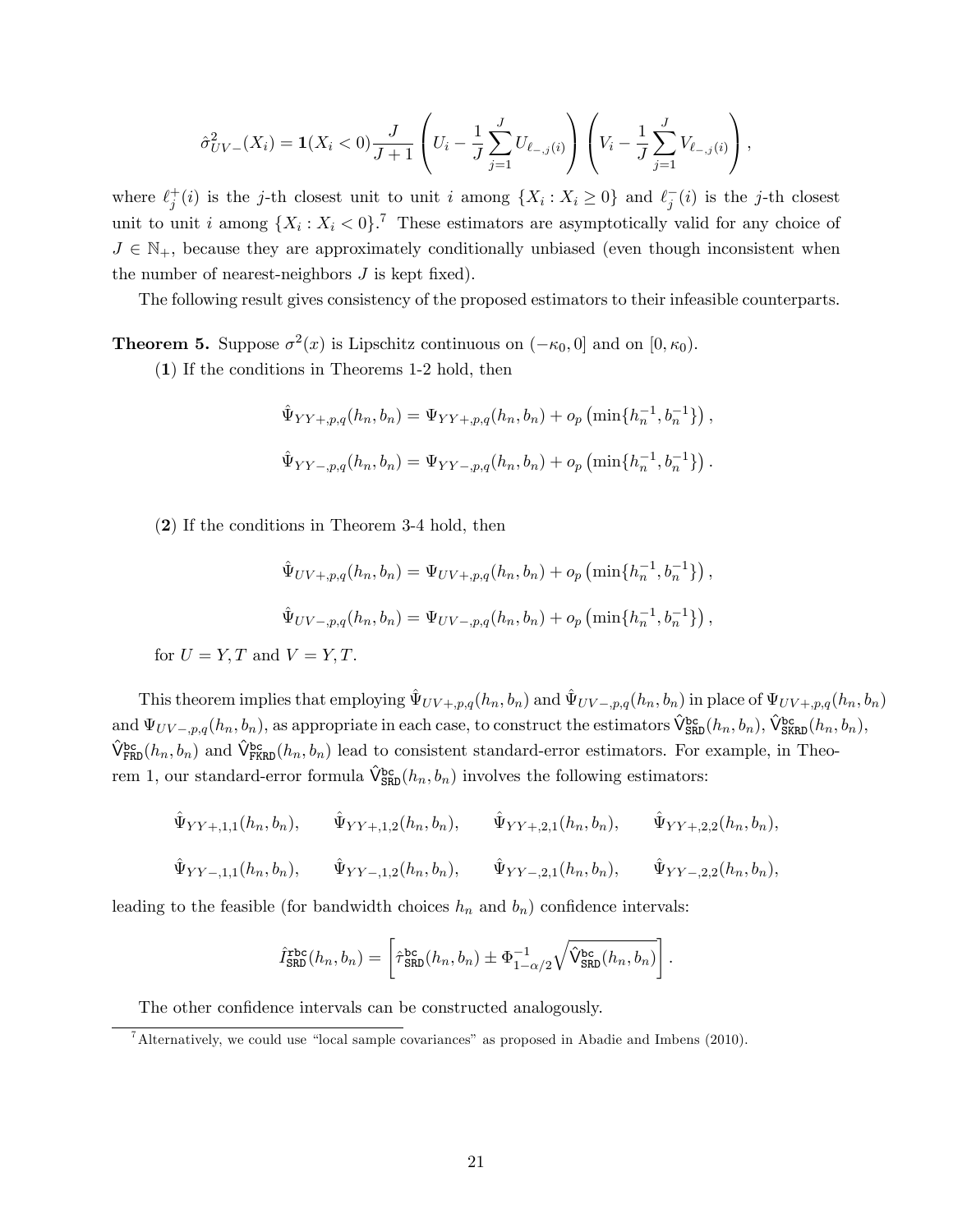### 6 Simulation Evidence

We explored the main implications of our theoretical results in a Monte Carlo experiment. To facilitate comparisons, we employed the data generating process proposed in Imbens and Kalyanaraman (2012, henceforth IK), focusing only on the sharp RD design. We conducted  $S = 10,000$  replications, and for each replication we generated a random sample  $\{(X_i, \varepsilon_i)': i = 1, ..., n\}$  with size  $n = 500$ ,  $X_i \sim 2\mathcal{B}(2, 4) - 1$  with  $\mathcal{B}(p_1, p_2)$  denoting a beta distribution with parameters  $p_1$  and  $p_2$ , and  $\varepsilon_i \sim \mathcal{N}(0, \sigma_{\varepsilon}^2)$  with  $\sigma_{\varepsilon} = 0.1295$ . We considered the three regression functions plotted in Figure 1, which are denoted  $\mu_1(x)$ ,  $\mu_2(x)$  and  $\mu_3(x)$ , respectively, and thus generated  $Y_i = \mu_j(X_i) + \varepsilon_i$ ,  $i = 1, 2, \dots, n$ , for each regression model  $j = 1, 2, 3$ . The exact functional form of these regression functions and all other details are given in the online supplemental appendix.

We focused on local-linear RD estimators with local-quadratic bias-correction,  $\hat{\tau}_{SRD}^{\text{rbc}}(h_n, b_n)$ , as discussed in Section 2. We investigated the empirical coverage and interval length of the following three competing  $95\%$  confidence intervals for a variety of possible bandwidth choices:

"Conventional" 
$$
(\hat{T}_{SRD}(h_n))
$$
 :  $\hat{\tau}_{SRD}(h_n) \pm 1.96 \cdot \sqrt{\hat{V}_{SRD}(h_n)},$   
\n"Bias-Corrected"  $(\hat{T}_{SRD}^{bc}(h_n, b_n))$  :  $\hat{\tau}_{SRD}^{bc}(h_n, b_n) \pm 1.96 \cdot \sqrt{\hat{V}_{SRD}(h_n)},$   
\n"Robust Approach"  $(\hat{T}_{SRD}^{abc}(h_n, b_n))$  :  $\hat{\tau}_{SRD}^{bc}(h_n, b_n) \pm 1.96 \cdot \sqrt{\hat{V}_{SRD}^{bc}(h_n, b_n)},$ 

where the estimators  $\hat{V}_{SRD}(h_n)$  and  $\hat{V}_{SRD}^{bc}(h_n, b_n)$  are constructed using the nearest-neighbor procedure discussed in Section 5 with  $J = 3$ . For comparison, we also report the infeasible versions of these confidence intervals employing  $V_{SRD}(h_n)$  and  $V_{SRD}^{bc}(h_n, b_n)$ .

To choose the main bandwidth  $h_n$  we consider the following alternatives: (*i*) the infeasible MSEoptimal choice  $h_{\text{MSE},0,1}$ , denoted  $h_{\text{MSE}}$ ; (ii) a plug-in, regularized MSE-optimal selector proposed by IK, denoted  $\hat{h}_{\text{IK}}$ ; (iii) the infeasible, each-side-squared MSE-optimal choice proposed by DesJardins and McCall (2009), denoted  $h_{DM}$ ; (iv) a plug-in, each-side-squared MSE-optimal selector, denoted  $\hat{h}_{DM}$ ; (v) a cross-validation estimator proposed by Ludwig and Miller (2007), denoted  $\hat{h}_{CV}$ ; and (vi) our plug-in choice proposed in Section 4, denoted  $\hat{h}_{\text{CCT}}$ . Similarly, to choose the pilot bandwidth  $b_n$ , we constructed the appropriately modified versions of the choices enumerated above, with the exception of  $\hat{h}_{\text{CV}}$  because it is not available for derivative estimation; these choices are denoted  $b_{\text{MSE}}, \hat{b}_{\text{IK}}, b_{\text{DM}}, \hat{b}_{\text{DM}}, \text{ and } \hat{b}_{\text{CCT}}, \text{ respectively.}$  The online supplemental appendix provides a detailed description of each of these procedures.

Tables 2–3 present the main results. Table 2 employs the infeasible standard-errors based on  $\mathsf{V}_{\texttt{SRD}}(h_n)$  and  $\mathsf{V}_{\texttt{SRD}}^{\texttt{bc}}(h_n, b_n)$ , while Table 3 employs the fully data-driven standard-errors  $\hat{\mathsf{V}}_{\texttt{SRD}}(h_n)$  and  $\hat{V}^{bc}_{SRD}(h_n, b_n)$ . The simulation results across both tables are qualitative very similar but, as expected, the feasible versions of the 95% confidence intervals exhibit slightly more empirical coverage distortion and longer intervals on average. In the online supplemental appendix, we also report results employing the traditional standard-error estimators constructed using plug-in estimated residuals (also mentioned in Section 5), which lead to even more undercoverage in our simulations. In all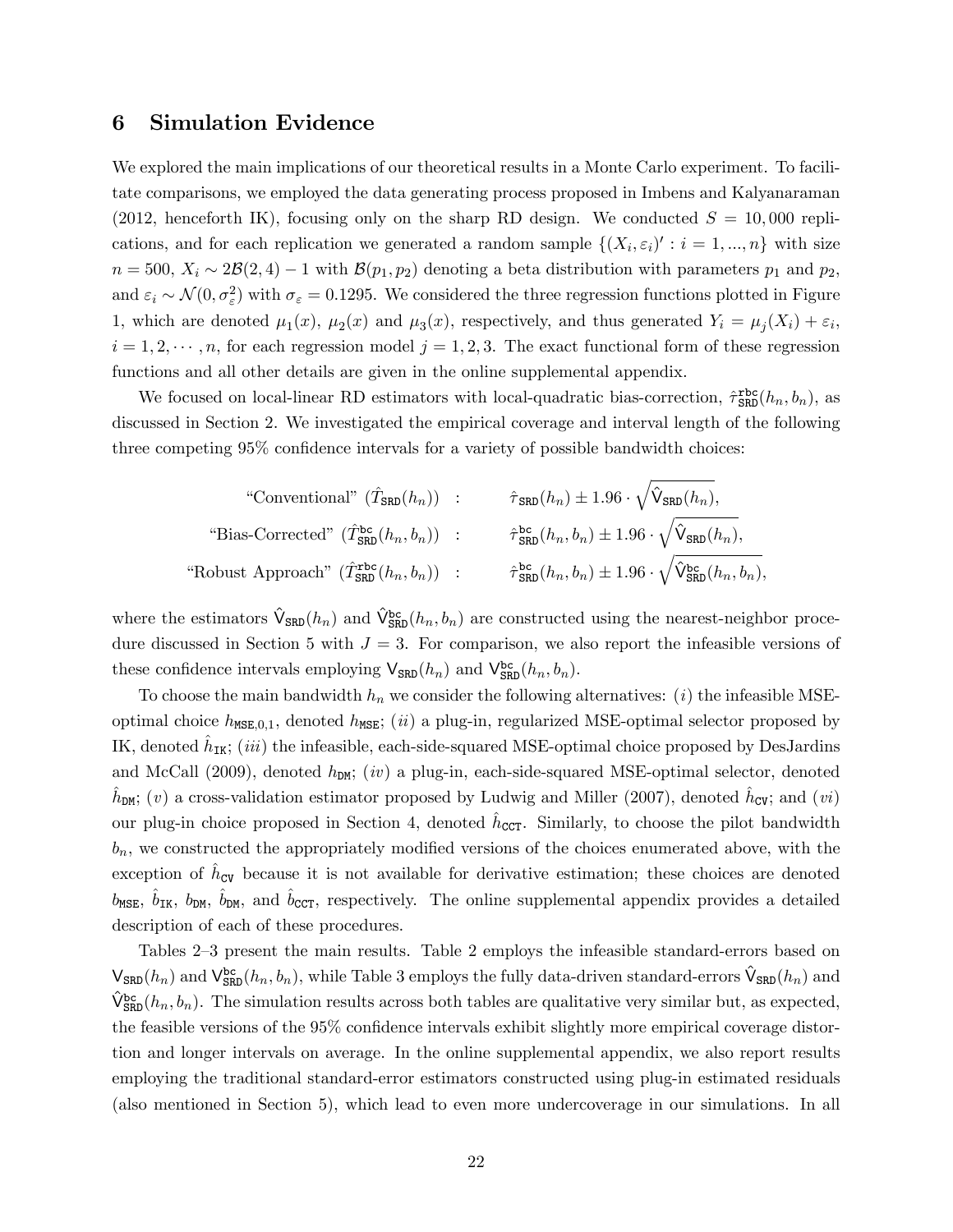cases, the robust standard-error estimators lead to important improvements in empirical coverage with only moderate increments in the average empirical length of the resulting confidence intervals. The choice  $\rho_n = 1$  is not only simple and intuitive, but also performed well in our simulation setup. In terms of actual results, these tables suggest that the empirical coverage of intervals based on  $T_{\text{SRD}}^{\text{rbc}}(h_n, b_n)$  exhibits an improvement of about 10-15 percentage points on average, depending on the particular data-driven bandwidths employed. Although not the main goal of this paper, we also found that our two-stage direct plug-in rule selector of  $h_n$  performs very well relative to the other plug-in selectors, and on par with the cross-validation bandwidth selector.

In sum, based on our theoretical results and the simulation evidence presented, we recommend employing the new robust standard-error estimates introduced in this paper when constructing confidence intervals for treatment effects in the RD design.

### 7 Empirical Illustration

We illustrate the performance of our methods and compare them to other conventional alternatives employing household data from Oportunidades (formerly known as Progresa), a well-known largescale anti-poverty conditional cash transfer program in Mexico. Our goal is to show how the different methods perform in a substantive, realistic empirical application. Most details regarding data construction and implementation, as well as other results not reported in this section, are given in the online supplemental appendix to conserve space. All estimates and figures were constructed using the STATA package rdrobust, described in Calonico, Cattaneo, and Titiunik (2013).

Progresa/Oportunidades was first instituted in rural communities in 1998, and later was expanded to urban areas in 2003. This social program is best known for its experimental component: treatment was initially randomly assigned at the locality level in rural areas.<sup>[8](#page-23-0)</sup> Indeed, its experimental features have spiked a huge body of work focusing on a variety of economic, health and related outcomes.<sup>[9](#page-23-1)</sup> In order to target the program to poor households in both rural and urban areas, Mexican officials constructed a pre-intervention (at baseline) household poverty-index that determined each household's eligibility. In rural communities, seven distinct poverty cutoffs were used depending on the geographic area, while one common cutoff was used in all urban localities. Thus, Progresa/Oportunidades' eligibility assignment rule naturally leads to eight sharp (intentionto-treat) regression-discontinuity designs. Buddelmeyer and Skoufias (2004) were the first to note the RD features of this social program.

We illustrate our methods employing data from the urban RD design and one of the seven rural RD designs (the one corresponding to the median household population size, Region 3, Sierra-Negra-Zongolica-Mazateca). We do not pool the RD designs, nor we compare them with each other or to the experimental estimates from the rural areas, since without further (strong) assumptions the

<span id="page-23-1"></span><span id="page-23-0"></span><sup>8</sup> In urban areas, however, treatment was not randomly assigned.

 $9$ Recent examples include Attanasio, Meghir, and Santiago (2011), Behrman, Gallardo-García, Parker, Todd, and VÈlez-Grajales (2012), Djebbari and Smith (2008), Dubois, de Janvry, and Sadoulet (2012), Fernald, Gertler, and Neufeld (2009), among many others. These papers also include references to early reviews and research work.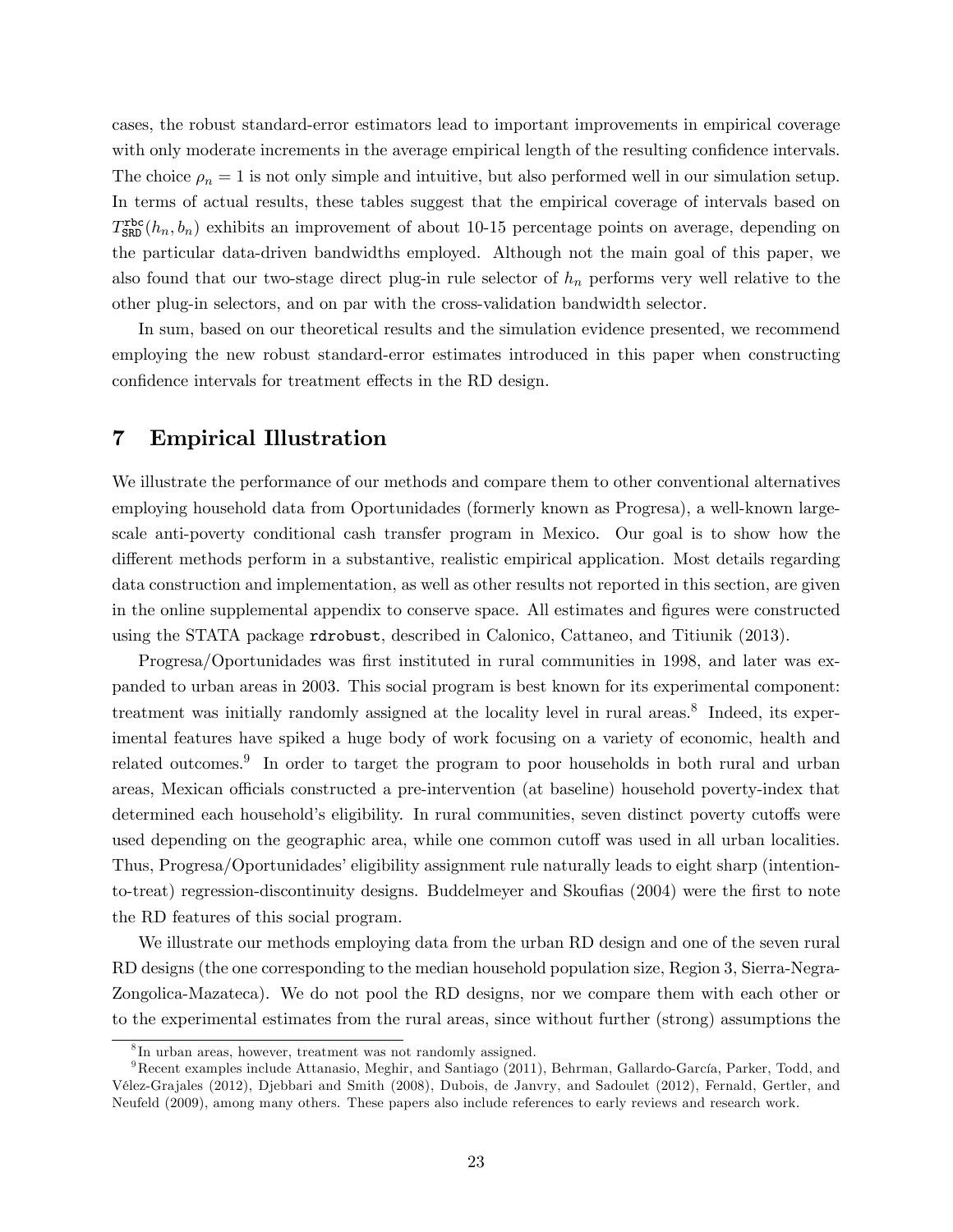associated estimands need not to coincide with each other. Instead, we treat the RD designs as different examples, which vary in observable, and possibly unobservable, characteristics.

Our empirical exercise investigates the program treatment effect on two mutually exclusive measures of household consumption expenditures: food and non-food consumption.[10](#page-24-0) Related literature on this topic include Hoddinott and Skoufias (2004), Angelucci and Attanasio (2009), Angelucci and De Giorgi (2009), Gertler, Martinez, and Rubio-Codina (2012) and Angelucci and Attanasio (2013), who have also investigated the effect of Oportunidades/Progresa on consumption using experimental methods (in rural areas) and non-experimental matching methods (in urban areas). Our illustrative results therefore contribute to this literature by presenting new empirical evidence based on non-experimental RD estimates. In this application,  $X_i$  denotes the household's poverty-index,  $\bar{x} = 0$  denotes the centered cutoff for each RD design, and  $Y_i$  denotes the two different measures of household consumption.

Our final database contains 691 control households  $(X<sub>i</sub> < 0)$  and 2,118 intention-to-treat households  $(X_i \geq 0)$  in the urban RD design  $(n = 2, 809, X_i \in [-2.25, 4.11])$ , and 315 control households  $(X_i < 0)$  and 618 intention-to-treat households  $(X_i \ge 0)$  in the rural RD design  $(n = 933, ...)$  $X_i \in [-456.6, 338.4]$ . In the online supplemental appendix, we address the empirical validity of these RD designs by conducting standard balance and falsification tests on pre-intervention covariates. These results give empirical support for the RD assumptions. Figures 2 and 3 present, respectively, the usual RD plots for the urban and rural areas (c.f. Figure 1). In these figures, the solid lines correspond to distinct fourth-order global polynomial fits for control and treatments units, and the solid dots correspond to sample averages of the outcome variable for each bin (or partition) of the running variable. The number of bins was chosen using an integrated mean-square error formula derived in Cattaneo and Farrell (2013), as explained in Calonico, Cattaneo, and Titiunik (2013, Section 2.7).

Our main empirical results are reported in Table 4. Panel A and B correspond, respectively, to the urban and rural RD designs. We consider three time periods: pre-intervention (as a falsification test), one year after the program started (1-year Treatment), and two years after the program started (2-year Treatment). Thus, each panel reports six groups of RD estimates (i.e., 2 outcomes - 3 periods). For each combination of outcome and time period, we conduct RD estimation and inference employing the same setup as in our simulation study: local-linear estimator of  $\tau_{\text{SRD}}$ , conventional confidence interval and robust confidence interval (with local-quadratic bias-correction), each implemented with the three different data-driven bandwidth choices  $\hat{h}_{\text{CCT}}$ ,  $\hat{h}_{\text{IK}}$  and  $\hat{h}_{\text{CV}}$ . To be specific, for each panel, outcome, period and bandwidth selection method we report  $\hat{\tau}_{SRD}(\hat{h}_n)$ ,  $\hat{I}_{\texttt{SRD}}(\hat{h}_n)$ ,  $\hat{I}_{\texttt{SRD}}^{\texttt{rbc}}(\hat{h}_n, \hat{b}_n)$ ,  $\hat{h}_n$  and  $\hat{b}_n$ .

This empirical exercise offers an array of interesting examples to discuss the performance of our proposed methods. First of all, using the pre-intervention data (columns  $1-3$ , Panels A and B), we find no effects of the program in any case (i.e., food or non-food consumption in urban or rural localities).<sup>[11](#page-24-1)</sup> This result gives additional evidence in favor of the validity of the RD designs, since

<span id="page-24-0"></span> $10$ In the online supplemental appendix we also examine total consumption expenditures for all the RD designs.

<span id="page-24-1"></span> $11$ In rural areas, pre and post-intervention food consumption data differs in two main aspects. First, the pre-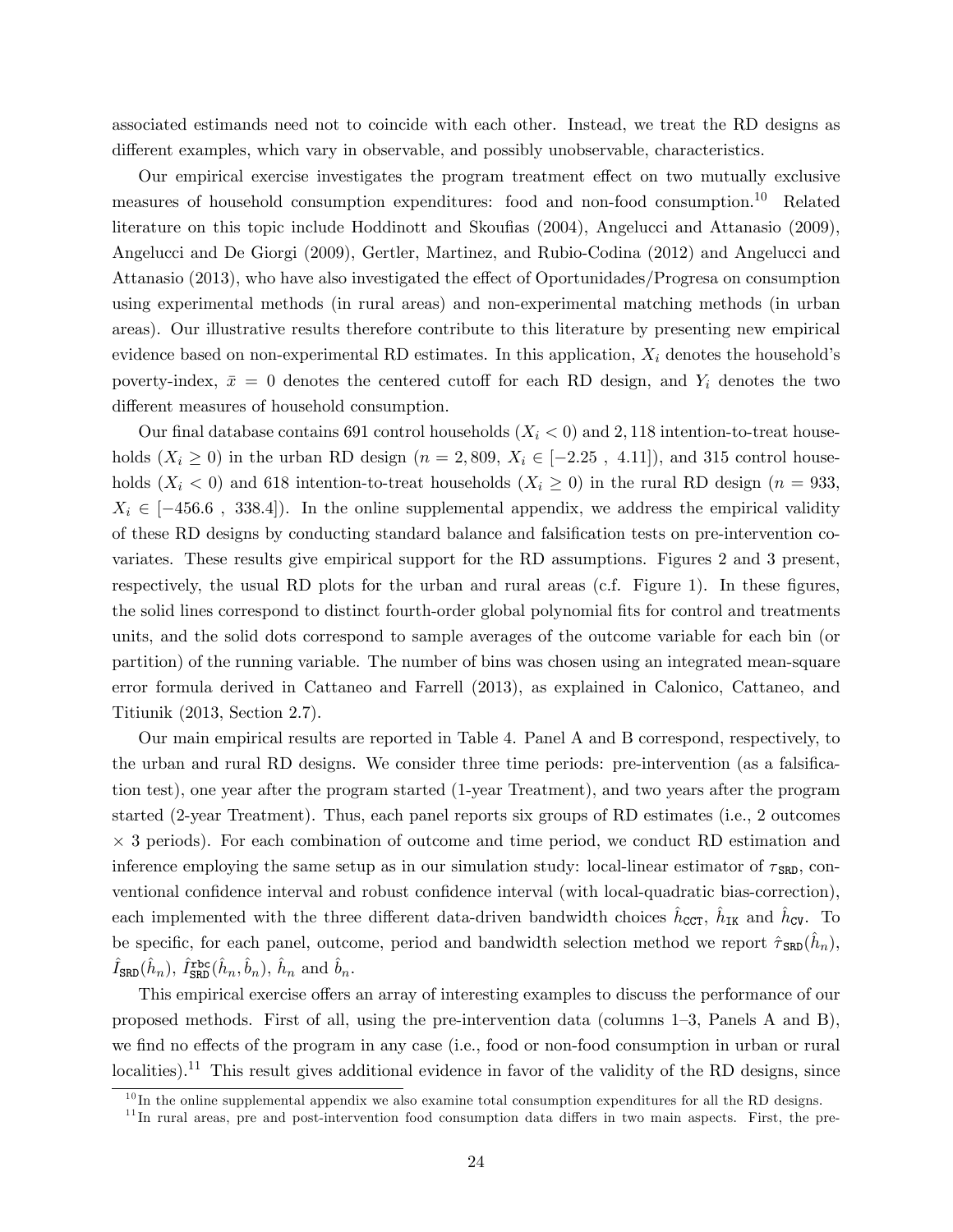households in control and treatment areas exhibit on average the same levels of pre-intervention consumption. In the 1-year after treatment data, we find statistically significant effects of the program on food consumption in rural areas (columns  $4-6$ , Panel B). This result is present in all cases when using both the conventional as well as the robust confidence intervals. On the other hand, in the same period, we find no statistically significant effects on non-food consumption in rural areas (columns  $4-6$ , Panel B) nor on any of the outcomes in urban areas (columns  $4-6$ , Panel A). These results are consistent across inference procedures.

The results from the 2-year after treatment data are the most interesting. In this case, for food consumption in urban areas (columns  $7-9$ , Panel A), we find statistically significant results when using the conventional confidence intervals but these results are not statistically significant when using the robust confidence intervals proposed in this paper. This empirical example offers an instance where the conventional inference approach suggests the presence of a strong positive treatment effect, but our methods cast doubt on such a conclusion. On the other hand, when examining non-food consumption in urban areas (still columns  $7-9$ , Panel A) the results appear to be more robust, as they are statistically significant at standard levels when using both the conventional and the robust confidence intervals. Finally, in the case of the rural RD design (columns  $7-9$ , Panel B), we find no statistically significant effects on food consumption using either method, but we find a statistically significant (10-percent level) treatment effect on nonfood consumption when using conventional confidence intervals. The latter result, however, is not particularly robust based on our proposed confidence intervals.

To summarize, the Öndings from the small empirical illustration suggest that the program Progresa/Oportunidades had  $(i)$  a positive, significant effect on non-food consumption in urban areas two years after its introduction, and  $(ii)$  a positive, significant effect on food consumption in rural areas one year after its introduction. Both results appear to be robust according to our proposed methods. In addition, the empirical Öndings using conventional methods suggest that the program had positive, significant effects on food consumption in urban areas and on nonfood consumption in rural areas two years after its introduction, but these findings are not robust according to our proposed inference procedures.

### 8 Conclusion

We introduced new confidence interval estimators for several regression-discontinuity estimands that enjoy demonstrably superior robustness properties. The results cover the sharp (level or kink) and fuzzy (level or kink) RD designs. Our confidence intervals were constructed using an alternative asymptotic theory for bias-corrected local polynomial estimators in the context of RD designs, which leads to a different asymptotic variance in general and thus justifies a new standard-error estimator. We found that the resulting data-driven confidence intervals performed very well in simu-

intervention survey only provides information on expenditures (that is, it omits home production). Second, it reports expenditures only by food groups rather than asking detailed item-by-item questions, as in later waves. See, e.g., Angelucci and De Giorgi (2009) for further details.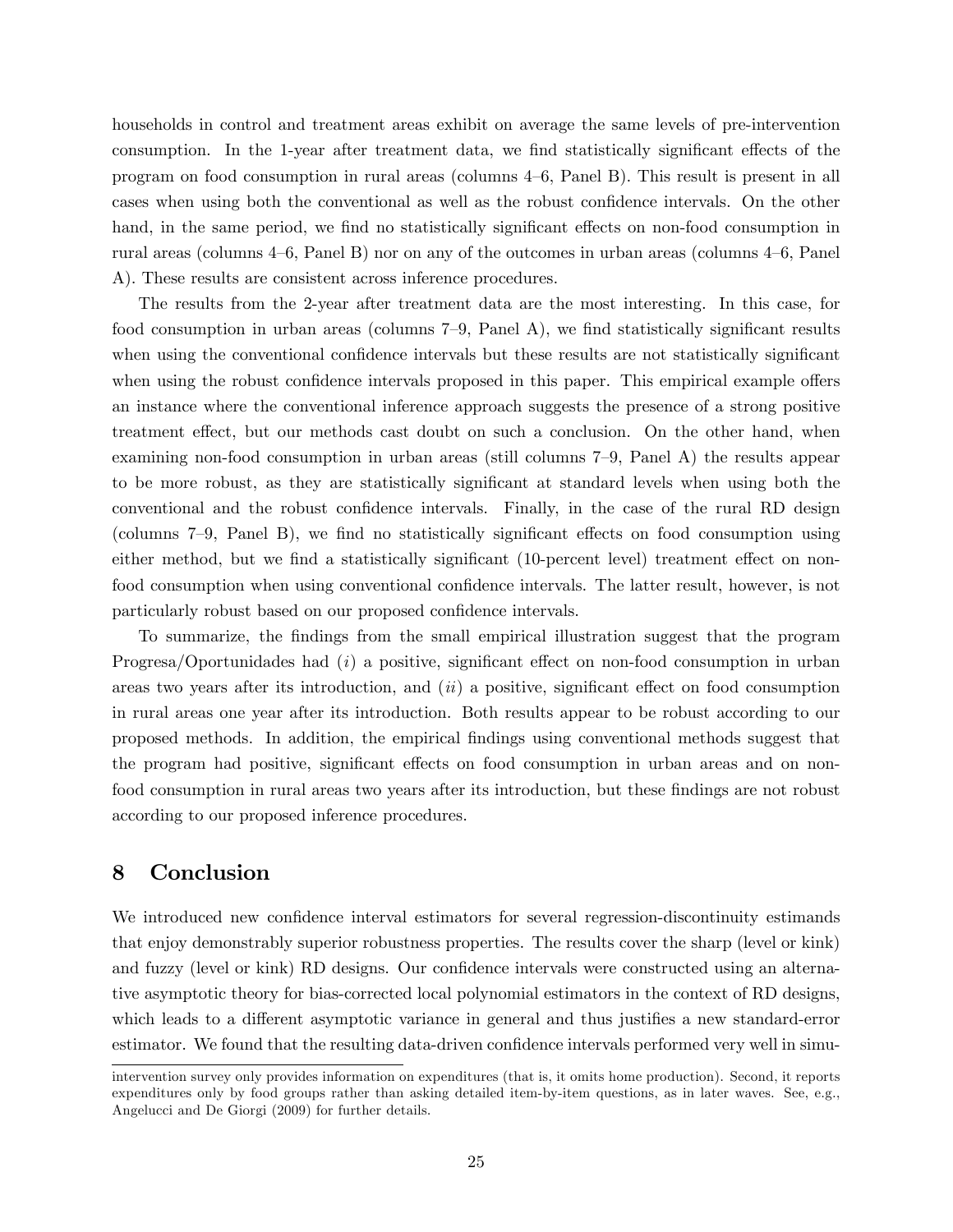lations, suggesting in particular that they provide a robust (to the choice of bandwidths) alternative when compared to the conventional confidence intervals routinely employed in empirical work. In addition, in an empirical illustration addressing the program effects of Progresa/Oportunidades on consumption, we found that in some cases the conventional confidence intervals offer results that are validated by our proposed confidence intervals, while in other cases our robust confidence intervals cast doubt on the results obtained by conventional methods.

### A Appendix

In this appendix we summarize our main results for arbitrary order of local polynomials. Here  $p$  denotes the order of main RD estimator, while q denotes the order in the bias correction. All the results stated in this Appendix, as well as other results discussed in the main text, are proven in the online supplemental appendix.

### A.1 Assumptions

We employ the following conventional assumption on the basic sharp RD model.

**Assumption A1.** For some  $\kappa_0 > 0$ , the following holds in the neighborhood  $(-\kappa_0, \kappa_0)$  around the cutoff  $\bar{x}=0$ :

- (a)  $\mathbb{E}[Y_i^4 | X_i] < \infty$ .
- (b)  $f(x)$ , the density of  $X_i$ , is continuous and bounded away from zero.

(c) For some  $S \geq 1$ ,  $\mu_-(x) = \mathbb{E}[Y_i(0)|X_i = x]$  and  $\mu_+(x) = \mathbb{E}[Y_i(1)|X_i = x]$  are S-times continuously differentiable.

(d)  $\sigma^2(x) = \mathbb{V}[Y_i | X_i = x]$  is bounded away from zero, bounded, and right and left continuous at  $x = 0$ .

Part (a) in Assumption 1 imposes existence of moments. Part (b) requires that the running variable  $X_i$  be continuously distributed near the cutoff, and also ensures the presence of observations arbitrarily close to the cutoff in large samples. Part  $(c)$  imposes standard smoothness conditions on the underlying regression functions, which is the key ingredient used to control the leading biases of the RD estimators considered in this paper. Finally, part (d) imposes standard restrictions on the conditional variance of the observed outcome, but allows it to be potentially different at either side of the threshold. Thus, we set  $\sigma_+^2 = \lim_{x \to 0^+} \sigma^2(x)$  and  $\sigma_-^2 = \lim_{x \to 0^-} \sigma^2(x)$ .

Throughout the paper we employed local polynomial regression estimators of various orders to approximate unknown regression functions. The following standard assumption on the kernel function is used to construct the estimators.

**Assumption A2.** For some  $\kappa > 0$ , the kernel function  $k(\cdot) : [0, \kappa] \mapsto \mathbb{R}$  is bounded and nonnegative on  $[0, \kappa]$ , positive and continuous on  $(0, \kappa)$ , and zero outside its support.

This assumption permits all kernels commonly used in empirical work. Although our results extend to the case where possibly different kernels are used at either side of the threshold, to simplify the exposition we set  $K(u) = k(-u) \cdot \mathbf{1}(u < 0) + k(u) \cdot \mathbf{1}(u \ge 0)$ , implying that, for  $\kappa > 0$  given in Assumption A2,  $K(\cdot)$ is symmetric, bounded and nonnegative on  $[-\kappa, \kappa]$ , positive and continuous on  $(-\kappa, \kappa)$ , and zero outside its support.

Finally, to handle the fuzzy RD designs we impose the following additional assumption.

**Assumption A3.** For some  $\kappa_0 > 0$ , the following holds in the neighborhood ( $-\kappa_0, \kappa_0$ ) around the cutoff  $\bar{x}=0$ :

(a) For some  $S \geq 1$ ,  $\mu_{T-}(x) = \mathbb{E}[T_i(0)|X_i = x]$  and  $\mu_{T+}(x) = \mathbb{E}[T_i(1)|X_i = x]$  are S-times continuously differentiable.

(b)  $\sigma_T^2(x) = \mathbb{V}[T_i | X_i = x]$  is bounded away from zero and right and left continuous at  $x = 0$ .

This assumption is analogous to Assumption A1, but involving as outcome variable the treatment assignment and treatment status for each unit.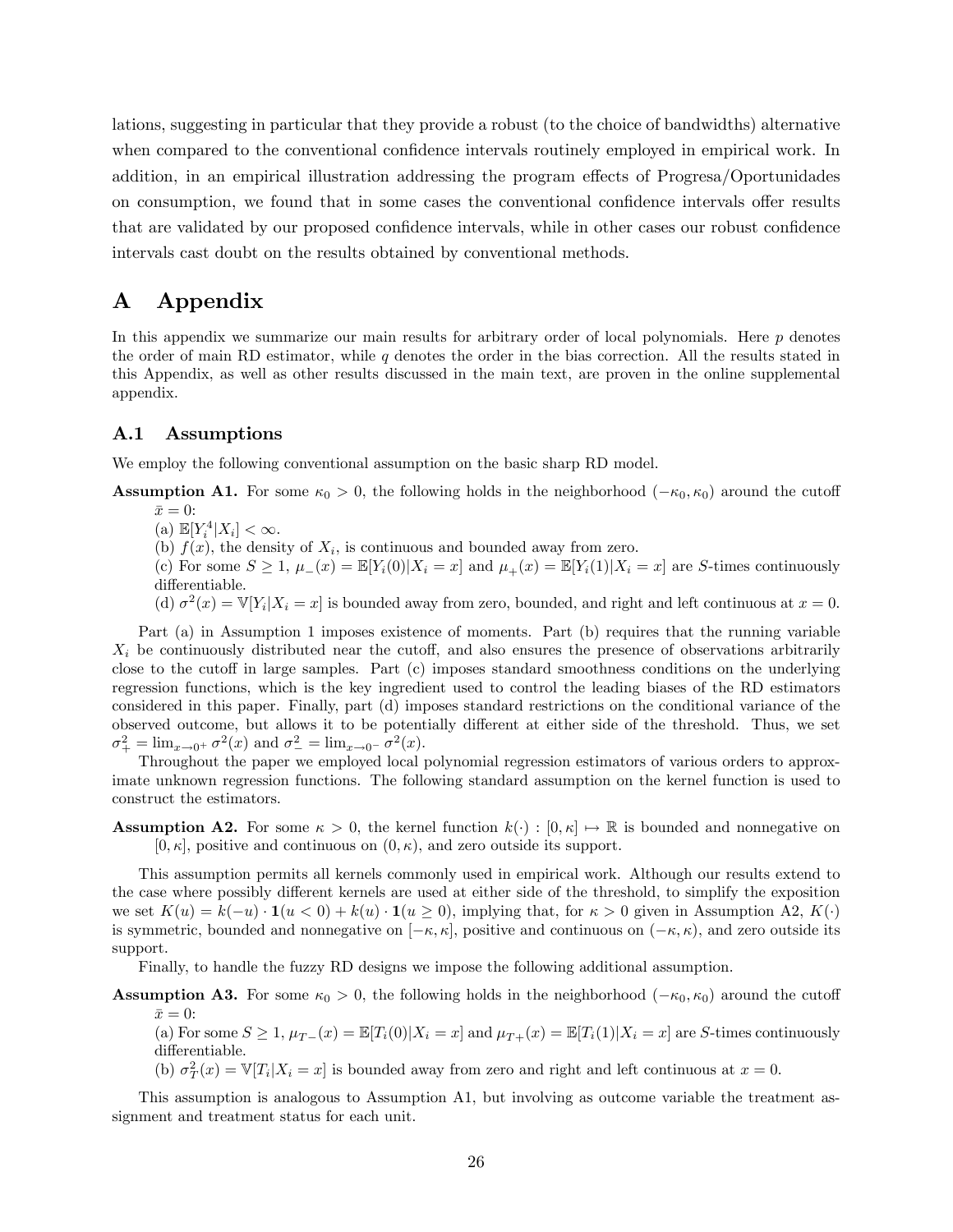### A.2 Local Polynomial Estimators

For any  $\nu, p \in \mathbb{N}$  with  $\nu \leq p$ , the p-th order local polynomial estimators of the  $\nu$ -th order derivatives  $\mu_{+}^{(\nu)}$ and  $\mu_{-}^{(\nu)}$  are given by

$$
\hat{\mu}_{Y+,p}^{(\nu)}(h_n) = \nu! e'_\nu \hat{\beta}_{Y+,p}(h_n)
$$
 and  $\hat{\mu}_{Y-,p}^{(\nu)}(h_n) = \nu! e'_\nu \hat{\beta}_{Y-,p}(h_n)$ ,

with

$$
\hat{\beta}_{Y+,p}(h_n) = \arg \min_{\beta \in \mathbb{R}^{p+1}} \sum_{i=1}^n \mathbf{1}(X_i \ge 0)(Y_i - r_p(X_i)'\beta)^2 K_{h_n}(X_i),
$$
  

$$
\hat{\beta}_{Y-,p}(h_n) = \arg \min_{\beta \in \mathbb{R}^{p+1}} \sum_{i=1}^n \mathbf{1}(X_i < 0)(Y_i - r_p(X_i)'\beta)^2 K_{h_n}(X_i),
$$

where  $r_p(x) = (1, x, \dots, x^p)'$ ,  $e_\nu$  is the conformable  $(\nu + 1)$ -th unit vector (e.g.,  $e_1 = (0, 1, 0)'$  if  $p = 2$ ),  $K_h(u) = K(u/h)/h$ , and  $h_n$  is a positive bandwidth sequence. (We drop the evaluation point of functions at  $\bar{x} = 0$  to simplify notation.) For example,  $\hat{\beta}_{+,1}(h_n)$  is a bivariate vector containing the two coefficients (intercept and slope) obtained from using weighted least-squares to estimate a linear model employing only observations with  $X_i$  to the right and near the discontinuity  $\bar{x} = 0$  (i.e., for observations with  $X_i \in [0, \kappa h_n]$ ). Similarly,  $\hat{\beta}_{+,2}(h_n)$  and  $\hat{\beta}_{+,3}(h_n)$  correspond, respectively, to local-quadratic and local-cubic regression coefficient vectors using the same observations.

It is well-known that, under appropriate regularity conditions and bandwidth restrictions,  $\hat{\beta}_{+,p}(h_n) \to_p$  $\beta_{+,p} = (\mu_+, \mu_+^{(1)}/1!, \mu_+^{(2)}/2!, \cdots, \mu_+^{(p)}/p!)'$  and  $\hat{\beta}_{-,p}(h_n) \to_p \beta_{-,p} = (\mu_-, \mu_-^{(1)}/1!, \mu_-^{(2)}/2!, \cdots, \mu_-^{(p)}/p!)', \text{imply-}$ ing that local polynomial regression estimates consistently the level of the unknown regression function ( $\mu_+$ ) and  $\mu$ <sub>-</sub>) as well as its first p derivatives (up to a known scale). In the sequel, we set  $\hat{\mu}_{+,p}(h_n) = \hat{\mu}_{+,p}^{(0)}(h_n)$ and  $\hat{\mu}_{+,p}(h_n) = \hat{\mu}_{+,p}^{(0)}(h_n)$  to improve notation.

Note that, whenever possible, we drop the outcome variable subindex notation from  $\hat{\mu}^{(\nu)}_{Y+,p}(h_n)$ ,  $\hat{\mu}^{(\nu)}_{Y-,p}(h_n)$ ,  $\hat{\beta}_{Y+,p}(h_n), \hat{\beta}_{Y-,p}(h_n),$  etc.

### A.3 Further Notation

We employ the following notation:  $Y = [Y_1, \dots, Y_n]$ ,  $\varepsilon = [\varepsilon_1, \dots, \varepsilon_n]$  with  $\varepsilon_i = Y_i - \mu(X_i)$ ,  $\mathcal{X}_n =$  $[X_1, \cdots, X_n]'$ , and  $\Sigma = \mathbb{E}[\varepsilon \varepsilon' | \mathcal{X}_n] = \text{diag}(\sigma^2(X_1), \cdots, \sigma^2(X_n))$  where  $\text{diag}(a_1, ..., a_n)$  denotes the  $(n \times n)$ diagonal matrix with diagonal elements  $a_1, ..., a_n$ .

We also set:

$$
X_p(h) = [r_p(X_1/h), \cdots, r_p(X_n/h)]', \quad S_p(h) = [(X_1/h)^p, \cdots, (X_n/h)^p]',
$$

$$
W_+(h) = \text{diag}(\mathbf{1}(X_1 \ge 0)K_h(X_1), \cdots, \mathbf{1}(X_n \ge 0)K_h(X_n)),
$$

$$
W_-(h) = \text{diag}(\mathbf{1}(X_1 < 0)K_h(X_1), \cdots, \mathbf{1}(X_n < 0)K_h(X_n)).
$$

In addition, we define the following (scaled) matrices

$$
\Gamma_{+,p}(h) = X_p(h)'W_+(h)X_p(h)/n, \quad \Gamma_{-,p}(h) = X_p(h)'W_-(h)X_p(h)/n,
$$
  

$$
\vartheta_{+,p,q}(h) = X_p(h)'W_+(h)S_q(h)/n, \quad \vartheta_{-,p,q}(h) = X_p(h)'W_-(h)S_q(h)/n,
$$
  

$$
\Psi_{+,p,q}(h,b) = X_p(h)'W_+(h)\Sigma W_+(b)X_q(b)/n, \quad \Psi_{-,p,q}(h,b) = X_p(h)'W_-(h)\Sigma W_-(b)X_q(b)/n,
$$

where we set for brevity  $\Psi_{+,p}(h) = \Psi_{+,p,p}(h, h)$  and  $\Psi_{-,p}(h) = \Psi_{-,p,p}(h, h)$ .

We will also use repeatedly the large sample matrices

$$
\Gamma_p = \int_0^\infty K(u)r_p(u)r_p(u)'du, \quad \vartheta_{p,q} = \int_0^\infty K(u)u^q r_p(u)du, \quad \Psi_p = \int_0^\infty K(u)^2 r_p(u)r_p(u)'du.
$$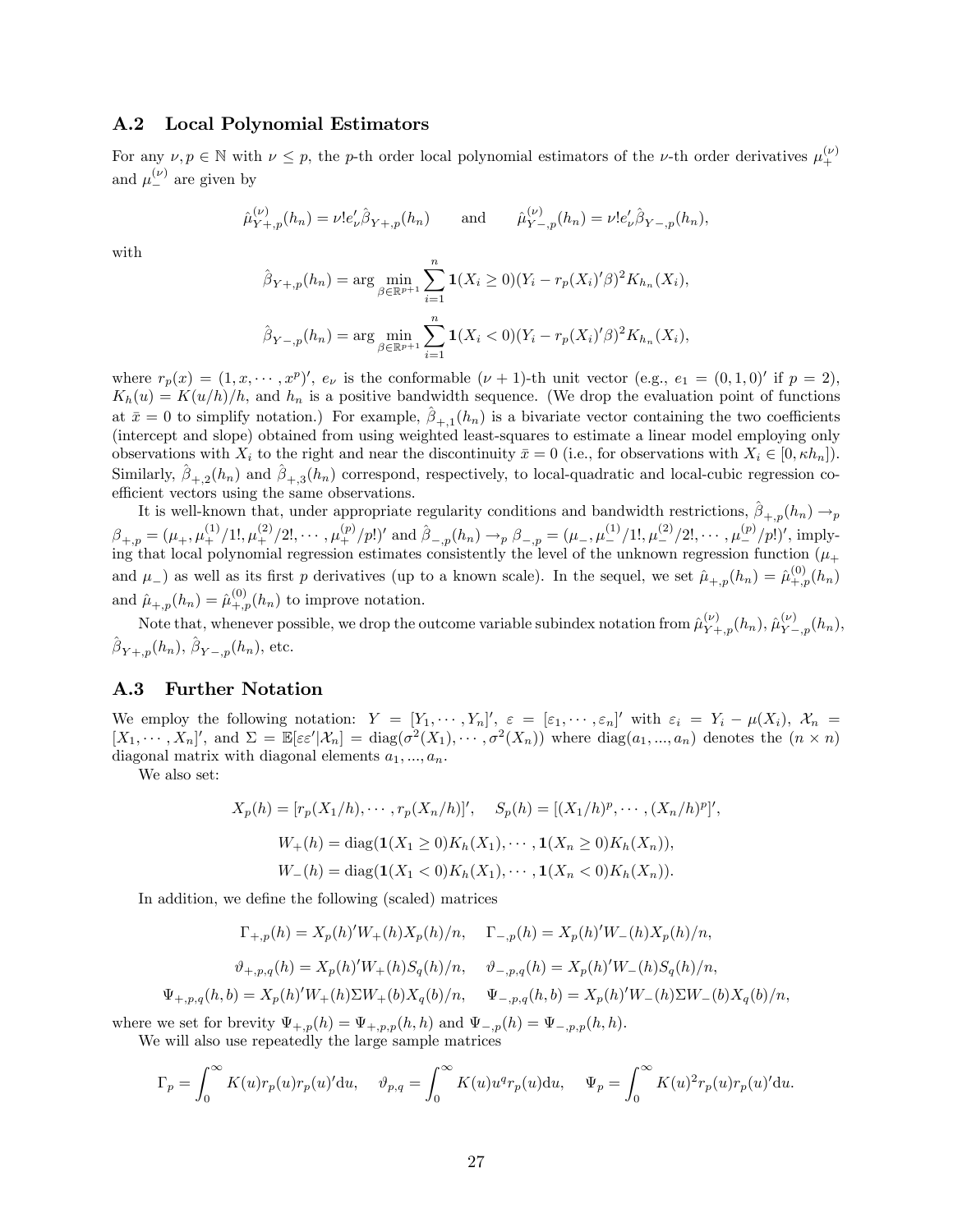Letting  $H_p(h) = \text{diag}(1, h^{-1}, \dots, h^{-p}),$  it follows that

$$
\hat{\beta}_{+,p}(h_n) = H_p(h_n) \Gamma_{+,p}^{-1}(h_n) X_p(h_n)' W_+(h_n) Y/n,
$$
  

$$
\hat{\beta}_{-,p}(h_n) = H_p(h_n) \Gamma_{+,p}^{-1}(h_n) X_p(h_n)' W_+(h_n) Y/n.
$$

Finally, recall that in the fuzzy designs we add a further subindex to denote the underlying outcome(s) used whenever appropriate. That is, for random variables U and V, we set  $\Sigma_{UV} = \text{diag}(\sigma_{UV}^2(X_1), \cdots, \sigma_{UV}^2(X_n))$ with  $\sigma_{UV}^2(x) = \mathbb{C}ov[U, V | X = x] = \mathbb{E}[(U - \mathbb{E}[U | X])(V - \mathbb{E}[V | X]) | X = x]$ , and similarly for other parameters (and also the estimators).

### A.4 Sharp RD Designs

As in the main text, in this section we drop the notational dependence on the outcome variable Y. The general estimand of interest in the sharp RD design is

$$
\tau_{\nu} = \mu_{+}^{(\nu)} - \mu_{-}^{(\nu)}, \qquad \mu_{+}^{(\nu)} = \nu! e_{\nu}' \beta_{+,p}, \qquad \mu_{-}^{(\nu)} = \nu! e_{\nu}' \beta_{-,p} \qquad (\nu \le p),
$$

and recall that  $\tau_{\text{SRD}} = \tau_0$  and  $\tau_{\text{SKRD}} = \tau_1$ .

In this context, for any  $\nu \leq p$ , the conventional p-th order local polynomial RD estimator is

$$
\hat{\tau}_{\nu,p}(h_n) = \hat{\mu}_{+,p}^{(\nu)}(h_n) - \hat{\mu}_{-,p}^{(\nu)}(h_n), \qquad \hat{\mu}_{+,p}^{(\nu)}(h_n) = \nu! e'_\nu \hat{\beta}_{+,p}(h_n), \qquad \hat{\mu}_{-,p}^{(\nu)}(h_n) = \nu! e'_\nu \hat{\beta}_{-,p}(h_n),
$$

and recall that  $\hat{\tau}_{\text{SRD}}(h_n) = \hat{\tau}_{0,1}(h_n)$  and  $\hat{\tau}_{\text{SRRD}}(h_n) = \hat{\tau}_{1,2}(h_n)$ .

### A.4.1 Lemma A1

This lemma describes the asymptotic bias, variance and distribution of  $\hat{\tau}_{\nu,p}(h_n)$ . This result follows from known results in the local polynomial literature applied to the RD context (e.g., Fan and Gijbels (1996)).

**Lemma A1.** Suppose Assumptions A1–A2 hold with  $S \geq p + 2$ . Let  $\nu, r \in \mathbb{N}$  with  $\nu \leq p$ .

(B) If  $h_n \to 0$  and  $nh_n \to \infty$ , then

$$
\mathbb{E}[\hat{\tau}_{\nu,p}(h_n)|\mathcal{X}_n] = \tau_{\nu} + h_n^{p+1-\nu} \mathsf{B}_{\nu,p,p+1}(h_n) + h_n^{p+2-\nu} \mathsf{B}_{\nu,p,p+2}(h_n) + o_p(h_n^{p+2-\nu}),
$$

where

$$
B_{\nu,p,r}(h_n) = \frac{\mu_+^{(r)}}{r!} B_{+,\nu,p,r}(h_n) - \frac{\mu_-^{(r)}}{r!} B_{-,\nu,p,r}(h_n),
$$
  

$$
B_{+,\nu,p,r}(h_n) = e'_\nu \Gamma_{+,p}^{-1}(h_n) \vartheta_{+,p,r}(h_n) = e'_\nu \Gamma_p^{-1} \vartheta_{p,r} + o_p(1),
$$
  

$$
B_{-,\nu,p,r}(h_n) = e'_\nu \Gamma_{-,p}^{-1}(h_n) \vartheta_{-,p,r}(h_n) = e'_\nu \Gamma_p^{-1} \vartheta_{p,r} + o_p(1).
$$

(V) If  $h_n \to 0$  and  $nh_n \to \infty$ , then  $\mathbb{V}[\hat{\tau}_{\nu,p}(h_n)|X_n] = \mathsf{V}_{\nu,p}(h_n)$ , where

$$
V_{\nu,p}(h_n) = V_{+,\nu,p}(h_n) + V_{-,\nu,p}(h_n),
$$

$$
\mathcal{V}_{+, \nu, p}(h_n) = \frac{1}{nh_n^{2\nu}} \nu!^2 e'_\nu \Gamma_{+, p}^{-1}(h_n) \Psi_{+, p}(h_n) \Gamma_{+, p}^{-1}(h_n) e_\nu = \frac{1}{nh_n^{1+2\nu}} \frac{\sigma_+^2}{f} \nu!^2 e'_\nu \Gamma_p^{-1} \Psi_p \Gamma_p^{-1} e_\nu [1 + o_p(1)],
$$
  

$$
\mathcal{V}_{-, \nu, p}(h_n) = \frac{1}{nh_n^{2\nu}} \nu!^2 e'_\nu \Gamma_{-, p}^{-1}(h_n) \Psi_{-, p}(h_n) \Gamma_{-, p}^{-1}(h_n) e_\nu = \frac{1}{nh_n^{1+2\nu}} \frac{\sigma_-^2}{f} \nu!^2 e'_\nu \Gamma_p^{-1} \Psi_p \Gamma_p^{-1} e_\nu [1 + o_p(1)].
$$

**(D)** If  $nh_n^{2p+5} \to 0$  and  $nh_n \to \infty$ , then

$$
\frac{\hat{\tau}_{\nu,p}(h_n) - \tau_{\nu} - h_n^{p+1-\nu} \mathsf{B}_{\nu,p,p+1}(h_n)}{\sqrt{\mathsf{V}_{\nu,p}(h_n)}} \to_d \mathcal{N}(0,1).
$$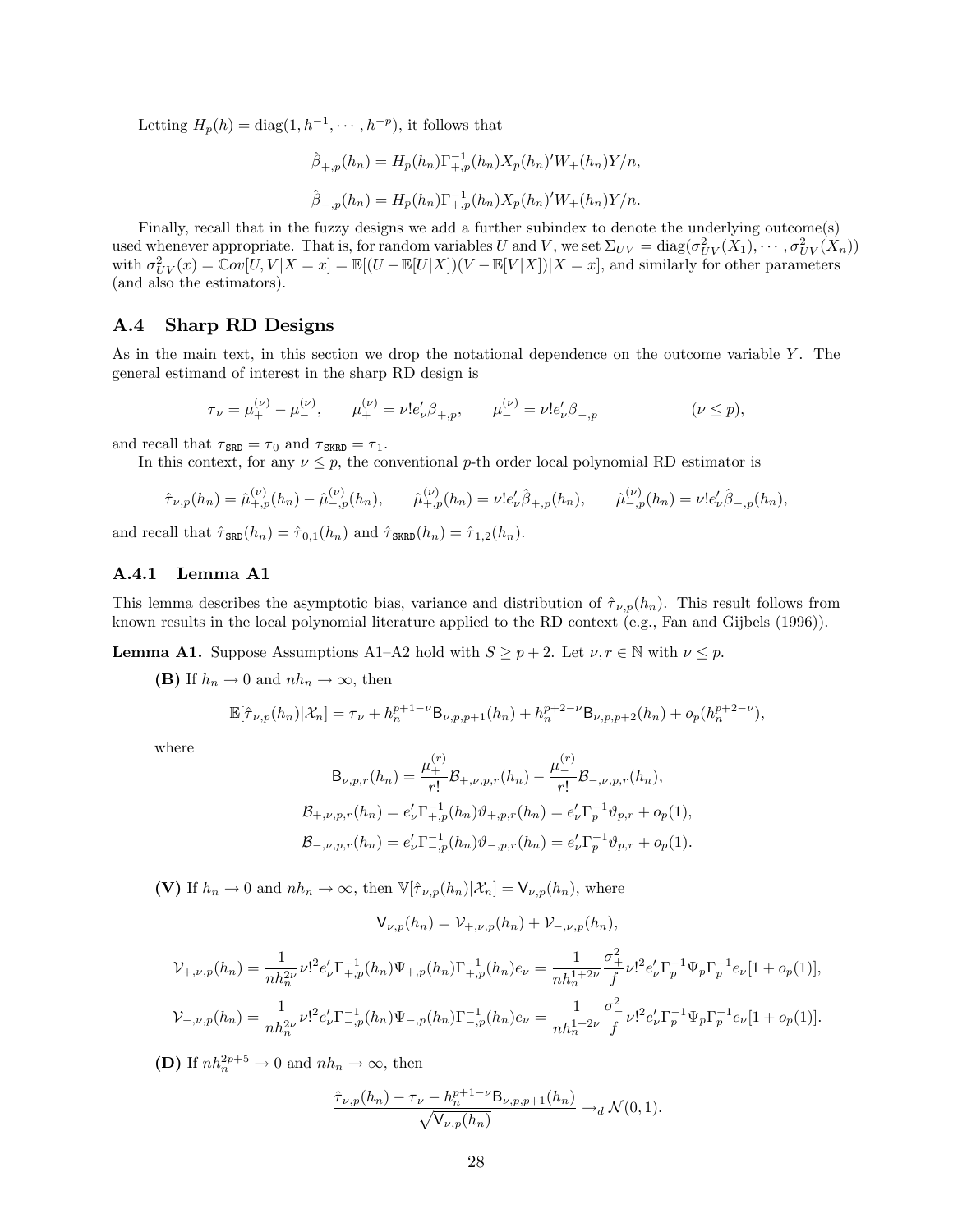Therefore, for any  $p < q$ , the q-th order local polynomial bias-corrected estimator is

$$
\hat{\tau}_{\nu,p,q}^{\text{bc}}(h_n, b_n) = \hat{\tau}_p(h_n) - h_n^{p+1} \hat{\mathsf{B}}_{\nu,p,q}(h_n, b_n),
$$

with

$$
\hat{\mathsf{B}}_{\nu,p,q}(h_n,b_n)=(e'_{p+1}\hat{\beta}_{+,q}(b_n))\mathcal{B}_{+, \nu, p,p+1}(h_n)-(e'_{p+1}\hat{\beta}_{-,q}(b_n))\mathcal{B}_{-, \nu, p,p+1}(h_n).
$$

#### A.4.2 Theorem A1

This theorem summarizes the asymptotic bias, variance and distribution of  $\hat{\tau}^{\text{bc}}_{\nu,p,q}(h_n, b_n)$ . Theorems 1 and 2 are special cases with  $(\nu, p, q) = (0, 1, 2)$  and  $(\nu, p, q) = (1, 2, 3)$ , respectively.

**Theorem A1.** Suppose Assumptions A1–A2 hold with  $S \ge q + 1$  and  $q \ge p + 1$ . Let  $\nu \in \mathbb{N}$  with  $\nu \le p$ .

(B) If  $\max\{h_n, b_n\} \to 0$  and  $n \min\{h_n, b_n\} \to \infty$ , then

$$
\mathbb{E}[\hat{\tau}_{\nu,p,q}^{\text{bc}}(h_n, b_n)|\mathcal{X}_n] = \tau + h_n^{p+2-\nu} \mathsf{B}_{\nu,p,p+2}(h_n) [1 + o_p(1)] - h_n^{p+1-\nu} b_n^{q-p} \mathsf{B}_{\nu,p,q}^{\text{bc}}(h_n, b_n) [1 + o_p(1)],
$$

where

$$
\mathsf{B}_{\nu,p,q}^{\mathsf{bc}}(h,b) = \frac{\mu_+^{(q+1)}}{(q+1)!} \mathcal{B}_{+,p+1,q,q+1}(b) \frac{\mathcal{B}_{+, \nu, p, p+1}(h)}{(p+1)!} - \frac{\mu_-^{(q+1)}}{(q+1)!} \mathcal{B}_{-,p+1,q,q+1}(b) \frac{\mathcal{B}_{-, \nu, p, p+1}(h)}{(p+1)!}.
$$

(V) If  $n \min\{h_n, b_n\} \to \infty$ , then  $\mathbb{V}[\hat{\tau}_{\nu, p, q}^{\text{bc}}(h_n, b_n)|X_n] = \mathsf{V}_{\nu, p, q}^{\text{bc}}(h_n, b_n)$ , where

$$
\mathsf{V}_{\nu,p,q}^{\mathsf{bc}}(h_n, b_n) = \mathsf{V}_{+,\nu,p,q}^{\mathsf{bc}}(h_n, b_n) + \mathsf{V}_{-,\nu,p,q}^{\mathsf{bc}}(h_n, b_n),
$$
\n
$$
\mathsf{V}_{+,\nu,p,q}^{\mathsf{bc}}(h, b) = \mathsf{V}_{+,\nu,p}(h) - 2h^{p+1-\nu}\mathsf{C}_{+,\nu,p,q}(h, b)\frac{\mathcal{B}_{+,\nu,p,p+1}(h)}{(p+1)!} + h^{2(p+1-\nu)}\mathsf{V}_{+,p+1,q}(b)\frac{\mathcal{B}_{+,\nu,p,p+1}^{2}(h)}{(p+1)!},
$$
\n
$$
\mathsf{V}_{-,\nu,p,q}^{\mathsf{bc}}(h, b) = \mathsf{V}_{-,\nu,p}(h) - 2h^{p+1-\nu}\mathsf{C}_{-,\nu,p,q}(h, b)\frac{\mathcal{B}_{-,\nu,p,p+1}(h)}{(p+1)!} + h^{2(p+1-\nu)}\mathsf{V}_{-,p+1,q}(b)\frac{\mathcal{B}_{-,\nu,p,p+1}^{2}(h)}{(p+1)!^2},
$$
\n
$$
\mathsf{C}_{+,\nu,p,q}(h, b) = \frac{1}{nh^{\nu}b^{p+1}}\nu!(p+1)!e_{\nu}^{\prime}\Gamma_{+,p}^{-1}(h)\Psi_{+,p,q}(h, b)\Gamma_{+,q}^{-1}(b)e_{p+1},
$$
\n
$$
\mathsf{C}_{-,\nu,p,q}(h, b) = \frac{1}{nh^{\nu}b^{p+1}}\nu!(p+1)!e_{\nu}^{\prime}\Gamma_{-,p}^{-1}(h)\Psi_{-,p,q}(h, b)\Gamma_{-,q}^{-1}(b)e_{p+1},
$$

for  $\dim(e_0) = p$  and  $\dim(e_{p+1}) = q$ .

**(D)** If  $n \min\{h_n^{2p+3}, b_n^{2p+3}\}\max\{h_n^2, b_n^{2(q-p)}\}\to 0$  and  $n \min\{h_n, b_n\}\to \infty$ , then

$$
T_{p,q}^{\texttt{rbc}}(h_n,h_n) = \frac{\hat{\tau}_{\nu,p,q}^{\texttt{bc}}(h_n,b_n) - \tau_{\nu}}{\sqrt{\mathsf{V}_{\nu,p,q}^{\texttt{bc}}(h_n,b_n)}} \rightarrow_d \mathcal{N}(0,1),
$$

provided  $\kappa \max\{h_n, b_n\} < \kappa_0$ .

From this theorem we obtain for Theorems 1 and 2:

<span id="page-29-0"></span>
$$
V_{\text{SRD}}^{\text{bc}}(h_n, b_n) = V_{0,1,2}^{\text{bc}}(h_n, b_n) \quad \text{and} \quad V_{\text{SKRD}}^{\text{bc}}(h_n, b_n) = V_{1,2,3}^{\text{bc}}(h_n, b_n). \tag{A-1}
$$

Remark A1. Remark 1 in the main text remains true: the distributional approximation in Theorem A1 permits one bandwidth (but not both) to be fixed, provided it is not too "large"; i.e., both must satisfy  $\kappa \max\{h_n, b_n\} < \kappa_0$ , but only one needs to vanish.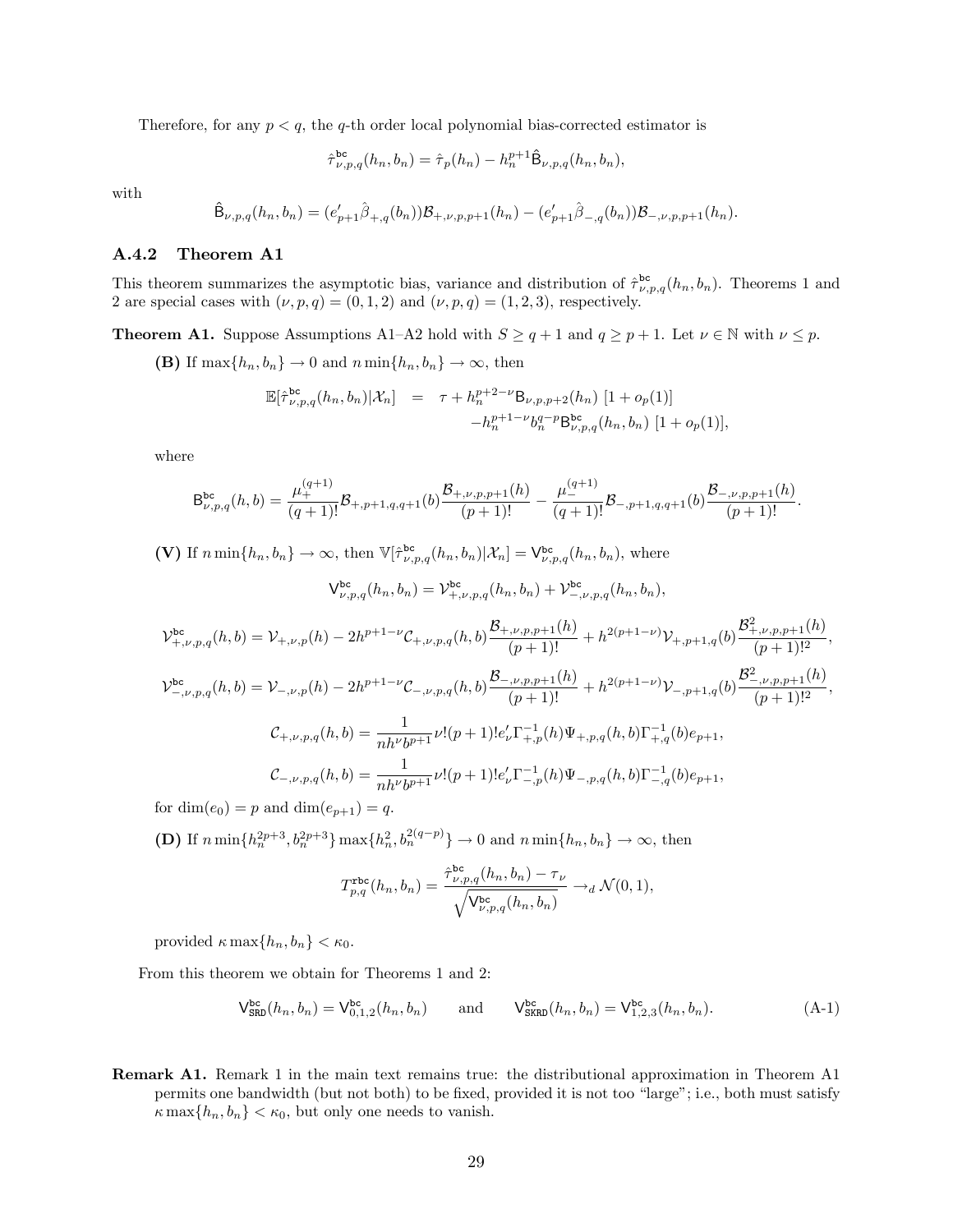Remark A2. Remark 2 in the main text generalizes as follows. Three main limiting cases are obtained depending on the limit  $\rho_n \to \rho \in [0, \infty]$ .

Case 1:  $\rho = 0$ . In this case  $h_n = o(b_n)$  and

$$
\mathbb{V}[\hat{\tau}_{\nu,p,q}^{\text{bc}}(h_n, b_n)|\mathcal{X}_n] = \mathbb{V}[\hat{\tau}_{\nu,p}(h_n)|\mathcal{X}_n]\{1+o_p(1)\} = \frac{1}{nh_n^{1+2\nu}}\frac{\sigma_+^2 + \sigma_-^2}{f}(e'_\nu \Gamma_p^{-1} \Psi_p \Gamma_p^{-1} e_0)\{1+o_p(1)\},
$$

which is the classical approach to bias-correction.

Case 2:  $\rho \in (0,\infty)$ . In this case  $h_n = \rho b_n$  and

$$
\begin{split} &\mathbb{V}[\hat{\tau}_{p,q}^{\text{bc}}(h_{n},b_{n})|\mathcal{X}_{n}] \\ &= \frac{1}{nh_{n}^{1+2\nu}}\left[\frac{\sigma_{+}^{2}+\sigma_{-}^{2}}{f}(e'_{\nu}\Gamma_{p}^{-1}\Psi_{p}\Gamma_{p}^{-1}e_{0})+\rho^{2p+3}\frac{\sigma_{+}^{2}+\sigma_{-}^{2}}{f}(e'_{p}\Gamma_{q}^{-1}\Psi_{q}\Gamma_{q}^{-1}e_{p+1})(e'_{\nu}\Gamma_{p}^{-1}\vartheta_{p,p+1})^{2}\right. \\ &\left. -\rho^{p+2}\left(e'_{\nu}\Gamma_{p}^{-1}\left(\frac{\sigma_{+}^{2}}{f}\Psi_{p,q}(\rho)+\frac{\sigma_{-}^{2}}{f}\Psi_{p,q}(-\rho)\right)\Gamma_{q}^{-1}e_{p+1}\right)(e'_{\nu}\Gamma_{p}^{-1}\vartheta_{p})\right]\{1+o_{p}(1)\}, \end{split}
$$

with  $\Psi_{p,q}(\rho) = \int_0^\infty K(u)K(\rho u)r_p(u)r_q(\rho u) du$ . For conventional choices of kernel  $K(\cdot)$ , the limiting variance is increasing in  $\rho$ .

Case 3:  $\rho = \infty$ . In this case  $b_n = o(h_n)$  and

$$
\begin{split} \mathbb{V}[\hat{\tau}_{p,q}^{\text{bc}}(h_n, b_n) | \mathcal{X}_n] &= h_n^{2(p+1-\nu)} \mathbb{V}[\hat{\mathsf{B}}_{\nu, p, q}(h_n, b_n) | \mathcal{X}_n] \{1 + o_p(1)\} \\ &= \frac{\rho_n^{2(p+1-\nu)} }{n b_n^{1+2\nu}} \frac{\sigma_+^2 + \sigma_-^2}{f} (e'_{p+1} \Gamma_q^{-1} \Psi_q \Gamma_q^{-1} e_{p+1}) (e'_\nu \Gamma_p^{-1} \vartheta_{p, p+1})^2 \{1 + o_p(1)\}, \end{split}
$$

which implies that the bias-estimate is first-order while the actual estimator  $\hat{\tau}_p(h_n)$  is of smaller order.

- **Remark A3.** If  $h_n = b_n$  (and the same kernel function  $K(\cdot)$  is used), then  $\hat{\tau}^{\text{bc}}_{\nu, p, p+1}(h_n, h_n) = \hat{\tau}_{\nu, p+1}(h_n)$ . This gives a simple relationship between local polynomial estimators of order p and  $p + 1$ , and their relation to manual bias-correction. This implies that  $T^{\text{rbc}}_{\nu,p,p+1}(h_n,h_n) = T_{\nu,p+1}(h_n)$ . The result extends to  $\hat{\tau}_{\nu,p,p+r}^{\text{bc}}(h_n, h_n) = \hat{\tau}_{\nu,p+r}(h_n)$  and  $T_{\nu,p,p+r}^{\text{abc}}(h_n, h_n) = T_{\nu,p+r}(h_n)$  when the natural generalization of the bias-correction estimate is used. See the supplemental appendix for details.
- Remark A4. It is well known that bias-correction can be seen as another way of undersmoothing the original estimator. An interesting implication of Remark 3 is that our approach provides a formalization of this idea. In particular, it justifies a simple approach based on the order of the local polynomial: a systematic choice of  $h_n$  that leads to undersmoothing is to select the MSE-optimal bandwidth for the estimator  $\hat{\tau}_p(h_n)$ , but construct confidence intervals using the estimator  $\hat{\tau}_{p+1}(h_n)$ . This is the special case  $\rho_n = h_n/b_n = 1$  in Theorem 1.
- Remark A5. The previous results can be described using the *Equivalent Kernel Representation* of local polynomials (e.g., Fan and Gijbels (1996, Section 3.2.2)). For simplicity, consider the one-sided biascorrected estimate of  $\mu_{+}$ :  $\hat{\tau}_{+,0,p,q}^{\text{bc}}(h_n, b_n) = \hat{\mu}_{+,p}(h_n) - h_n^{p+1}(e'_{p+1}\hat{\beta}_{+,q}(b_n))B_{+,0,p,p+1}(h_n)$ . Letting  $h_n = \rho b_n$  with  $\rho \in (0, \infty),$

$$
\hat{\tau}_{+,0,p,q}^{\text{bc}}(h_n, b_n) = \frac{1}{nh_n f} \sum_{i=1}^n \mathbf{1}(X_i \ge 0) \mathcal{K}_{p,q} \left(\frac{X_i}{h_n}; \rho\right) Y_i \{1 + o_p(1)\},
$$
  

$$
\mathcal{K}_{p,q}(x; \rho) = \mathcal{K}_p(x) - \rho^{p+2} \mathcal{K}_{p,q}^{bc}(\rho x),
$$

where  $\mathcal{K}_p(x) = e_0' \Gamma_p^{-1} r_p(x) K(x)$  is the equivalent kernel of the local polynomial estimator  $\hat{\mu}_{+,p}(h_n)$ , and  $\mathcal{K}_{p,q}^{\text{bc}}(x) = (e'_{p+1} \Gamma_q^{-1} r_q(x)) (e'_{0} \Gamma_p^{-1} \vartheta_{p,p+1}) K(x)$  is the equivalent kernel induced by the bias-correction estimate  $(e'_{p+1}\hat{\beta}_{+,q}(b_n))\mathcal{B}_{+,0,p,p+1}(h_n)$ .

(i) Because  $h_n = \rho b_n$ , the asymptotics in Theorem A1 "convexify" the kernel function employed to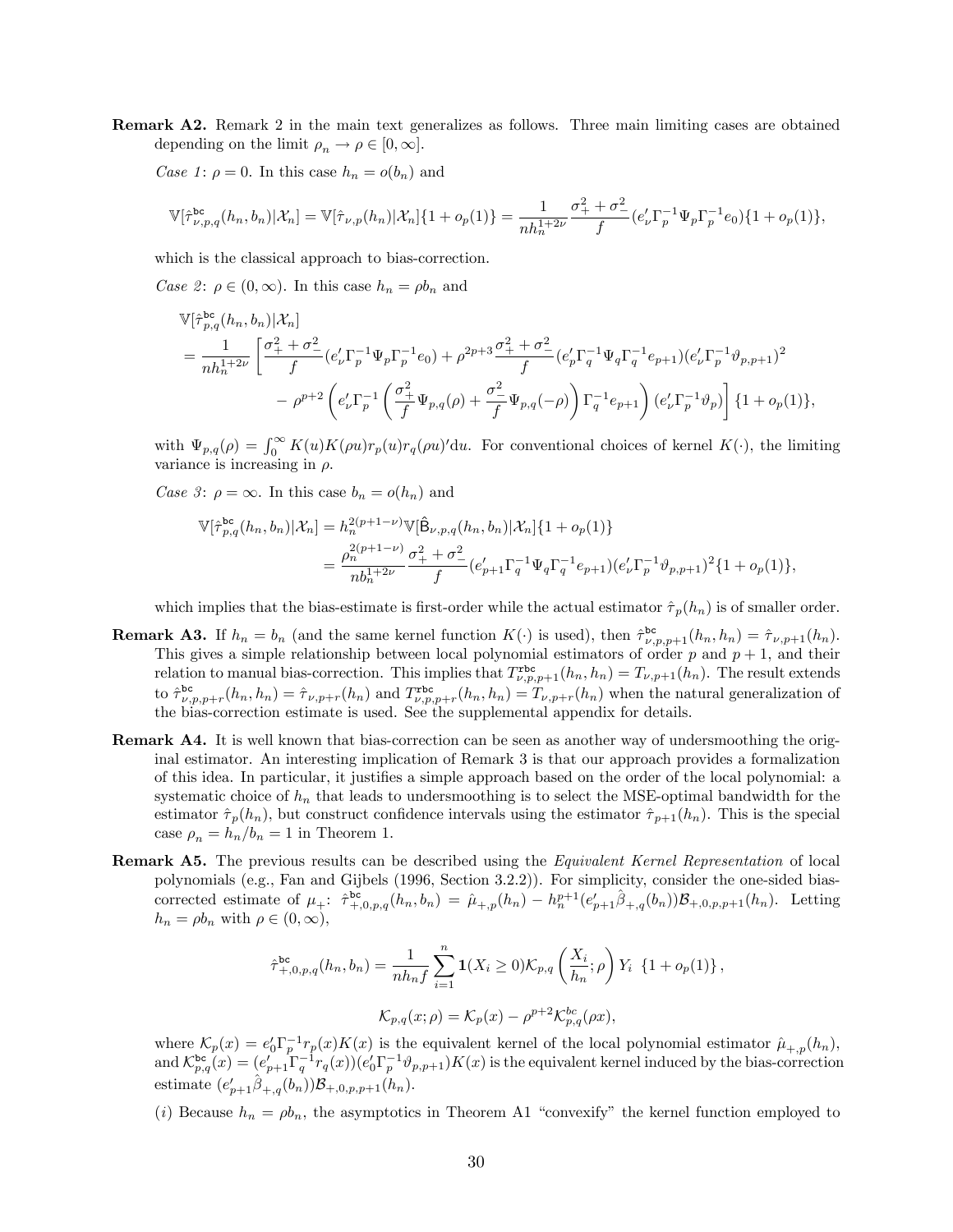construct the estimator  $\hat{\tau}_{+,0,p,q}^{\text{bc}}(h_n, b_n)$ , because

$$
\lim_{\longrightarrow 0^+} \mathcal{K}_{p,q}(x;\rho) = \mathcal{K}_p(x) \quad \text{and} \quad \mathcal{K}_{p,p+1}(x;1) = \mathcal{K}_{p+1}(x).
$$

(*ii*) The asymptotic bias and variance reduce to

$$
\mathbb{E}[\hat{\tau}_{+,0,p,q}^{\text{bc}}(h_n, h_n/\rho)|\mathcal{X}_n] = \mu_+ + h_n^{p+2} \frac{\mu_+^{(p+2)}}{(p+2)!} \mathfrak{B}_p(\rho) \{1 + o_p(1)\},
$$
  

$$
\mathbb{V}[\hat{\tau}_{+,0,p,q}^{\text{bc}}(h_n, h_n/\rho)|\mathcal{X}_n] = \frac{1}{nh_n} \frac{\sigma_+^2}{f} \mathfrak{V}_p(\rho) \{1 + o_p(1)\},
$$
  

$$
\mathfrak{B}_p(\rho) = \int_0^\infty x^{p+2} \mathcal{K}_{p,p+1}(x;\rho) dx, \qquad \mathfrak{V}_p(\rho) = \int_0^\infty (\mathcal{K}_{p,p+1}(x;\rho))^2 dx,
$$

For conventional choices of kernel  $K(\cdot)$ ,  $\mathfrak{B}_p(\rho)$  is decreasing and  $\mathfrak{D}_p(\rho)$  is increasing in  $\rho$ . See the supplemental appendix for further details.

**Remark A6.** Cheng, Fan, and Marron (1997) study the optimal choice of boundary kernel of order  $p$  in a conditional MSE minimax sense for one-sided nonparametric regression estimation at a boundary point. Although not the focus of this paper, from this point estimation perspective, the induced equivalent kernel  $\mathcal{K}_{p-1,p}(x; \rho)$  dominates  $\mathcal{K}_p(x)$  for an appropriate choice of  $\rho$ , when a conventional kernel  $K(\cdot)$  is used. (For  $\rho > 0$ ,  $\mathcal{K}_{p-1,p}(x;\rho)$  is also a boundary kernel of order p or larger.) See the supplemental appendix for further details.

#### A.5 Fuzzy RD Designs

Here we consider the  $\nu$ -th fuzzy RD estimand

$$
\varsigma_{\nu} = \frac{\tau_{Y,\nu}}{\tau_{T,\nu}}, \qquad \tau_{Y,\nu} = \mu_{Y+}^{(\nu)} - \mu_{Y-}^{(\nu)}, \qquad \tau_{T,\nu} = \mu_{T+}^{(\nu)} - \mu_{T-}^{(\nu)},
$$

provided that  $\nu \leq S$ . Note that  $\tau_{\text{FRD}} = \varsigma_0$  and  $\tau_{\text{FKRD}} = \varsigma_1$ .

The fuzzy RD estimator based on the p-th order local polynomial estimators  $\hat{\tau}_{Y,\nu,p}(h_n)$  and  $\hat{\tau}_{T,\nu,p}(h_n)$ therefore is

$$
\hat{\varsigma}_{\nu,p}(h_n) = \frac{\hat{\tau}_{Y,\nu,p}(h_n)}{\hat{\tau}_{T,\nu,p}(h_n)}, \qquad \hat{\tau}_{Y,\nu,p}(h_n) = \hat{\mu}_{Y+,p}^{(\nu)}(h_n) - \hat{\mu}_{Y-,p}^{(\nu)}(h_n), \qquad \hat{\tau}_{T,\nu,p}(h_n) = \hat{\mu}_{T+,p}^{(\nu)}(h_n) - \hat{\mu}_{T-,p}^{(\nu)}(h_n),
$$

with

$$
\begin{aligned} \hat{\mu}_{Y+,p}^{(\nu)}(h_n) &= \nu! e'_\nu \hat{\beta}_{Y+,p}(h_n), & \hat{\mu}_{Y-,p}^{(\nu)}(h_n) &= \nu! e'_\nu \hat{\beta}_{Y-,p}(h_n), \\ \hat{\mu}_{T+,p}^{(\nu)}(h_n) &= \nu! e'_\nu \hat{\beta}_{T+,p}(h_n), & \hat{\mu}_{T-,p}^{(\nu)}(h_n) &= \nu! e'_\nu \hat{\beta}_{T-,p}(h_n), \end{aligned}
$$

and with the notation

$$
\hat{\beta}_{Y+,p}(h_n) = H_p(h_n) \Gamma_{+,p}^{-1}(h_n) X_p(h_n)' W_+(h_n) Y/n, \qquad \hat{\beta}_{Y-,p}(h_n) = H_p(h_n) \Gamma_{-,p}^{-1}(h_n) X_p(h_n)' W_-(h_n) Y/n,
$$
  

$$
\hat{\beta}_{T+,p}(h_n) = H_p(h_n) \Gamma_{+,p}^{-1}(h_n) X_p(h_n)' W_+(h_n) T/n, \qquad \hat{\beta}_{T-,p}(h_n) = H_p(h_n) \Gamma_{-,p}^{-1}(h_n) X_p(h_n)' W_-(h_n) T/n.
$$
  
Note that  $\hat{\tau}_{FRD}(h_n) = \hat{\varsigma}_{0,1}(h_n)$  and  $\hat{\tau}_{FRD}(h_n) = \hat{\varsigma}_{1,2}(h_n)$ .

#### A.5.1 Lemma A2

This lemma gives an analogue of Lemma A1 for fuzzy designs. Using the expansion

$$
\frac{\hat{a}}{\hat{b}} - \frac{a}{b} = \frac{1}{b}(\hat{a} - a) - \frac{a}{b^2}(\hat{b} - b) + \frac{a}{b^2\hat{b}}(\hat{b} - b)^2 - \frac{1}{b\hat{b}}(\hat{a} - a)(\hat{b} - b)
$$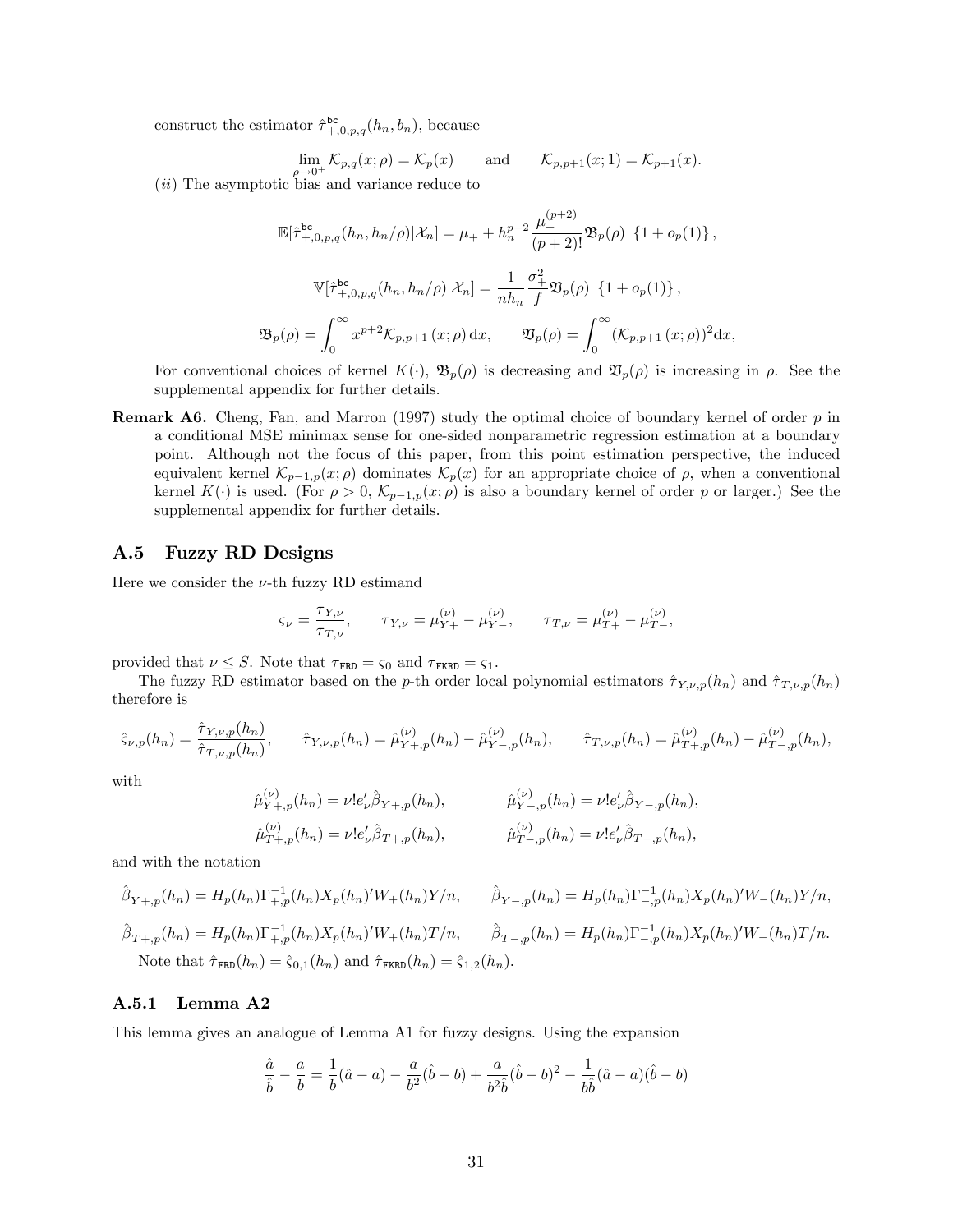we obtain

$$
\hat{\varsigma}_{\nu,p}(h_n) - \varsigma_{\nu} = \tilde{\varsigma}_{\nu,p}(h_n) + R_n
$$

with

$$
\tilde{\varsigma}_{\nu,p}(h_n) = \frac{1}{\tau_{T,\nu}} (\hat{\tau}_{Y,\nu,p}(h_n) - \tau_{Y,\nu}) - \frac{\tau_{Y,\nu}}{\tau_{T,\nu}^2} (\hat{\tau}_{T,\nu,p}(h_n) - \tau_{T,\nu})
$$

$$
R_n = \frac{\tau_{Y,\nu}}{\tau_{T,\nu}^2 \hat{\tau}_{T,\nu,p}(h_n)} (\hat{\tau}_{T,\nu,p}(h_n) - \tau_{T,\nu})^2 - \frac{1}{\tau_{T,\nu} \hat{\tau}_{T,\nu,p}(h_n)} (\hat{\tau}_{Y,\nu,p}(h_n) - \tau_{Y,\nu}) (\hat{\tau}_{T,\nu,p}(h_n) - \tau_{T,\nu}).
$$

**Lemma A2.** Suppose Assumptions A1–A3 hold with  $S \ge p + 2$ . Let  $\nu, r \in \mathbb{N}$  with  $\nu \le p$ .

(**R**) If  $h_n \to 0$  and  $nh_n^{1+2\nu} \to \infty$ , then

$$
R_n = O_p \left( \frac{1}{nh_n^{1+2\nu}} + h_n^{2(p+1-\nu)} \right).
$$

(B) If  $h_n \to 0$  and  $nh_n \to \infty$ , then

$$
\mathbb{E}[\tilde{\varsigma}_{\nu,p}(h_n)|\mathcal{X}_n] = h_n^{p+1-\nu} \mathsf{B}_{\mathbf{F},\nu,p,p+1}(h_n) + h_n^{p+2-\nu} \mathsf{B}_{\mathbf{F},\nu,p,p+2}(h_n) + o_p(h_n^{p+2-\nu}),
$$

where

$$
B_{F,\nu,p,r}(h_n) = \frac{1}{\tau_{T,\nu}} B_{Y,\nu,p,r}(h_n) - \frac{\tau_{Y,\nu}}{\tau_{T,\nu}^2} B_{T,\nu,p,r}(h_n),
$$

with

$$
B_{Y,\nu,p,r}(h_n) = \frac{\mu_{Y+}^{(r)}}{r!} B_{+,\nu,p,r}(h_n) - \frac{\mu_{Y-}^{(r)}}{r!} B_{-,\nu,p,r}(h_n),
$$
  

$$
B_{T,\nu,p,r}(h_n) = \frac{\mu_{T+}^{(r)}}{r!} B_{+,\nu,p,r}(h_n) - \frac{\mu_{T-}^{(r)}}{r!} B_{-,\nu,p,r}(h_n).
$$

(V) If  $h_n \to 0$  and  $nh_n \to \infty$ , then  $\mathbb{V}[\tilde{\varsigma}_{\nu,p}(h_n)|X_n] = \mathsf{V}_{\mathsf{F},\nu,p}(h_n)$ , where

$$
V_{F,\nu,p}(h_n) = V_{F,+, \nu,p}(h_n) + V_{F,-,\nu,p}(h_n),
$$

where

$$
\mathsf{V}_{\mathbf{F},+,\nu,p}(h_n) = \frac{1}{\tau_{T,\nu}^2} \mathcal{V}_{YY+,\nu,p}(h_n) - \frac{2\tau_{Y,\nu}}{\tau_{T,\nu}^3} \mathcal{V}_{YT+,\nu,p}(h_n) + \frac{\tau_{Y,\nu}^2}{\tau_{T,\nu}^4} \mathcal{V}_{TT+,\nu,p}(h_n),
$$

with

$$
\mathcal{V}_{YY+,\nu,p}(h_n) = \frac{1}{nh_n^{2\nu}} \nu!^2 e'_\nu \Gamma_{+,p}^{-1}(h_n) \Psi_{YY+,p}(h_n) \Gamma_{+,p}^{-1}(h_n) e_\nu = \frac{1}{nh_n^{1+2\nu}} \frac{\sigma_{YY+}^2}{f} \nu!^2 e'_\nu \Gamma_p^{-1} \Psi_p \Gamma_p^{-1} e_\nu [1+o_p(1)],
$$

$$
\mathcal{V}_{TT+,\nu,p}(h_n) = \frac{1}{nh_n^{2\nu}} \nu!^2 e'_\nu \Gamma_{+,p}^{-1}(h_n) \Psi_{YT+,p}(h_n) \Gamma_{+,p}^{-1}(h_n) e_\nu = \frac{1}{nh_n^{1+2\nu}} \frac{\sigma_{TT+}^2}{f} \nu!^2 e'_\nu \Gamma_p^{-1} \Psi_p \Gamma_p^{-1} e_\nu [1+o_p(1)],
$$
  

$$
\mathcal{V}_{TT+,\nu,p}(h_n) = \frac{1}{nh_n^{2\nu}} \nu!^2 e'_\nu \Gamma_{+,p}^{-1}(h_n) \Psi_{TT+,p}(h_n) \Gamma_{+,p}^{-1}(h_n) e_\nu = \frac{1}{nh_n^{1+2\nu}} \frac{\sigma_{TT+}^2}{f} \nu!^2 e'_\nu \Gamma_p^{-1} \Psi_p \Gamma_p^{-1} e_\nu [1+o_p(1)],
$$

and

$$
\mathsf{V}_{\mathbf{F}, -, \nu, p}(h_n) = \frac{1}{\tau_{T, \nu}^2} \mathcal{V}_{YY-, \nu, p}(h_n) - \frac{2\tau_{Y, \nu}}{\tau_{T, \nu}^3} \mathcal{V}_{YT-, \nu, p}(h_n) + \frac{\tau_{Y, \nu}^2}{\tau_{T, \nu}^4} \mathcal{V}_{TT-, \nu, p}(h_n)
$$

with

$$
\mathcal{V}_{YY-,\nu,p}(h_n) = \frac{1}{nh_n^{2\nu}} \nu!^2 e'_\nu \Gamma^{-1}_{-,p}(h_n) \Psi_{YY-,\rho}(h_n) \Gamma^{-1}_{-,p}(h_n) e_\nu = \frac{1}{nh_n^{1+2\nu}} \frac{\sigma_{YY-}^2}{f} \nu!^2 e'_\nu \Gamma_p^{-1} \Psi_p \Gamma_p^{-1} e_\nu [1 + o_p(1)],
$$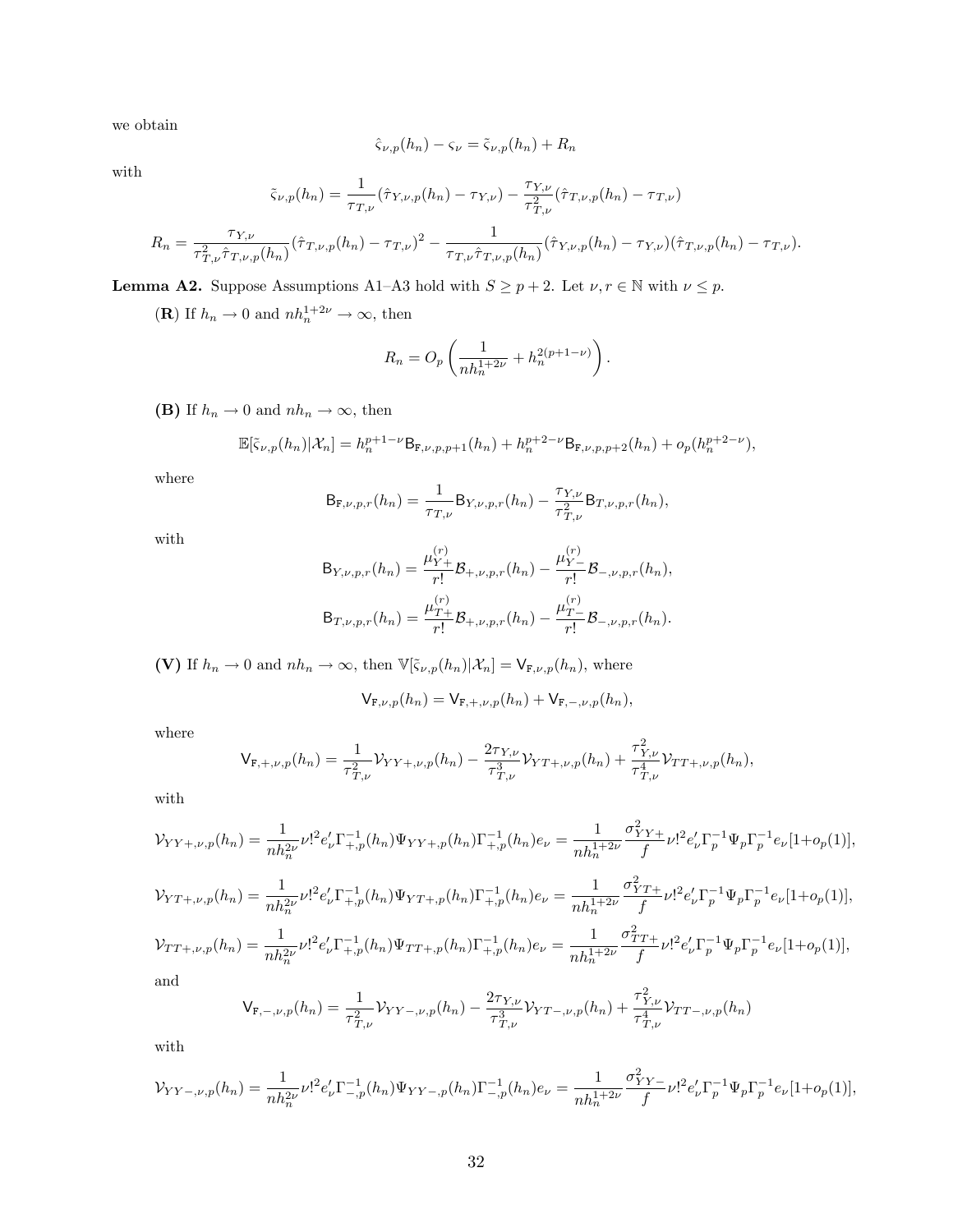$$
\mathcal{V}_{TT-, \nu, p}(h_n) = \frac{1}{nh_n^{2\nu}} \nu!^2 e'_\nu \Gamma_{-, p}^{-1}(h_n) \Psi_{YT-, p}(h_n) \Gamma_{-, p}^{-1}(h_n) e_\nu = \frac{1}{nh_n^{1+2\nu}} \frac{\sigma_{YT}^2}{f} \nu!^2 e'_\nu \Gamma_p^{-1} \Psi_p \Gamma_p^{-1} e_\nu [1 + o_p(1)],
$$
  

$$
\mathcal{V}_{TT-, \nu, p}(h_n) = \frac{1}{nh_n^{2\nu}} \nu!^2 e'_\nu \Gamma_{-, p}^{-1}(h_n) \Psi_{TT-, p}(h_n) \Gamma_{-, p}^{-1}(h_n) e_\nu = \frac{1}{nh_n^{1+2\nu}} \frac{\sigma_{TT-}^2}{f} \nu!^2 e'_\nu \Gamma_p^{-1} \Psi_p \Gamma_p^{-1} e_\nu [1 + o_p(1)].
$$

**(D)** If  $nh_n^{2p+5} \to 0$  and  $nh_n \to \infty$ , then

$$
\frac{\tilde{\varsigma}_{\nu,p}(h_n) - h_n^{p+1-\nu} \mathsf{B}_{\mathbf{F},\nu,p,p+1}(h_n)}{\sqrt{\mathsf{V}_{\mathbf{F},\nu,p}(h_n)}} \to_d \mathcal{N}(0,1).
$$

### A.5.2 Theorem A2

This theorem gives an analogue of Theorem A1 for the bias-corrected fuzzy RD estimator

$$
\hat{\varsigma}_{\nu,p,q}^{\text{bc}}(h_n, b_n) = \hat{\varsigma}_{\nu,p}(h_n) - h_n^{p+1-\nu} \hat{\mathsf{B}}_{\mathsf{F},\nu,p,q}(h_n, b_n),
$$

with

$$
\hat{\mathsf{B}}_{\mathbf{F},\nu,p,q}(h_n, b_n) = \frac{1}{\hat{\tau}_{T,\nu,p}(h_n)} \left( (e'_{p+1}\hat{\beta}_{Y+,q}(b_n))\mathcal{B}_{+,\nu,p,p+1}(h_n) - (e'_{p+1}\hat{\beta}_{Y-,q}(b_n))\mathcal{B}_{-,\nu,p,p+1}(h_n) \right) \n- \frac{\hat{\tau}_{Y,\nu,p}(h_n)}{\hat{\tau}_{T,\nu,p}(h_n)^2} \left( (e'_{p+1}\hat{\beta}_{T+,q}(b_n))\mathcal{B}_{+,\nu,p,p+1}(h_n) - (e'_{p+1}\hat{\beta}_{T-,q}(b_n))\mathcal{B}_{-,\nu,p,p+1}(h_n) \right).
$$

Linearizing the estimator we obtain

$$
\hat{\zeta}_{\nu,p,q}^{\text{bc}}(h_n, b_n) - \zeta_{\nu} = \hat{\zeta}_{\nu,p}(h_n) - h_n^{p+1-\nu} \hat{\mathsf{B}}_{\mathbf{F},\nu,p,q}(h_n, b_n) - \zeta_{\nu}
$$
\n
$$
= \tilde{\zeta}_{\nu,p}(h_n) + R_n - h_n^{p+1-\nu} \hat{\mathsf{B}}_{\mathbf{F},\nu,p,q}(h_n, b_n)
$$
\n
$$
= \tilde{\zeta}_{\nu,p,q}^{\text{bc}}(h_n, b_n) + R_n - h_n^{p+1-\nu} \left( \hat{\mathsf{B}}_{\mathbf{F},\nu,p,q}(h_n, b_n) - \check{\mathsf{B}}_{\mathbf{F},\nu,p,q}(h_n, b_n) \right)
$$
\n
$$
= \tilde{\zeta}_{\nu,p,q}^{\text{bc}}(h_n, b_n) + R_n - R_n^{\text{bc}}
$$

with

$$
\tilde{\varsigma}_{\nu,p,q}^{\text{bc}}(h_n, b_n) = \frac{1}{\tau_{T,\nu}} (\hat{\tau}_{Y,\nu,p,q}^{\text{bc}}(h_n, b_n) - \tau_{Y,\nu}) - \frac{\tau_{Y,\nu}}{\tau_{T,\nu}^2} (\hat{\tau}_{T,\nu,p,q}^{\text{bc}}(h_n, b_n) - \tau_{T,\nu}),
$$
\n
$$
R_n = \frac{\tau_{Y,\nu}}{\tau_{T,\nu}^2 \hat{\tau}_{T,\nu,p}(h_n)} (\hat{\tau}_{T,\nu,p}(h_n) - \tau_{T,\nu})^2 - \frac{1}{\tau_{T,\nu} \hat{\tau}_{T,\nu,p}(h_n)} (\hat{\tau}_{Y,\nu,p}(h_n) - \tau_{Y,\nu}) (\hat{\tau}_{T,\nu,p}(h_n) - \tau_{T,\nu}),
$$

$$
\tilde{B}_{F,\nu,p,q}(h_n, b_n) = \frac{1}{\tau_{T,\nu}} \left( (e'_{p+1}\hat{\beta}_{Y+q}(b_n))\mathcal{B}_{+,\nu,p,p+1}(h_n) - (e'_{p+1}\hat{\beta}_{Y-,q}(b_n))\mathcal{B}_{-,\nu,p,p+1}(h_n) \right) \n- \frac{\tau_{Y,\nu}}{\tau_{T,\nu}^2} \left( (e'_{p+1}\hat{\beta}_{T+q}(b_n))\mathcal{B}_{+,\nu,p,p+1}(h_n) - (e'_{p+1}\hat{\beta}_{T-,q}(b_n))\mathcal{B}_{-,\nu,p,p+1}(h_n) \right), \nR_n^{\text{bc}} = h_n^{p+1-\nu} \left( \hat{B}_{F,\nu,p,q}(h_n, b_n) - \check{B}_{F,\nu,p,q}(h_n, b_n) \right).
$$

The following theorem summarizes the asymptotic bias, variance and distribution of  $\hat{\zeta}_{\nu, p,q}^{\text{bc}}(h_n, b_n)$ . Theorems 3 and 4 are special cases with  $(\nu, p, q) = (0, 1, 2)$  and  $(\nu, p, q) = (1, 2, 3)$ , respectively.

**Theorem A2.** Suppose Assumptions A1–A3 hold with  $S \ge p + 2$ . Let  $\nu, r \in \mathbb{N}$  with  $\nu \le p$ .

$$
(\mathbf{R}^{bc})
$$
 If  $\max\{h_n, b_n\} \to 0$ ,  $nh_n^{1+2\nu} \to \infty$  and  $nb_n \to \infty$ , then

$$
R_n^{\text{bc}} = O_p\left(\frac{h_n^{p+1-\nu}}{\sqrt{nh_n^{1+2\nu}}} + h_n^{2(p+1-\nu)}\right)O_p\left(1 + \frac{1}{\sqrt{nb_n^{3+2p}}}\right).
$$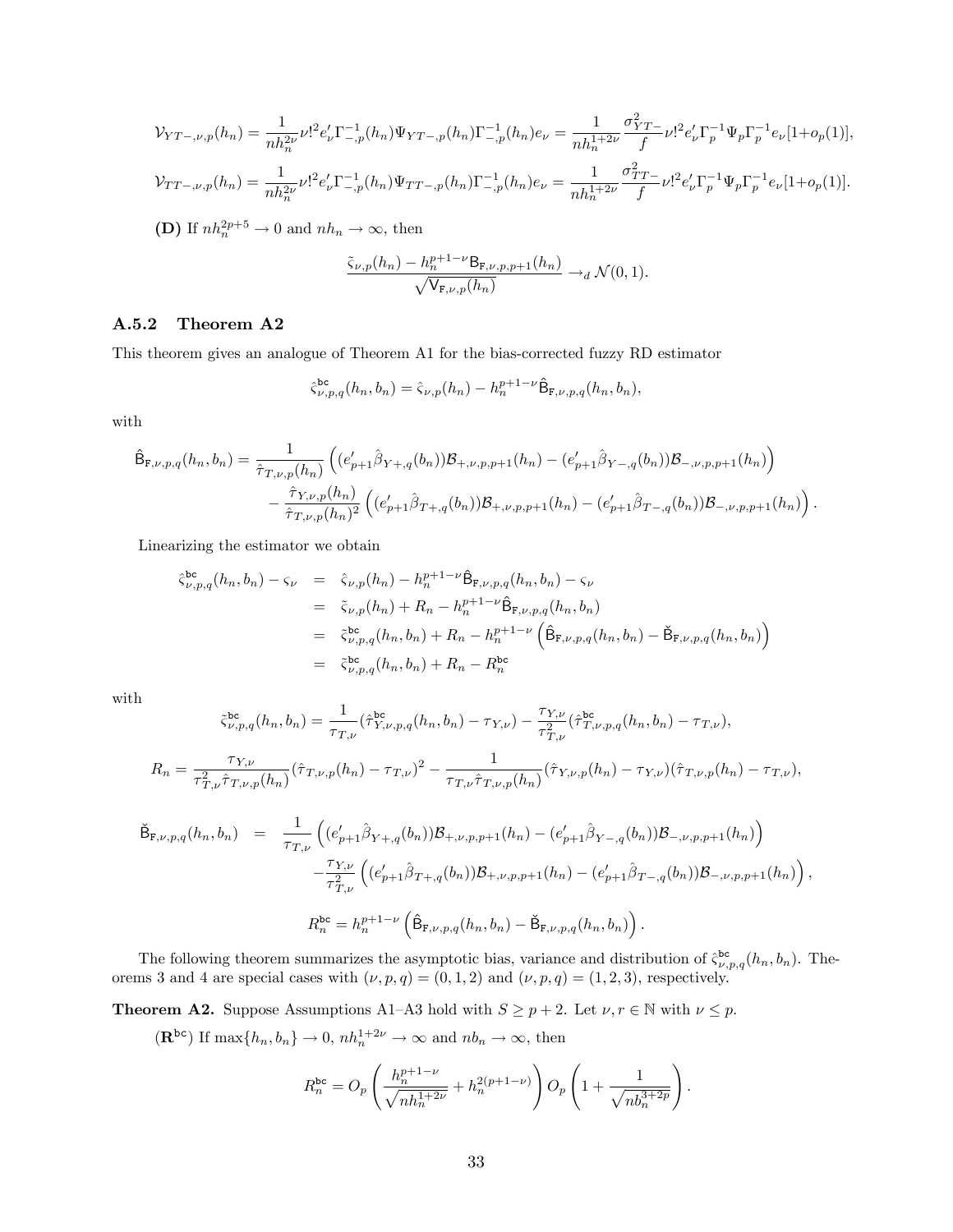(B) If  $\max\{h_n, b_n\} \to 0$  and  $n \min\{h_n, b_n\} \to \infty$ , then

$$
\mathbb{E}[\tilde{\zeta}_{\nu,p,q}^{\text{bc}}(h_n, b_n)|\mathcal{X}_n] = h_n^{p+2-\nu} \mathsf{B}_{\mathbf{F},\nu,p,p+2}(h_n)[1+o_p(1)] + h_n^{p+1-\nu} b_n^{q-p} \mathsf{B}_{\mathbf{F},\nu,p,q}^{\text{bc}}(h_n, b_n)[1+o_p(1)],
$$

where

$$
\mathsf{B}_{\mathrm{F},\nu,p,q}^{\mathrm{bc}}(h,b)=\frac{1}{\tau_{T,\nu}}\mathsf{B}_{Y,\nu,p,q}^{\mathrm{bc}}(h_n,b_n)-\frac{\tau_{Y,\nu}}{\tau_{T,\nu}^2}\mathsf{B}_{T,\nu,p,q}^{\mathrm{bc}}(h_n,b_n),
$$

with

$$
B_{Y,\nu,p,q}^{bc}(h,b) = \frac{\mu_{Y+}^{(q+1)}}{(q+1)!} \mathcal{B}_{+,p+1,q,q+1}(b) \frac{\mathcal{B}_{+,\nu,p,p+1}(h)}{(p+1)!} - \frac{\mu_{Y-}^{(q+1)}}{(q+1)!} \mathcal{B}_{-,p+1,q,q+1}(b) \frac{\mathcal{B}_{-,\nu,p,p+1}(h)}{(p+1)!},
$$
  

$$
B_{T,\nu,p,q}^{bc}(h,b) = \frac{\mu_{T+}^{(q+1)}}{(q+1)!} \mathcal{B}_{+,p+1,q,q+1}(b) \frac{\mathcal{B}_{+,\nu,p,p+1}(h)}{(p+1)!} - \frac{\mu_{T-}^{(q+1)}}{(q+1)!} \mathcal{B}_{-,p+1,q,q+1}(b) \frac{\mathcal{B}_{-,\nu,p,p+1}(h)}{(p+1)!}.
$$

(V) If  $\max\{h_n, b_n\} \to 0$  and  $n \min\{h_n, b_n\} \to \infty$ , then  $\mathbb{V}[\tilde{\zeta}_{\nu, p,q}^{\text{bc}}(h_n, b_n)|X_n] = \mathsf{V}_{\mathsf{F},\nu, p,q}^{\text{bc}}(h_n, b_n)$ , where

$$
\mathsf{V}_{\mathsf{F},\nu,p,q}^{\mathrm{bc}}(h_n,b_n)=\mathsf{V}_{\mathsf{F},+,\nu,p,q}^{\mathrm{bc}}(h_n,b_n)+\mathsf{V}_{\mathsf{F},-,\nu,p,q}^{\mathrm{bc}}(h_n,b_n),
$$

where

$$
\begin{split} \mathsf{V}^{\mathsf{bc}}_{\mathsf{F},+,\nu,p,q}(h,b)=\mathsf{V}_{\mathsf{F},+,\nu,p}(h)-2h^{p+1-\nu}\mathcal{C}_{\mathsf{F},+,\nu,p,q}(h,b)\frac{\mathcal{B}_{+,\nu,p,p+1}(h)}{(p+1)!}+h^{2p+2-2\nu}\mathsf{V}_{\mathsf{F},+,\,p+1,q}(b)\frac{\mathcal{B}_{+,\nu,p,p+1}^2(h)}{(p+1)!^2},\\ \mathsf{V}^{\mathsf{bc}}_{\mathsf{F},-,\nu,p,q}(h,b)=\mathsf{V}_{\mathsf{F},-,\nu,p}(h)-2h^{p+1-\nu}\mathcal{C}_{\mathsf{F},-,\nu,p,q}(h,b)\frac{\mathcal{B}_{-,\nu,p,p+1}(h)}{(p+1)!}+h^{2p+2-2\nu}\mathsf{V}_{\mathsf{F},-,\,p+1,q}(b)\frac{\mathcal{B}_{-,\nu,p,p+1}^2(h)}{(p+1)!^2},\\ \mathsf{C}_{\mathsf{F},+,\nu,p,q}(h,b)=\frac{1}{\tau_{T,\nu}^2}\mathsf{C}_{YY+,\nu,p,q}(h,b)-\frac{2\tau_{Y,\nu}}{\tau_{T,\nu}^3}\mathsf{C}_{YY+,\nu,p,q}(h,b)+\frac{\tau_{Y,\nu}^2}{\tau_{T,\nu}^4}\mathsf{C}_{TT+,\nu,p,q}(h,b),\\ \mathsf{C}_{\mathsf{F},-,\nu,p,q}(h,b)=\frac{1}{\tau_{T,\nu}^2}\mathsf{C}_{YY-,\nu,p,q}(h,b)-\frac{2\tau_{Y,\nu}}{\tau_{T,\nu}^3}\mathsf{C}_{YY-,\nu,p,q}(h,b)+\frac{\tau_{Y,\nu}^2}{\tau_{T,\nu}^4}\mathsf{C}_{TT-,\nu,p,q}(h,b), \end{split}
$$

where

$$
\mathcal{C}_{YY+,\nu,p,q}(h,b) = \frac{1}{nh^{\nu}b^{p+1}}\nu!(p+1)!e'_{\nu}\Gamma_{+,p}^{-1}(h)\Psi_{YT+,p,q}(h,b)\Gamma_{+,q}^{-1}(b)e_{p+1},
$$
  
\n
$$
\mathcal{C}_{YT+,\nu,p,q}(h,b) = \frac{1}{nh^{\nu}b^{p+1}}\nu!(p+1)!e'_{\nu}\Gamma_{+,p}^{-1}(h)\Psi_{YT+,p,q}(h,b)\Gamma_{+,q}^{-1}(b)e_{p+1},
$$
  
\n
$$
\mathcal{C}_{TT+,\nu,p,q}(h,b) = \frac{1}{nh^{\nu}b^{p+1}}\nu!(p+1)!e'_{\nu}\Gamma_{+,p}^{-1}(h)\Psi_{TT+,p,q}(h,b)\Gamma_{+,q}^{-1}(b)e_{p+1},
$$
  
\n
$$
\mathcal{C}_{YY-,\nu,p,q}(h,b) = \frac{1}{nh^{\nu}b^{p+1}}\nu!(p+1)!e'_{\nu}\Gamma_{-,p}^{-1}(h)\Psi_{YY-,p,q}(h,b)\Gamma_{-,q}^{-1}(b)e_{p+1},
$$
  
\n
$$
\mathcal{C}_{YT-,\nu,p,q}(h,b) = \frac{1}{nh^{\nu}b^{p+1}}\nu!(p+1)!e'_{\nu}\Gamma_{-,p}^{-1}(h)\Psi_{YT-,p,q}(h,b)\Gamma_{-,q}^{-1}(b)e_{p+1},
$$
  
\n
$$
\mathcal{C}_{TT-,\nu,p,q}(h,b) = \frac{1}{nh^{\nu}b^{p+1}}\nu!(p+1)!e'_{\nu}\Gamma_{-,p}^{-1}(h)\Psi_{TT-,p,q}(h,b)\Gamma_{-,q}^{-1}(b)e_{p+1}.
$$

**(D)** If  $n \min\{h_n^{2p+3}, b_n^{2p+3}\}\max\{h_n^2, b_n^{2(q-p)}\}\to 0$  and  $n \min\{h_n^{1+2\nu}, b_n\}\to \infty$ , then

$$
\frac{\hat{\varsigma}_{\nu,p,q}^{\text{bc}}(h_n,b_n)-\varsigma_{\nu}}{\sqrt{\mathsf{V}_{\text{F},\nu,p,q}^{\text{bc}}(h_n,b_n)}}\rightarrow_d\mathcal{N}(0,1),
$$

provided that  $h_n \to 0$  and  $\kappa b_n < \kappa_0.$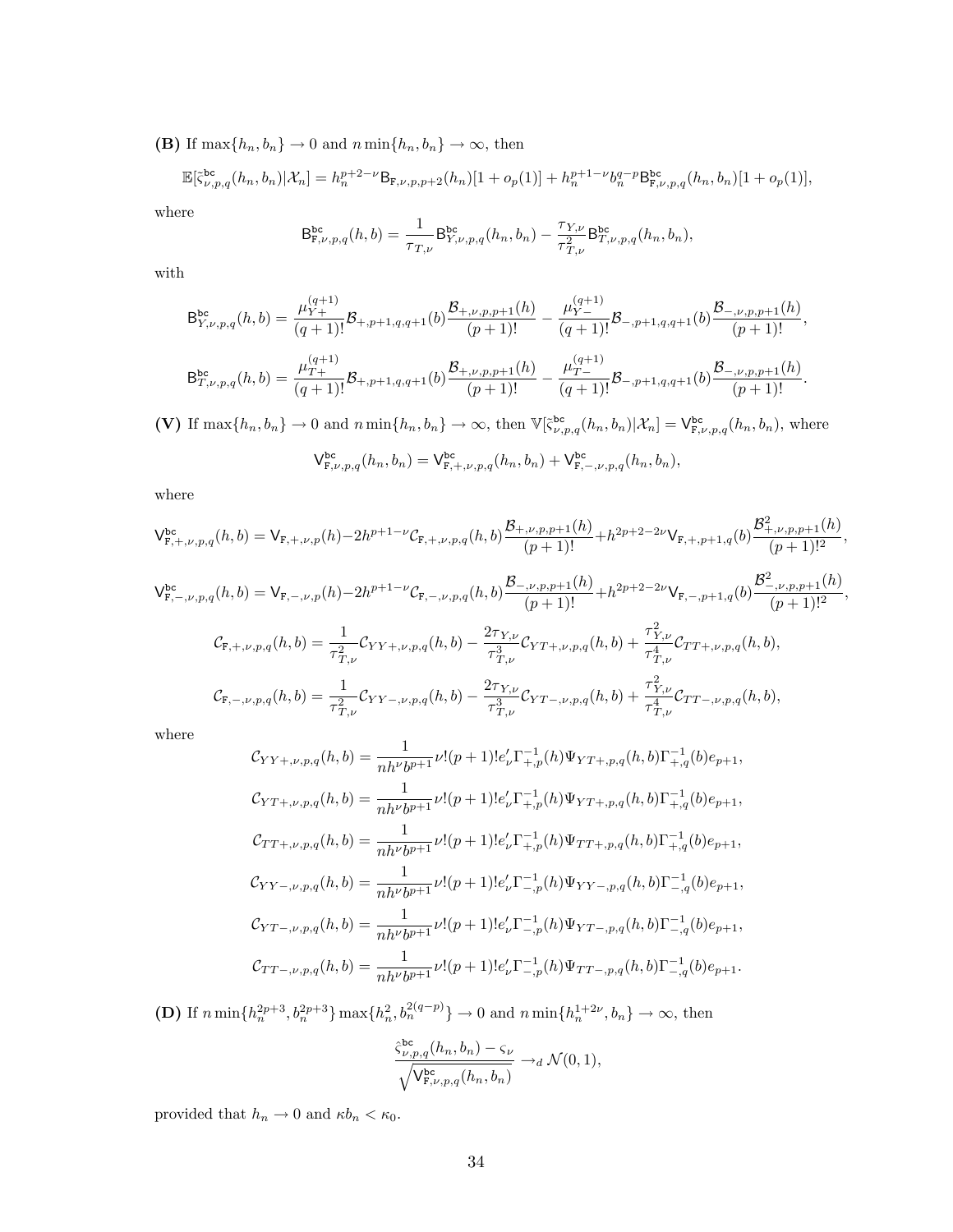From this theorem we obtain for Theorems 3 and 4:

<span id="page-35-0"></span>
$$
\mathsf{V}^{\mathsf{bc}}_{\mathsf{FRD}}(h_n, b_n) = \mathsf{V}^{\mathsf{bc}}_{\mathsf{F},0,1,2}(h_n, b_n) \qquad \text{and} \qquad \mathsf{V}^{\mathsf{bc}}_{\mathsf{FKRD}}(h_n, b_n) = \mathsf{V}^{\mathsf{bc}}_{\mathsf{F},1,2,3}(h_n, b_n). \tag{A-2}
$$

### A.6 Sharp RD Bandwidth Selectors

Using the results in Section 5 we propose data-driven bandwidth selector for sharp RD designs. For any  $\nu \leq p$ , we denote  $\mathcal{P}(\mathcal{P}_n) = \mathcal{P}_n(\mathcal{P}_n) + \mathcal{P}_n(\mathcal{P}_n)$ 

$$
\hat{\mathsf{V}}_{\nu,p}(h_n) = \hat{\mathsf{V}}_{+,\nu,p}(h_n) + \hat{\mathsf{V}}_{-,\nu,p}(h_n),
$$
\n
$$
\hat{\mathsf{V}}_{+,\nu,p}(h_n) = \frac{1}{nh_n^{2\nu}} \nu!^2 e'_\nu \Gamma_{+,p}^{-1}(h_n) \hat{\Psi}_{YY+,p}(h_n) \Gamma_{+,p}^{-1}(h_n) e_\nu,
$$
\n
$$
\hat{\mathsf{V}}_{-,\nu,p}(h_n) = \frac{1}{nh_n^{2\nu}} \nu!^2 e'_\nu \Gamma_{-,p}^{-1}(h_n) \hat{\Psi}_{YY-,p}(h_n) \Gamma_{-,p}^{-1}(h_n) e_\nu,
$$

where  $\hat{\Psi}_{YY +,p}(h_n)$  and  $\hat{\Psi}_{YY -,p}(h_n)$  are constructed as described in Section 5.

**Plug-in Bandwidths Selectors.** Fix  $p, q \in \mathbb{N}$  with  $q \geq p+1$ . Let  $\mathcal{B}_{\nu,p} = e'_{\nu} \Gamma_p^{-1} \vartheta_{p,p+1}$ .

Step 0: Initial Bandwidths  $(v_n, c_n)$ .

(i) Suppose  $v_n \rightarrow_p 0$  and  $nv_n \rightarrow_p \infty$ . In particular, let  $v_n = 2.58 \cdot \omega \cdot n^{-1/5}$  with

$$
\omega = \min \left\{ S_X, \ \frac{IQR_X}{1.349} \right\},\
$$

where  $S_X^2$  denotes the sample variance of  $X_i$ , and  $IQR_X$  is the interquartile range of  $X_i$ .

(ii) Suppose  $c_n \to_p 0$  and  $nc_n^{2q+3} \to_p \infty$ . In particular, let  $c_n = \hat{C}_{q+1,q+1} n^{-1/(2q+5)}$  with

$$
\widehat{C}_{q+1,q+1} = \left(\frac{(2q+3)nv_n^{2q+3}\widehat{V}_{q+1,q+1}(v_n)}{2\mathcal{B}_{q+1,q+1}^2\left(e'_{q+2}\widehat{\beta}_{+,q+2} - e'_{q+2}\widehat{\beta}_{-,q+2}\right)^2}\right)^{1/(2q+5)}
$$

,

.

.

where  $\check{\beta}_{+,p}$  and  $\check{\beta}_{-,p}$  denote the estimated coefficients of a  $(p+1)$ -th order global polynomial fit at either side of the threshold; i.e.,

$$
\tilde{\beta}_{+,p} = \arg \min_{\beta \in \mathbb{R}^p} \sum_{i=1}^n \mathbf{1}(X_i \ge 0)(Y_i - r_p(X_i)'\beta)^2,
$$
  

$$
\tilde{\beta}_{-,p} = \arg \min_{\beta \in \mathbb{R}^p} \sum_{i=1}^n \mathbf{1}(X_i < 0)(Y_i - r_p(X_i)'\beta)^2.
$$

**Step 1: Pilot Bandwidth**  $b_n$ . Compute  $\hat{b}_{p+1,q} = \hat{C}_{p+1,q} n^{-1/(2q+3)}$  with

$$
\widehat{C}_{p+1,q} = \left(\frac{(2p+3)nv_n^{2p+3}\widehat{V}_{p+1,q}(v_n)}{2(q-p)\mathcal{B}_{p+1,q}^2\left\{\left(e'_{q+1}\widehat{\beta}_{+,q+1}(c_n) - e'_{q+1}\widehat{\beta}_{-,q+1}(c_n)\right)^2 + 3\widehat{V}_{q+1,q+1}(c_n)\right\}}\right)^{1/(2q+3)}
$$

**Step 2: Main Bandwidth**  $h_n$ . Let  $b_n = \hat{b}_{p+1,q}$ , and compute  $\hat{h}_{\nu,p} = \hat{C}_{\nu,p} n^{-1/(2p+3)}$  with

$$
\widehat{C}_{\nu,p} = \left(\frac{(2\nu+1)nv_n \widehat{\mathsf{V}}_{p,0}(v_n)}{2(p+1-\nu)\mathcal{B}_{\nu,p}^2\left\{\left(e'_{p+1}\widehat{\beta}_{+,q}(b_n) - e'_{p+1}\widehat{\beta}_{-,q}(b_n)\right)^2 + 3\widehat{\mathsf{V}}_{p+1,q}(b_n)\right\}}\right)^{1/(2p+3)}
$$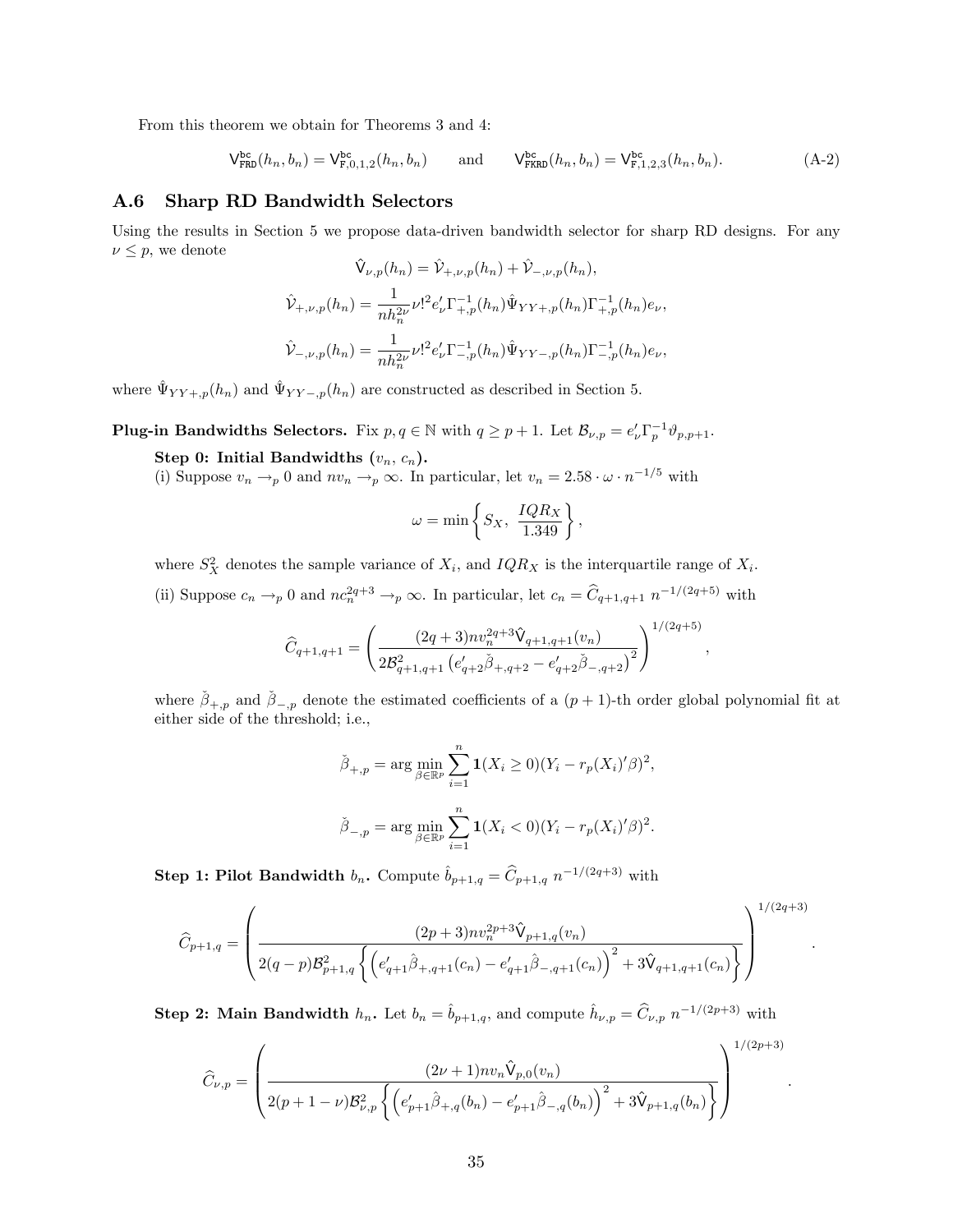The selectors  $\hat{h}_{\nu,p}$  and  $\hat{b}_{p+1,q}$  are constructed following the idea of an  $\ell$ -stage DPI bandwidth selector for density estimation (resp. with  $\ell = 2$  and  $\ell = 1$ ). See, e.g., Wand and Jones (1995, Section 3.6) for further discussion. The following theorem shows that these bandwidths selectors are consistent, and also optimal in the sense of Li (1987).

**Theorem A3.** Suppose Assumptions 1-2 hold with  $S \ge q + 1$  and  $q \ge p + 1$ . In addition, suppose  $e'_{q+2}\check{\beta}_{+,q+2} - e'_{q+2}\check{\beta}_{-,q+2} \to_p c \neq 0$  and  $\nu \leq p$ .

(Step 1) If  $\mu_+^{(q+1)} \neq \mu_-^{(q+1)}$ , then

$$
\frac{\hat{b}_{p+1,q}}{b_{\text{MSE},p+1,q}} \to_p 1 \quad \text{and} \quad \frac{\text{MSE}_{p+1,q}(\hat{b}_{p+1,q})}{\text{MSE}_{p+1,q}(b_{\text{MSE},p+1,q})} \to_p 1.
$$

(Step 2) If  $\mu_+^{(p+1)} \neq \mu_-^{(p+1)}$ , then

$$
\frac{\hat{h}_{\nu,p}}{h_{\text{MSE},\nu,p}} \to_p 1 \quad \text{and} \quad \frac{\text{MSE}_{\nu,p}(\hat{h}_{\nu,p})}{\text{MSE}_{\nu,p}(h_{\text{MSE},\nu,p})} \to_p 1.
$$

### References

ABADIE, A., AND G. W. IMBENS (2006): "Large Sample Properties of Matching Estimators for Average Treatment Effects,"  $Econometrica$ , 74(1), 235–267.

 $-$  (2010): "Estimation of the Conditional Variance in Paired Experiments," Annales d'Économie et de Statistique,  $91(1)$ , 175–187.

ANGELUCCI, M., AND O. ATTANASIO (2009): "Program Effect on Consumption, Low Participation, and Methodological Issues," Economic Development and Cultural Change, 57(3), 479-506.

- (2013): "The Demand for Food of Poor Urban Mexican Households: Understanding Policy Impacts Using Structural Models," American Economic Journal: Economic Policy, 5(1), 146–178.

- ANGELUCCI, M., AND G. DE GIORGI (2009): "Indirect Effects of an Aid Program: How Do Cash Transfers Affect Ineligibles' Consumption?," American Economic Review, 99(1), 486–508.
- ATTANASIO, O., C. MEGHIR, AND A. SANTIAGO (2011): "Education choices in Mexico: Using a structural model and a randomized experiment to evaluate Progresa," Review of Economic Studies,  $79(1)$ ,  $37-66$ .
- BEHRMAN, J. R., J. GALLARDO-GARCÍA, S. W. PARKER, P. E. TODD, AND V. VÉLEZ-GRAJALES (2012): "Are conditional cash transfers effective in urban areas? Evidence from Mexico," Education Economics,  $20(3)$ ,  $233-259$ .
- BUDDELMEYER, H., AND E. SKOUFIAS (2004): "An Evaluation of the Performance of Regression Discontinuity Design on PROGRESA," World Bank Policy Research Working Paper 3386.
- CALONICO, S., M. D. CATTANEO, AND R. TITIUNIK (2013): "Robust Data-Driven Inference in the Regression-Discontinuity Design," revision requested by *Stata Journal*.
- CARD, D., D. S. LEE, Z. PEI, AND A. WEBER (2012): "Nonlinear Policy Rules and the Identification and Estimation of Causal Effects in a Generalized Regression Kink Design," Working paper, University of California at Berkeley.
- CATTANEO, M. D., AND M. H. FARRELL (2013): "Optimal Convergence Rates, Bahadur Representation, and Asymptotic Normality of Partitioning Estimators," Journal of Econometrics, 174(2), 127–143.
- CATTANEO, M. D., B. FRANDSEN, AND R. TITIUNIK (2013): "Randomization Inference in the Regression Discontinuity Design: An Application to the Study of Party Advantages in the U.S. Senate," Working paper, University of Michigan.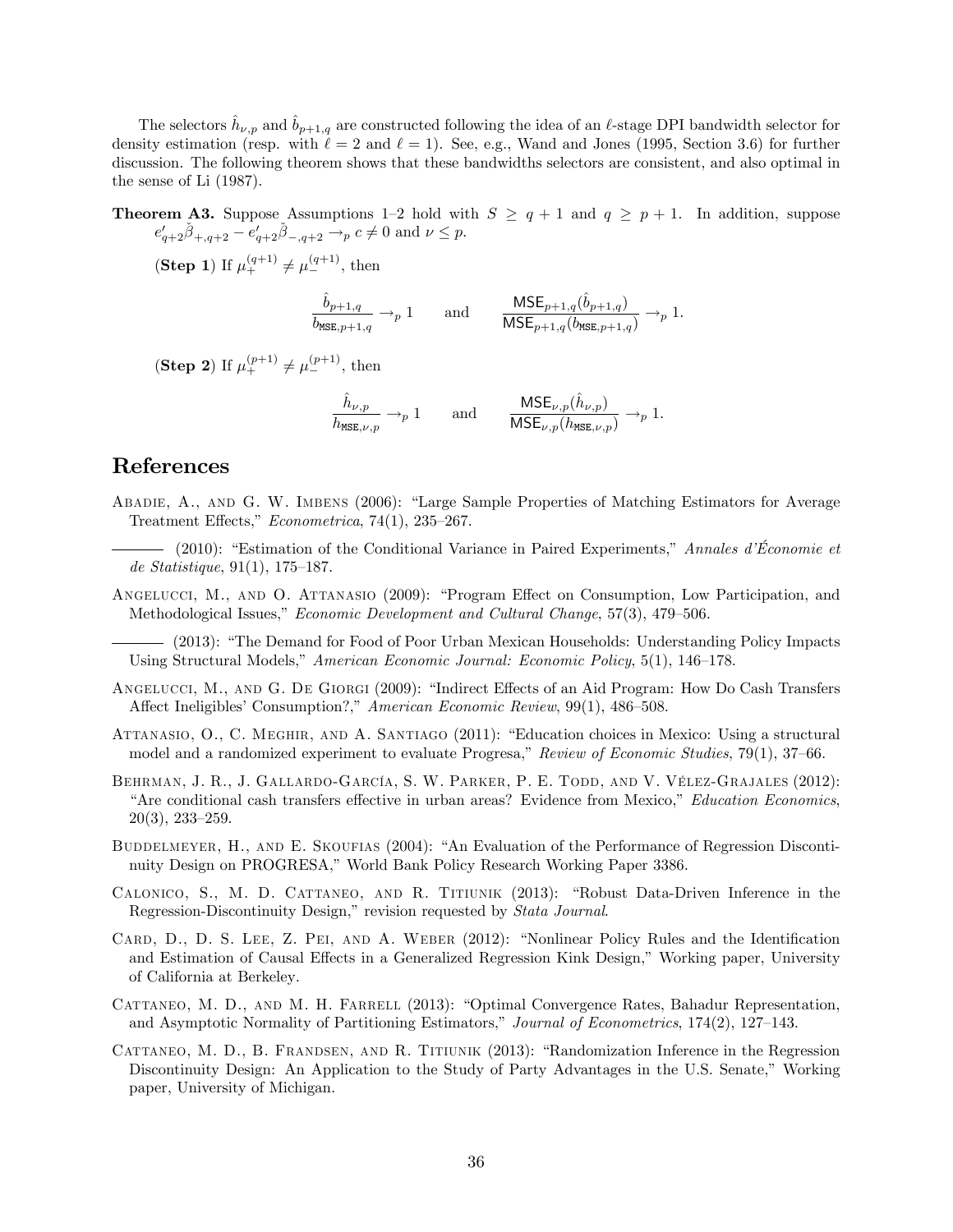- CHENG, M.-Y., J. FAN, AND J. S. MARRON (1997): "On Automatic Boundary Corrections," Annals of  $Statistics, 25(4), 1691-1708.$
- DESJARDINS, S. L., AND B. P. MCCALL (2009): "The Impact of the Gates Millennium Scholars Program on the Retention, College Finance- and Work-Related Choices, and Future Educational Aspirations of Low-Income Students," working paper, University of Michigan.
- DINARDO, J., AND D. S. LEE (2011): "Program Evaluation and Research Designs," in Handbook of Labor Economics, ed. by O. Ashenfelter, and D. Card, vol. 4A, pp. 463–536. Elsevier Science B.V.
- DJEBBARI, H., AND J. SMITH (2008): "Heterogeneous impacts in PROGRESA," Journal of Econometrics,  $145(1-2), 64-80.$
- DONG, Y. (2012): "Jumpy or Kinky? Regression Discontinuity Without The Discontinuity," working paper. University of California at Irvine.
- DONG, Y., AND A. LEWEL (2012): "Regression Discontinuity Marginal Threshold Treatment Effects," working paper, Boston College.
- DUBOIS, P., A. DE JANVRY, AND E. SADOULET (2012): "Effects on School Enrollment and Performance of a Conditional Cash Transfer Program in Mexico," Journal of Labor Economics, 30(3), 555–589.
- FAN, J., AND I. GIJBELS (1996): Local Polynomial Modelling and Its Applications. Chapman & Hall/CRC, New York.
- FERNALD, L. C. H., P. J. GERTLER, AND L. M. NEUFELD (2009): "10-year eff ect of Oportunidades, Mexicoäs conditional cash transfer programme, on child growth, cognition, language, and behaviour: a longitudinal follow-up study,"  $Lancet$ , 374, 1997–2005.
- FRANDSEN, B., M. FRÖLICH, AND B. MELLY (2012): "Quantile treatments effects in the regression discontinuity design," Journal of Econometrics,  $168(2)$ ,  $382-395$ .
- GERTLER, P. J., S. W. MARTINEZ, AND M. RUBIO-CODINA (2012): "Investing Cash Transfers to Raise Long-Term Living Standards," American Economic Journal: Applied Economics, 4(1), 164–192.
- HAHN, J., P. TODD, AND W. VAN DER KLAAUW (2001): "Identification and Estimation of Treatment Effects with a Regression-Discontinuity Design,"  $Econometrica$ , 69(1), 201–209.
- HODDINOTT, J., AND E. SKOUFIAS (2004): "The Impact of PROGRESA on Food Consumption," Economic Development and Cultural Change,  $53(1)$ ,  $37-61$ .
- ICHIMURA, H., AND P. E. TODD (2007): "Implementing Nonparametric and Semiparametric Estimators," in Handbook of Econometrics, ed. by J. Heckman, and E. Leamer, vol. 6B of Handbook of Econometrics, chap. 74. Elsevier.
- IMBENS, G., AND T. LEMIEUX (2008): "Regression Discontinuity Designs: A Guide to Practice," Journal of Econometrics,  $142(2)$ ,  $615-635$ .
- IMBENS, G. W., AND K. KALYANARAMAN (2012): "Optimal Bandwidth Choice for the Regression Discontinuity Estimator," Review of Economic Studies, 79(3), 933–959.
- LEE, D. S. (2008): "Randomized Experiments from Non-random Selection in U.S. House Elections," Journal of Econometrics,  $142(2)$ , 675–697.
- LEE, D. S., AND D. CARD (2008): "Regression discontinuity inference with specification error," Journal of  $Econometrics, 142(2), 655-674.$
- LEE, D. S., AND T. LEMIEUX (2010): "Regression Discontinuity Designs in Economics," Journal of Economic Literature,  $48(2)$ ,  $281-355$ .
- LI, K.-C. (1987): "Asymptotic Optimality for  $C_p$ ,  $C_L$ , Cross-validation and Generalized Cross-validation: Discrete Index Set," Annals of Statistics, 15(3), 958–975.
- LUDWIG, J., AND D. L. MILLER (2007): "Does Head Start Improve Children's Life Chances? Evidence from a Regression Discontinuity Design," Quarterly Journal of Economics,  $122(1)$ ,  $159-208$ .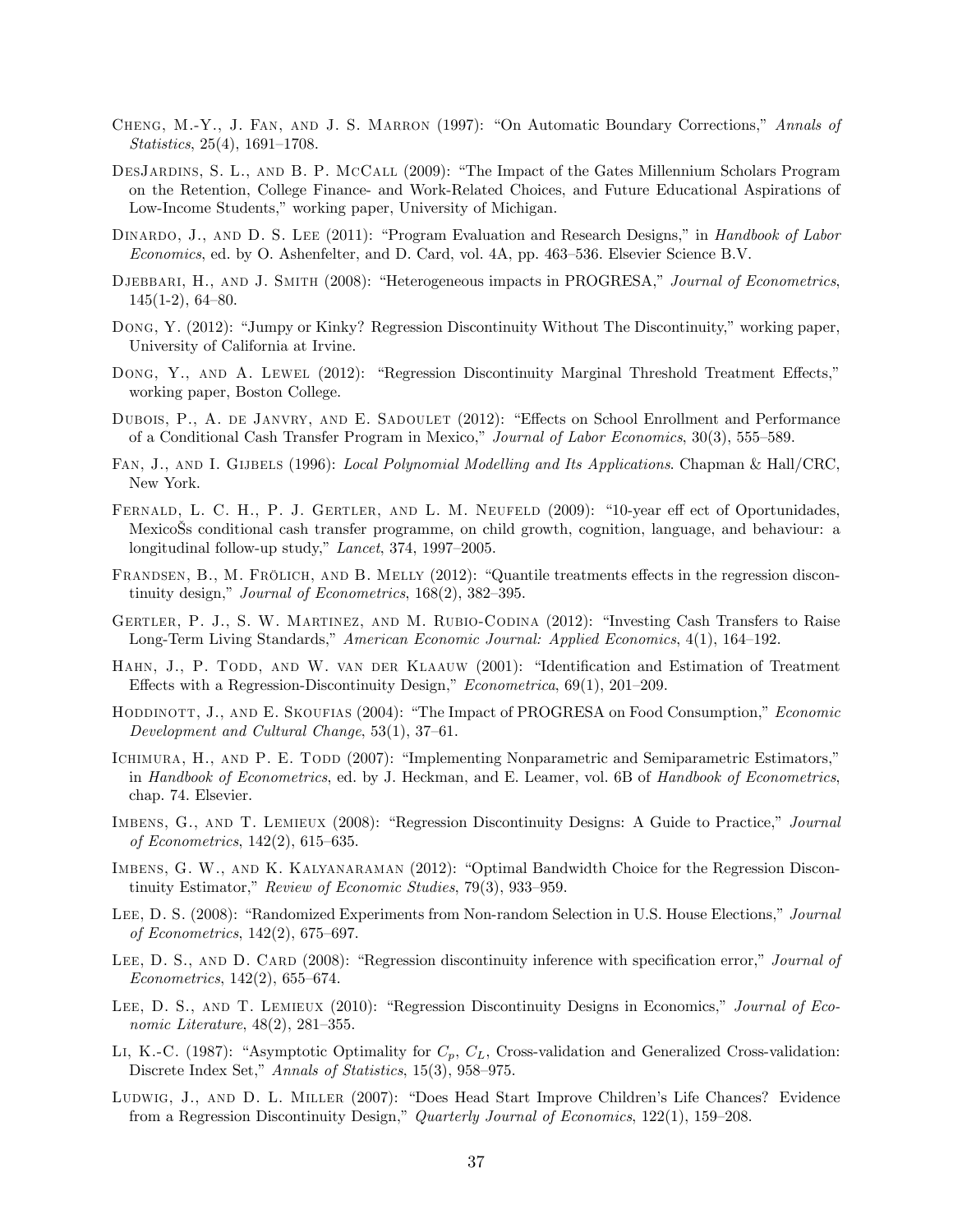- MARMER, V., D. FEIR, AND T. LEMIEUX (2012): "Weak Identification in Fuzzy Regression Discontinuity Designs," working paper, Univeristy of British Columbia.
- MCCRARY, J. (2008): "Manipulation of the running variable in the regression discontinuity design: A density test," Journal of Econometrics,  $142(2)$ , 698–714.
- OTSU, T., AND K.-L. XU (2011): "Empirical Likelihood for Regression Discontinuity Design," working paper, Yale University.
- PORTER, J. (2003): "Estimation in the Regression Discontinuity Model," working paper, University of Wisconsin.
- THISTLETHWAITE, D. L., AND D. T. CAMPBELL (1960): "Regression-discontinuity Analysis: An Alternative to the Ex-Post Facto Experiment," Journal of Educational Psychology,  $51(6)$ ,  $309-317$ .
- VAN DER KLAAUW, W. (2008): "Regression-Discontinuity Analysis: A Survey of Recent Developments in Economics,"  $Labour$ , 22(2), 219-245.

WAND, M., AND M. JONES (1995): Kernel Smoothing. Chapman & Hall/CRC, Florida.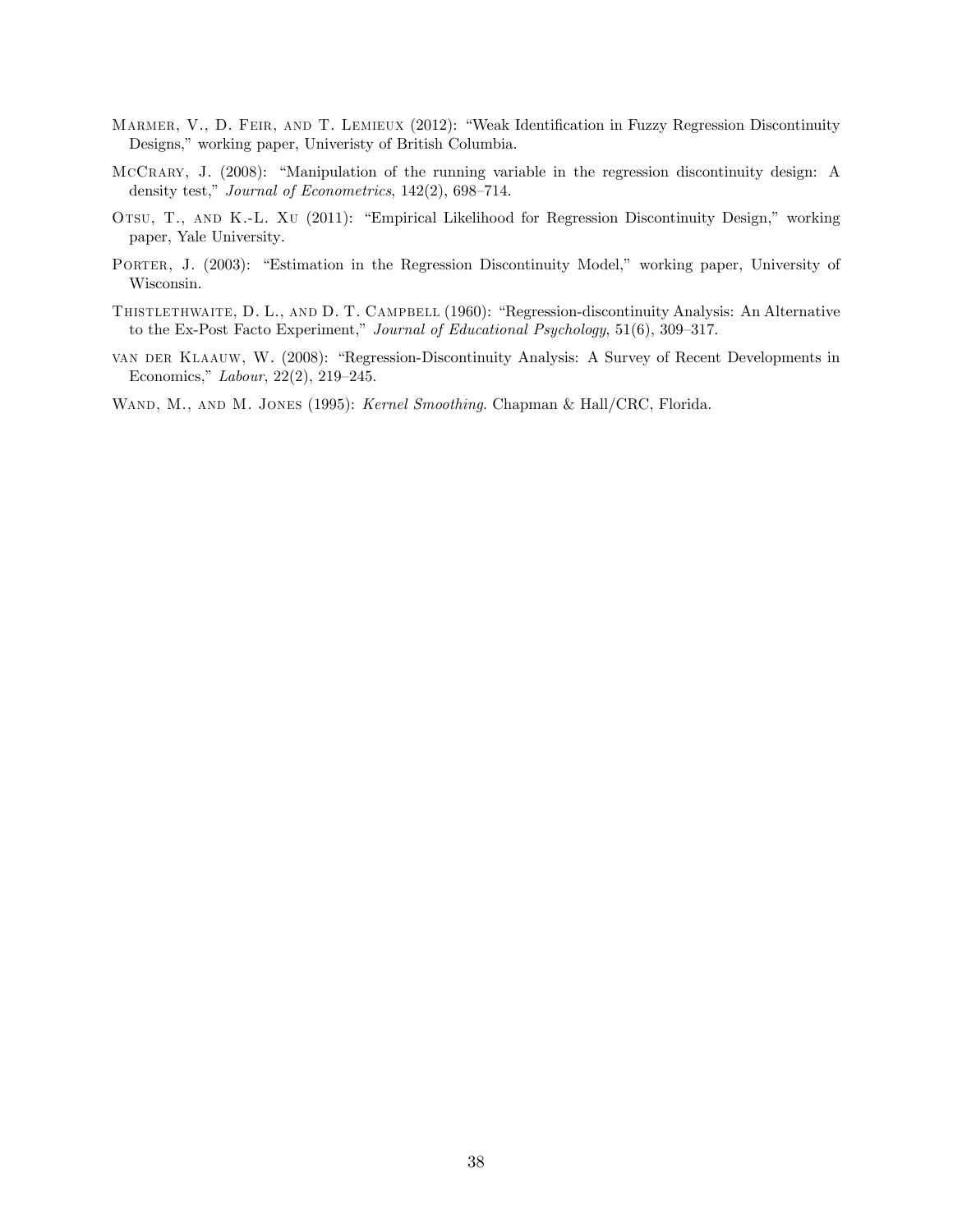Table 2: Empirical Coverage and Average Interval Lenght of different 95% Confidence Intervals (Infeasible Asymptotic Variance) Table 2: Empirical Coverage and Average Interval Lenght of different 95% Confidence Intervals (Infeasible Asymptotic Variance)

|         |                                                                                                                                                                                                                                        | Conventional                                |                | Bias-Corrected                                                                                                                                  |                                                     |                | Robust                                                                                                                | ${\bf Approchal}$                              |                    | Bandwidths     |                |
|---------|----------------------------------------------------------------------------------------------------------------------------------------------------------------------------------------------------------------------------------------|---------------------------------------------|----------------|-------------------------------------------------------------------------------------------------------------------------------------------------|-----------------------------------------------------|----------------|-----------------------------------------------------------------------------------------------------------------------|------------------------------------------------|--------------------|----------------|----------------|
|         |                                                                                                                                                                                                                                        | EC (%                                       | 口              |                                                                                                                                                 | EC (%)                                              | $\Box$         |                                                                                                                       | $EC($ $\%$                                     | 凵                  | $h_n$          | $b_n$          |
| Model   | $T_{\rm SRD}(h_{\rm MSE})$                                                                                                                                                                                                             |                                             | 0.225          | $T_{\rm SRD}^{\rm bc}$ ( $h_{\rm MSE}$ , $b_{\rm MSE}$ )                                                                                        | 91.4                                                | 0.225          | $I_{\tt SRD}^{\tt rbc} (h_{\tt MSE}, b_{\tt MSE})$                                                                    | 94.7                                           |                    | 0.166          | 0.319          |
|         |                                                                                                                                                                                                                                        | 93.4                                        | 0.213          | $T_{\tt SRD}^{\rm bc} (h_{\tt DM}, b_{\tt DM})$                                                                                                 |                                                     | 0.213          | $T_{SRD}^{rbc}(h_{\text{DM}}, b_{\text{DM}})$                                                                         | $94.8\,$                                       | $0.254$<br>$0.261$ | 0.184          | 0.271          |
|         | $\begin{array}{l} T_{\rm SRD}(h_{\rm DM}) \\ T_{\rm SRD}(\hat{h}_{\rm IR}) \\ T_{\rm SRD}(\hat{h}_{\rm DM}) \end{array}$                                                                                                               | $84.4$<br>$79.5$<br>$83.1$<br>$91.2$        | 0.159          | $T_\text{SRD}^\text{bc}(\hat{h}_\text{IK},\check{b}_\text{IK})$                                                                                 | $\begin{array}{c} 8.7 \\ 7.7 \\ 7.8 \\ \end{array}$ | 0.159          | $T_{\tt SRD}^{\tt rbc}(\hat{h}_{\tt IK}, \hat{b}_{\tt IK})$                                                           | $\begin{array}{c} 33.3 \\ 89.3 \\ \end{array}$ | 0.244              | 0.335          | 0.337          |
|         |                                                                                                                                                                                                                                        |                                             | 0.137          | $T^{\text{bc}}_{\text{SRD}}(\hat{h}_{\text{DM}},\hat{b}_{\text{DM}})$                                                                           |                                                     | 0.137          | $T^{\text{rbc}}_{\text{SRD}}(\hat{h}_{\text{DM}},\hat{b}_{\text{DM}})$                                                |                                                | 0.267              | 0.496          | 0.423          |
|         | $T_{\rm SRD}(\hat{h}_{\rm CV})$                                                                                                                                                                                                        |                                             | 0.152          | $T_{\tt SRD}^{\tt bc}(\hat{h}_{\tt CV},\hat{h}_{\tt CV})$                                                                                       | 78.1                                                | 0.152          | $T_{\tt SRD}^{\tt rbc}(\hat{h}_{\tt CV}, \hat{h}_{\tt CV})$                                                           |                                                | 0.224              | 0.381          | 0.381          |
|         | $T_{\rm SRD}(\hat{h}_{\rm corr})$                                                                                                                                                                                                      |                                             | 0.205          | $T_{\rm SBD}^{\rm bc}(\hat{h}_{\rm CCT},\hat{b}_{\rm CCT})$                                                                                     | 88.0                                                | 0.205          | $T^{\tt rbc}_{\tt SRD}(\hat{h}_{\tt CCT},\hat{b}_{\tt CCT}$                                                           | 93.0                                           | 0.242              | 0.205          | 0.336          |
|         |                                                                                                                                                                                                                                        |                                             |                | $T_{\tt SRD}^{\rm bc}(\mathit{h}_{\tt MSE},\mathit{h}_{\tt MSE})$                                                                               | 81.0                                                | 0.225          | $T_{\tt SRD}^{\tt rbc} (h_{\tt MSE}, h_{\tt MSE})$                                                                    | $94.9\,$                                       | 0.338              | 0.166          | 0.166          |
|         |                                                                                                                                                                                                                                        |                                             |                | $T^{\text{bc}}_{\text{SRD}}(h_{\text{DM}}, h_{\text{DM}})$                                                                                      | 81.3                                                | 0.213          | $T^{rbc}_{SR}(h_{\text{DM}}, h_{\text{DM}})$                                                                          | $95.1\,$                                       | 0.319              | 0.184          | 0.184          |
|         |                                                                                                                                                                                                                                        |                                             |                | $I^{\texttt{bc}}_{\texttt{SRD}}(\hat{h}_{\texttt{IK}}, \hat{h}_{\texttt{IK}})$                                                                  | 81.3                                                | 0.159          | $T^{\text{rbc}}_{\text{SRD}}(\hat{h}_{\text{IK}}, \hat{h}_{\text{IK}})$                                               | $94.7\,$                                       | 0.235              | 0.335          | 0.335          |
|         |                                                                                                                                                                                                                                        |                                             |                | $I^{\text{bc}}_{\text{SRD}}(\hat{h}_{\text{DM}}, \hat{h}_{\text{DM}})$                                                                          | $71.2\,$                                            | 0.137          | $T^{rbc}_{SR}(\hat{h}_{\text{DM}}, \hat{h}_{\text{DM}})$                                                              | $89.9$<br>$95.3$                               | 0.200              | 0.496          | 0.496          |
|         |                                                                                                                                                                                                                                        |                                             |                | $T^{\text{bc}}_{\text{SRD}}(\hat{h}_{\text{CCT}}, \hat{h}_{\text{CCT}})$                                                                        | 81.6                                                | 0.205          | $T^{\tt rbc}_{\tt SRD}(\hat{h}_{\tt CCT}, \hat{h}_{\tt CCT})$                                                         |                                                | 0.306              | 0.205          | 0.205          |
| Model 2 | $T_{\tt SRD}(h_{\tt MSE})$                                                                                                                                                                                                             |                                             | 0.327          | $T_{\tt SRD}^{\tt bc}$ ( $h_{\tt MSE}$ , $b_{\tt MSE}$                                                                                          | 92.5                                                | 0.327          | $T_{\tt SRD}^{\tt rbc} (h_{\tt MSE}, b_{\tt MSE})$                                                                    | 94.9                                           |                    | 0.082          | 0.191          |
|         | $T_{\tt SRD}(h_{\tt DN})$                                                                                                                                                                                                              | $92.5$<br>$92.2$                            | 0.323          | $I_{SRD}^{bc}(h_{DM}, b_{DM})$                                                                                                                  | $92.5\,$                                            | 0.323          | $T_{\tt SRD}^{\tt rbc}(h_{\tt DM},b_{\tt DM})$                                                                        | $94.9\,$                                       | 0.354<br>0.352     | 0.084          | 0.190          |
|         |                                                                                                                                                                                                                                        |                                             | 0.213          | $T_\text{SRD}^\text{bc}(\hat{h}_\text{IK},\hat{b}_\text{IK})$                                                                                   | $85.0\,$                                            | 0.213          | $T_{\tt SRD}^{\tt rbc}(\hat{h}_{\tt IK}, \hat{b}_{\tt IK})$                                                           | $91.2\,$                                       | 0.254              | 0.185          | 0.296          |
|         | $\frac{T_{\rm SRD}(\hat{h}_{\rm IK})}{T_{\rm SRD}(\hat{h}_{\rm DM})}$                                                                                                                                                                  | $\begin{array}{c} 24.1 \\ 14.8 \end{array}$ | 0.206          | $T^{\text{bc}}_{\text{SRD}}(\hat{h}_{\text{DM}},\hat{b}_{\text{DM}})$                                                                           | 82.8                                                | 0.206          | $T^{rbc}_{SR}(\hat{h}_{\text{DM}}, \hat{b}_{\text{DM}})$                                                              | 89.1                                           | 0.245              | 0.196          | 0.319          |
|         | $T_{\text{SRD}}(\hat{h}_{\text{CV}})$                                                                                                                                                                                                  | 79.1                                        | 0.269          | $T^{\text{bc}}_{\text{SRD}}(\hat{h}_{\text{CV}}, \hat{h}_{\text{CV}})$                                                                          | 80.5                                                | 0.269          | $T_{\tt SRD}^{\tt rbc}(\hat{h}_{\tt CV}, \hat{h}_{\tt CV})$                                                           | 34.3<br>34.3<br>34.3                           | 0.411              | 0.119          | 0.119          |
|         | $T_{\rm SRD}(\hat{h}_{\rm CCT})$                                                                                                                                                                                                       | 87.6                                        | 0.300          | $T^{\text{bc}}_{\text{SRD}}(\hat{h}_{\text{CCT}}, \hat{b}_{\text{CCT}})$                                                                        | 92.0                                                | 0.300          | $T^{\tt rbc}_{\tt SRD}(\hat{h}_{\tt CCT},\hat{b}_{\tt CCT}$                                                           |                                                | 0.325              | 0.097          | 0.226          |
|         |                                                                                                                                                                                                                                        |                                             |                | $T_{\tt SRD}^{\tt bc}$ ( $h_{\tt MSE}, h_{\tt MSE}$                                                                                             | $79.0\,$                                            | 0.327          | $T_{\tt SRD}^{\tt rbc} (h_{\tt MSE}, h_{\tt MSE})$                                                                    |                                                | 0.513              | 0.082          | 0.082          |
|         |                                                                                                                                                                                                                                        |                                             |                | $T^{\text{bc}}_{\text{SRD}}(h_{\text{DM}}, h_{\text{DM}})$                                                                                      | 79.2                                                | 0.323          | $T_{\tt SRD}^{\tt rbc}(h_{\tt DM}, h_{\tt DM})$                                                                       | $94.8\,$                                       | $\!0.505$          | 0.084          | 0.084          |
|         |                                                                                                                                                                                                                                        |                                             |                | $I^{\texttt{bc}}_{\texttt{SRD}}(\hat{h}_{\texttt{IK}}, \hat{h}_{\texttt{IK}})$                                                                  | 81.0                                                | 0.213          | $T^{\text{rbc}}_{\text{SRD}}(\hat{h}_{\text{IK}}, \hat{h}_{\text{IK}})$                                               | 94.8                                           | 0.319              | 0.185          | 0.185          |
|         |                                                                                                                                                                                                                                        |                                             |                | $I^{\texttt{bc}}_{\texttt{SRD}}(\hat{h}_{\texttt{DM}}, \hat{h}_{\texttt{DM}})$                                                                  | 80.8                                                | 0.206          | $T^{rbc}_{SR}(\hat{h}_{\text{DM}}, \hat{h}_{\text{DM}})$                                                              | 94.6                                           | 0.309              | 0.196          | 0.196          |
|         |                                                                                                                                                                                                                                        |                                             |                | $T_{\rm SBD}^{\rm bc}(\hat{h}_{\rm CCT},\hat{h}_{\rm CCT})$                                                                                     | 79.6                                                | 0.300          | $T^{\tt rbc}_{\tt SRD}(\hat{h}_{\tt CCT},\hat{h}_{\tt CCT})$                                                          | 94.8                                           | 0.464              | 0.097          | 0.097          |
| Model 3 |                                                                                                                                                                                                                                        |                                             |                |                                                                                                                                                 |                                                     |                |                                                                                                                       |                                                |                    |                |                |
|         | $T_{\tt SRD}(h_{\tt MSE})$                                                                                                                                                                                                             |                                             | 0.179          | $T_{\rm SRD}^{\rm bc}$ ( $h_{\rm MSE}$ , $b_{\rm MSE}$ )                                                                                        | 84.7                                                | 0.179          | $T^{rbc}_{\tt SRD} (h_{\tt MSE}, b_{\tt MSE})$                                                                        |                                                | 0.246              | 0.260          | 0.292          |
|         |                                                                                                                                                                                                                                        | $85.4$<br>$87.1$<br>$87.1$                  | 0.182          | $I_{SRD}^{bc}(h_{DM}, b_{DM})$                                                                                                                  | 86.1                                                | 0.182<br>0.190 | $T_{\tt SRD}^{\tt rbc}(h_{\tt DM},b_{\tt DM})$                                                                        | 95.1                                           | 0.235<br>0.241     | 0.251          | 0.305          |
|         |                                                                                                                                                                                                                                        | 91.4                                        | 0.190<br>0.200 | $T_\mathrm{SRD}^\mathrm{bc}(\hat{h}_\mathrm{IK},\check{b}_\mathrm{IK})$                                                                         | 88.8<br>91.4                                        | 0.200          | $T_{\tt SRD}^{\tt rbc}(\hat{h}_{\tt IK}, \hat{b}_{\tt IK})$<br>$T^{rbc}_{\tt SRD}(\hat{h}_{\tt DM},\hat{b}_{\tt DM})$ |                                                | 0.229              | 0.209<br>0.231 | 0.340<br>0.390 |
|         | $\begin{array}{l} T_{\textrm{SRD}}(h_{\textrm{DM}}) \nonumber \ T_{\textrm{SRD}}(\hat{h}_{\textrm{IK}}) \nonumber \ T_{\textrm{SRD}}(\hat{h}_{\textrm{DM}}) \nonumber \ T_{\textrm{SRD}}(\hat{h}_{\textrm{CV}}) \nonumber \end{array}$ | 93.9                                        | 0.226          | $T^{\text{bc}}_{\text{SRD}}(\hat{h}_{\text{CV}}, \hat{h}_{\text{CV}})$<br>$T^{\text{bc}}_{\text{SRD}}(\hat{h}_{\text{DM}},\hat{b}_{\text{DM}})$ | 81.9                                                | 0.226          | $T_{\tt SRD}^{\tt rbc}(\hat{h}_{\tt CV}, \hat{h}_{\tt CV})$                                                           |                                                | 0.340              | 0.166          | 0.166          |
|         | $T_{\rm SRD}(\tilde{h}_{\rm CCT}$                                                                                                                                                                                                      | 92.1                                        | 0.217          | $T^{\text{bc}}_{\text{SRD}}(\hat{h}_{\text{CCT}}, \hat{b}_{\text{CCT}})$                                                                        | 91.4                                                | 0.217          | $T^{\tt rbc}_{\tt SRD}(\hat{h}_{\tt CCT},\hat{b}_{\tt CCT}$                                                           |                                                | 0.250              | 0.181          | 0.322          |
|         |                                                                                                                                                                                                                                        |                                             |                | $T_{\tt SRD}^{\tt bc}$ ( $h_{\tt MSE}, h_{\tt MSE}$                                                                                             | 81.7                                                | 0.179          | $T_{\tt SRD}^{\tt rbc} (h_{\tt MSE}, h_{\tt MSE})$                                                                    |                                                | 0.266              | 0.260          | 0.260          |
|         |                                                                                                                                                                                                                                        |                                             |                | $T^{\text{bc}}_{\text{SRD}}(h_{\text{DM}}, h_{\text{DM}})$                                                                                      | 81.8                                                | 0.182          | $T_{\tt SRD}^{\tt rbc}(h_{\tt DM}, h_{\tt DM})$                                                                       | 95.0                                           | 0.271              | 0.251          | 0.251          |
|         |                                                                                                                                                                                                                                        |                                             |                | $I^{\texttt{bc}}_{\texttt{SRD}}(\hat{h}_{\texttt{IK}}, \hat{h}_{\texttt{IK}})$                                                                  | 81.8                                                | 0.190          | $T^{\text{rbc}}_{\text{SRD}}(\hat{h}_{\text{IK}}, \hat{h}_{\text{IK}})$                                               | 95.0                                           | 0.283              | 0.231          | 0.231          |
|         |                                                                                                                                                                                                                                        |                                             |                | $I^{\texttt{bc}}_{\texttt{SRD}}(\hat{h}_{\texttt{DM}}, \hat{h}_{\texttt{DM}})$                                                                  | 81.8                                                | 0.200          | $T^{rbc}_{SR}(\hat{h}_{\text{DM}}, \hat{h}_{\text{DM}})$                                                              | 94.9<br>95.2                                   | 0.298              | 0.209          | 0.209          |
|         |                                                                                                                                                                                                                                        |                                             |                | $T_{\tt SRD}^{\tt bc}(\hat{h}_{\tt CCT},\hat{h}_{\tt CCT})$                                                                                     |                                                     | 0.217          | $T^{\tt rbc}_{\tt SRD}(\hat{h}_{\tt CCT},\hat{h}_{\tt CCT})$                                                          |                                                |                    |                |                |

Notes: (i)  $EC =$  Empirical Coverage in percentage points, (ii)  $IL =$  Average Interval Length, (iii) columns under "Bandwidths" report the population and average estimated bandwidths choices, as appropriate, for main bandwid Notes: (i) EC = Empirical Coverage in percentage points, (ii) IL = Average Interval Length, (iii) columns under "Bandwidths" report the population and average estimated bandwidths choices, as appropriate, for main bandwidth  $h_n$  and pilot bandwidth  $b_n$ .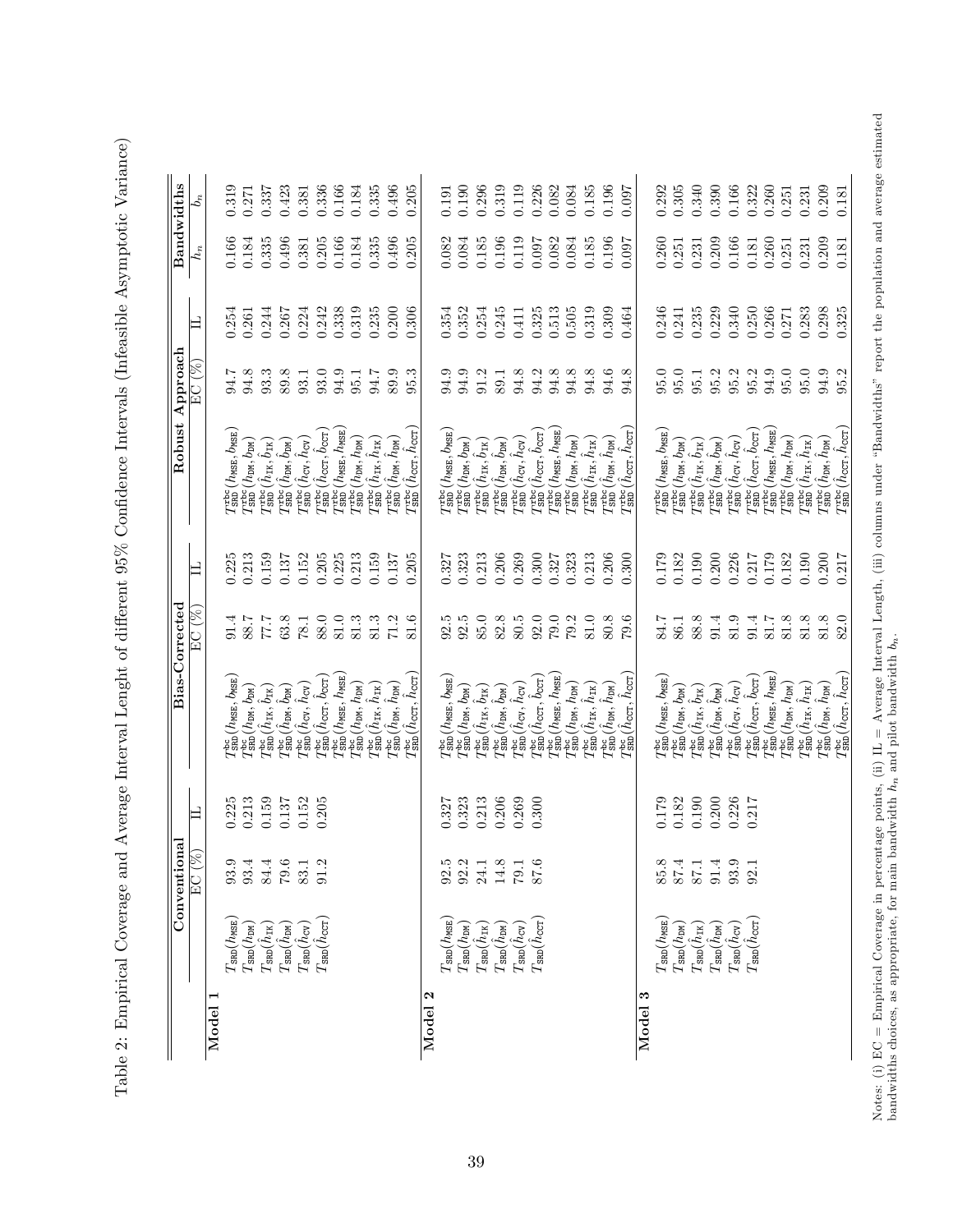Table 3: Empirical Coverage and Average Interval Lenght of different 95% Confidence Intervals (Estimated Asymptotic Variance with Table 3: Empirical Coverage and Average Interval Lenght of di§erent 95% ConÖdence Intervals (Estimated Asymptotic Variance with  $J=3$  nearest-neighbors)

 $J = 3$  nearest-neighbors)

|                                |                                                                                                                                                                 | Conventional                                                  |       | Bias-Corrected                                                                          |          |       | Robust Approach                                                                   |                   |       | Bandwidths |       |
|--------------------------------|-----------------------------------------------------------------------------------------------------------------------------------------------------------------|---------------------------------------------------------------|-------|-----------------------------------------------------------------------------------------|----------|-------|-----------------------------------------------------------------------------------|-------------------|-------|------------|-------|
|                                |                                                                                                                                                                 | EC (%                                                         | 凵     |                                                                                         | EC (%    | 凵     |                                                                                   | $_{\rm EC}$ (%)   | 凵     | $h_n$      | $b_n$ |
| Model                          | $\hat{T}_{\tt SRD}(h_{\tt MSE}$                                                                                                                                 | 92.3                                                          | 0.223 | $\hat{T}_{\tt SRD}^{\tt bc}(\mathit{h}_{\tt MSE},\mathit{b}_{\tt MSE})$                 | 7.68     | 0.223 | $\hat{T}_{\tt SRD}^{\tt rbc}$ ( $h_{\tt MSE}, b_{\tt MSE}$                        | 93.4              | 0.251 | 0.166      | 0.319 |
|                                |                                                                                                                                                                 |                                                               | 0.211 | $\hat{T}_{\tt SRD}^{\tt loc}({h}_{\tt DN},{b}_{\tt DN})$                                | 87.2     | 0.211 | $\hat{T}_{SRD}^{\rm rbc} (h_{\rm DM}, b_{\rm DM})$                                | 93.4              | 0.259 | 0.184      | 0.271 |
|                                | $\begin{array}{c} \hat{T}_{\tt SRD}(h_{\tt DM}) \\ \hat{T}_{\tt SRD}(\hat{h}_{\tt IK}) \end{array}$                                                             | $\begin{array}{c} 92.0 \\ 83.2 \\ 78.7 \\ \hline \end{array}$ | 0.158 | $\hat{T}_{\tt SRD}^{\tt bc}(\hat{h}_{\tt IK},\hat{b}_{\tt IK})$                         | 7.67     | 0.158 | $\hat{T}^{\rm rbc}_{\rm SRD}(\hat{h}_{\rm IR},\hat{b}_{\rm IR})$                  | 91.8              | 0.241 | 0.335      | 0.337 |
|                                | $\hat{T}_{\tt SRD}(\hat{h}_{\tt DM})$                                                                                                                           |                                                               | 0.136 | $\hat{T}_{\tt SRD}^{\tt bc}(\hat{h}_{\tt DN},\hat{b}_{\tt DN})$                         | 63.3     | 0.136 | $\hat{T}_{\tt SRD}^{\tt rbc}(\hat{h}_{\tt DM},\hat{b}_{\tt DM})$                  | 88.6              | 0.265 | 0.496      | 0.423 |
|                                | $\hat{T}_\textrm{SRD}(\hat{h}_\textrm{CV})$                                                                                                                     |                                                               | 0.151 | $\hat{T}_{\tt SRD}^{\tt be}(\hat{h}_{\tt CV},\hat{h}_{\tt CV})$                         | 77.4     | 0.151 | $\hat{T}^{\text{trbc}}_{\text{SRD}}(\hat{h}_{\text{CV}}, \hat{h}_{\text{CV}})$    | 91.5              | 0.222 | 0.381      | 0.381 |
|                                | $\hat{T}_\text{SRD}(\hat{h}_\text{CCT})$                                                                                                                        | 89.9                                                          | 0.201 | $\hat{T}_{\tt SRD}^{\tt bc}(\hat{h}_{\tt CCT},\hat{b}_{\tt CCT})$                       | 86.7     | 0.201 | $\hat{T}_{\tt SRD}^{\tt rbc}(\hat{h}_{\tt CCT},\hat{b}_{\tt CCT})$                | 91.7              | 0.238 | 0.205      | 0.336 |
|                                |                                                                                                                                                                 |                                                               |       | $\hat{T}_{\tt SRD}^{\tt bc}({h}_{\tt MSE}, {h}_{\tt MSE})$                              | 79.4     | 0.223 | $\hat{T}_{\tt SRD}^{\tt rbc}(h_{\tt MSE},h_{\tt MSE})$                            | 92.3              | 0.332 | 0.166      | 0.166 |
|                                |                                                                                                                                                                 |                                                               |       | $\hat{T}_{\tt SRD}^{\tt loc}({h}_{\tt DM}, {h}_{\tt DM})$                               | 7.67     | 0.211 | $\hat{T}_{\tt SRD}^{\tt rbc}(h_{\tt DM}, h_{\tt DM})$                             | 92.6              | 0.313 | 0.184      | 0.184 |
|                                |                                                                                                                                                                 |                                                               |       | $\hat{T}_{\tt SRD}^{\tt bc}(\hat{h}_{\tt IK},\hat{h}_{\tt IK})$                         | 80.4     | 0.158 | $\hat{T}^{\text{rebc}}_{\text{SRD}}(\hat{h}_{\text{IK}}, \hat{h}_{\text{IK}})$    | 93.4              | 0.232 | 0.335      | 0.335 |
|                                |                                                                                                                                                                 |                                                               |       | $\hat{T}_{\tt SRD}^{\tt loc}(\hat{h}_{\tt DN},\hat{h}_{\tt DM})$                        | 7.07     | 0.136 | $\hat{T}^{\text{trbc}}_{\text{SRD}}(\hat{h}_{\text{DM}}, \hat{h}_{\text{DM}})$    | 88.6              | 0.198 | 0.496      | 0.496 |
|                                |                                                                                                                                                                 |                                                               |       | $\hat{T}_{\tt SRD}^{\tt bc}(\hat{h}_{\tt CCT},\hat{h}_{\tt CCT})$                       | 50.1     | 0.201 | $\hat{T}^{\rm rbc}_{\rm SBD}(\hat{h}_{\rm CCT},\hat{h}_{\rm CCT})$                | 92.6              | 0.298 | 0.205      | 0.205 |
| $\mathbf{\mathbb{R}}$<br>Model |                                                                                                                                                                 |                                                               |       |                                                                                         |          |       |                                                                                   |                   |       |            |       |
|                                |                                                                                                                                                                 | 91.2                                                          | 0.354 | $\hat{T}_{\tt SRD}^{\tt loc}({\color{black} h_{\tt MSE}}, {\color{black} b_{\tt MSE}})$ | 91.6     | 0.354 | $\hat{T}_{\tt SRD}^{\tt rbc} (h_{\tt MSE}, b_{\tt MSE})$                          | 93.5              | 0.384 | 0.82       | 0.191 |
|                                | $\hat{T}_{\rm SRD}(h_{\rm MSE}) \ \hat{T}_{\rm SRD}(h_{\rm DM})$                                                                                                | 91.1                                                          | 0.349 | $\hat{T}_{\tt SRD}^{\tt loc}({h}_{\tt DN},{b}_{\tt DN})$                                | $91.5$   | 0.349 | $\hat{T}_{SRD}^{\rm rbc} (h_{\rm DM}, b_{\rm DM})$                                | 93.6              | 0.381 | 0.084      | 0.190 |
|                                | $\hat{T}_{\tt SRD}(\hat{h}_{\tt IK})$                                                                                                                           |                                                               | 0.224 | $\hat{T}_{\tt SRD}^{\tt bc}(\hat{h}_{\tt IK},\hat{b}_{\tt IK})$                         | 85.4     | 0.224 | $\hat{T}^{\text{rebc}}_{\text{SR}}(\hat{h}_{\text{IK}},\hat{b}_{\text{IK}})$      | 0.10              | 0.268 | 0.185      | 0.296 |
|                                | $\hat{T}_{\tt SRD}(\hat{h}_{\tt DM})$                                                                                                                           |                                                               | 0.216 | $\hat{T}_{\tt SRD}^{\tt bc}(\hat{h}_{\tt DN},\hat{b}_{\tt DN})$                         | 83.2     | 0.216 | $\hat{T}_{\tt SRD}^{\tt rbc}(\hat{h}_{\tt DM},\hat{b}_{\tt DM})$                  | 89.1              | 0.258 | 0.196      | 0.319 |
|                                | $\hat{T}_{\tt SRD}(\hat{h}_{\tt CV})$                                                                                                                           | $28.0$<br>17.9<br>17.9<br>87.5                                | 0.287 | $\hat{T}_{\tt SRD}^{\tt be}(\hat{h}_{\tt CV},\hat{h}_{\tt CV})$                         | $81.3\,$ | 0.287 | $\hat{I}_{\tt SRD}^{\tt rbc}(\hat{h}_{\tt CV},\hat{h}_{\tt CV})$                  | 93.4              | 0.450 | 0.119      | 0.119 |
|                                | $\hat{T}_\textrm{SRD}(\hat{h}_\textrm{CCT})$                                                                                                                    |                                                               | 0.318 | $\hat{T}_{\tt SRD}^{\tt loc}(\hat{h}_{\tt CCT},\hat{b}_{\tt CCT})$                      | $91.1\,$ | 0.318 | $\hat{T}_{\tt SRD}^{\tt rbc}(\hat{h}_{\tt CCT},\hat{b}_{\tt CCT})$                | 93.2              | 0.345 | 160.0      | 0.226 |
|                                |                                                                                                                                                                 |                                                               |       | $\hat{T}_{\tt SRD}^{\tt bc}(\mathit{h}_{\tt MSE},\mathit{h}_{\tt MSE})$                 | 79.5     | 0.354 | $\hat{T}_{\tt SRD}^{\tt rbc}$ ( $h_{\tt MSE}, h_{\tt MSE}$                        | $\phantom{-}92.9$ | 0.567 | 0.082      | 0.082 |
|                                |                                                                                                                                                                 |                                                               |       | $\hat{I}^{\text{bc}}_{\text{SRD}}(\textit{h}_{\text{DM}},\textit{h}_{\text{DM}})$       | 7.07     | 0.349 | $\hat{T}_{\tt SRD}^{\tt rbc}(h_{\tt DM}, h_{\tt DM})$                             | 93.0              | 0.559 | 0.084      | 0.084 |
|                                |                                                                                                                                                                 |                                                               |       | $\hat{T}_{\tt SRD}^{\tt bc}(\hat{h}_{\tt IK},\hat{h}_{\tt IK})$                         | 81.5     | 0.224 | $\hat{T}^{\text{rebc}}_{\text{SRD}}(\hat{h}_{\text{IK}}, \hat{h}_{\text{IK}})$    | 94.0              | 0.344 | 0.185      | 0.185 |
|                                |                                                                                                                                                                 |                                                               |       | $\hat{T}_{\tt SRD}^{\tt loc}(\hat{h}_{\tt DN},\hat{h}_{\tt DM})$                        | $81.4\,$ | 0.216 | $\hat{T}^{\text{rebc}}_{\text{SRD}}(\hat{h}_{\text{DM}}, \hat{h}_{\text{DM}})$    | 94.0              | 0.332 | 0.196      | 0.196 |
|                                |                                                                                                                                                                 |                                                               |       | $\hat{T}_{\tt SRD}^{\tt bc}(\hat{h}_{\tt CCT},\hat{h}_{\tt CCT})$                       | 80.3     | 0.318 | $\hat{T}_{\tt SRD}^{\tt rbc}(\hat{h}_{\tt CCT}, \hat{h}_{\tt CCT})$               | 93.1              | 0.504 | 0.097      | 0.097 |
| Model 3                        |                                                                                                                                                                 |                                                               |       |                                                                                         |          |       |                                                                                   |                   |       |            |       |
|                                | $\hat{T}_{\tt SRD}(h_{\tt MSE})$                                                                                                                                | 84.7                                                          | 0.178 | $\hat{T}_{\tt SRD}^{\tt loc}({\it h}_{\tt MSE}, {\it b}_{\tt MSE})$                     | 83.7     | 0.178 | $\hat{T}_{\tt SRD}^{\tt rbc}(\textit{h}_{\tt MSE},\textit{b}_{\tt MSE})$          | 93.5              | 0.244 | 0.260      | 0.292 |
|                                | $\hat{T}_{\rm SRD}^{\phantom{\dagger}}(h_{\rm DM}^{\phantom{\dagger}}) \nonumber\\ \hat{T}_{\rm SRD}^{\phantom{\dagger}}(\hat{h}_{\rm IR}^{\phantom{\dagger}})$ |                                                               | 0.181 | $\hat{T}_{\tt SRD}^{\tt loc}({h}_{\tt DN},{b}_{\tt DN})$                                | 84.9     | 0.181 | $\hat{T}_{SRD}^{\rm rbc} (h_{\rm DM}, b_{\rm DM})$                                | 93.7              | 0.239 | 0.251      | 0.305 |
|                                |                                                                                                                                                                 |                                                               | 0.189 | $\hat{T}_{\tt SRD}^{\tt bc}(\hat{h}_{\tt IK},\hat{b}_{\tt IK})$                         | 87.6     | 0.189 | $\hat{T}_{\tt SRD}^{\tt rbc}(\hat{h}_{\tt IK},\hat{b}_{\tt IK})$                  | 93.8              | 0.233 | 0.231      | 0.340 |
|                                |                                                                                                                                                                 |                                                               | 0.198 | $\hat{T}_{\tt SRD}^{\tt loc}(\hat{h}_{\tt DM},\hat{b}_{\tt DM})$                        | 89.8     | 0.198 | $\hat{T}_{\tt SRD}^{\tt rbc}(\hat{h}_{\tt DM},\hat{b}_{\tt DM})$                  | $93.7\,$          | 0.227 | 0.209      | 0.390 |
|                                | $\hat{T}_{\rm SRD}(\hat{h}_{\rm ON}) \ \hat{T}_{\rm SRD}(\hat{h}_{\rm CV})$                                                                                     | $86.1$<br>$86.1$ 0.0 2.9<br>$89.5$ 0.9                        | 0.223 | $\hat{T}_{\tt SRD}^{\tt bc}(\hat{h}_{\tt CV},\hat{h}_{\tt CV})$                         | 79.9     | 0.223 | $\hat{T}_{\tt SRD}^{\tt rbc}(\hat{h}_{\tt CV}, \hat{h}_{\tt CV})$                 | 92.7              | 0.333 | 0.166      | 0.166 |
|                                | $\hat{T}_{\tt SRD}(\hat{h}_{\tt CCT})$                                                                                                                          |                                                               | 0.213 | $\hat{T}_{\tt SRD}^{\tt loc}(\hat{h}_{\tt CCT},\hat{b}_{\tt CCT})$                      | 89.8     | 0.213 | $\hat{I}_{\tt SBD}^{\tt rbc}(\hat{h}_{\tt CCT},\hat{b}_{\tt CCT})$                | $93.4\,$          | 0.246 | 0.181      | 0.322 |
|                                |                                                                                                                                                                 |                                                               |       | $\hat{T}_{\tt SRD}^{\tt bc}(\mathit{h}_{\tt MSE},\mathit{h}_{\tt MSE})$                 | 7.08     | 0.178 | $\frac{\partial \text{tric}}{\partial \text{SR}}(h_{\text{MSE}}, h_{\text{MSE}})$ | 93.3              | 0.262 | 0.260      | 0.260 |
|                                |                                                                                                                                                                 |                                                               |       | $\hat{T}_{\tt SRD}^{\tt loc}({h}_{\tt DM}, {h}_{\tt DM})$                               | 80.6     | 0.181 | $\hat{T}_{\tt SRD}^{\tt rbc}(h_{\tt DM}, h_{\tt DM})$                             | 93.3              | 0.267 | 0.251      | 0.251 |
|                                |                                                                                                                                                                 |                                                               |       | $\hat{T}_{\tt SRD}^{\tt bc}(\hat{h}_{\tt IK},\hat{h}_{\tt IK})$                         | $80.6\,$ | 0.189 | $\hat{T}^{\text{rebc}}_{\text{SRD}}(\hat{h}_{\text{IK}}, \hat{h}_{\text{IK}})$    | 92.9              | 0.279 | 0.231      | 0.231 |
|                                |                                                                                                                                                                 |                                                               |       | $\hat{T}_{\tt SRD}^{\tt loc}(\hat{h}_{\tt DN}, \hat{h}_{\tt DM})$                       | 80.5     | 0.198 | $\hat{T}^{\text{rebc}}_{\text{SRD}}(\hat{h}_{\text{DM}}, \hat{h}_{\text{DM}})$    | $92.7$<br>$92.7$  | 0.294 | 0.209      | 0.209 |
|                                |                                                                                                                                                                 |                                                               |       | $\hat{T}_{\tt SRD}^{\tt bc}(\hat{h}_{\tt CCT},\hat{h}_{\tt CCT})$                       | 80.3     | 0.213 | $\hat{T}^{\text{rebc}}_{\text{SRD}}(\hat{h}_{\text{cCT}},\hat{h}_{\text{cCT}})$   |                   | 0.317 | 0.181      | 0.181 |

Notes: (i) EC = Empirical Coverage in percentage points, (ii) IL = Average Interval Length, (iii) columns under "Bandwidths" report the population and average estimated<br>bandwidths choices, as appropriate, for main bandwid Notes: (i) EC = Empirical Coverage in percentage points, (ii) IL = Average Interval Length, (iii) columns under ìBandwidthsî report the population and average estimated bandwidths choices, as appropriate, for main bandwidth  $h_n$  and pilot bandwidth  $b_n$ .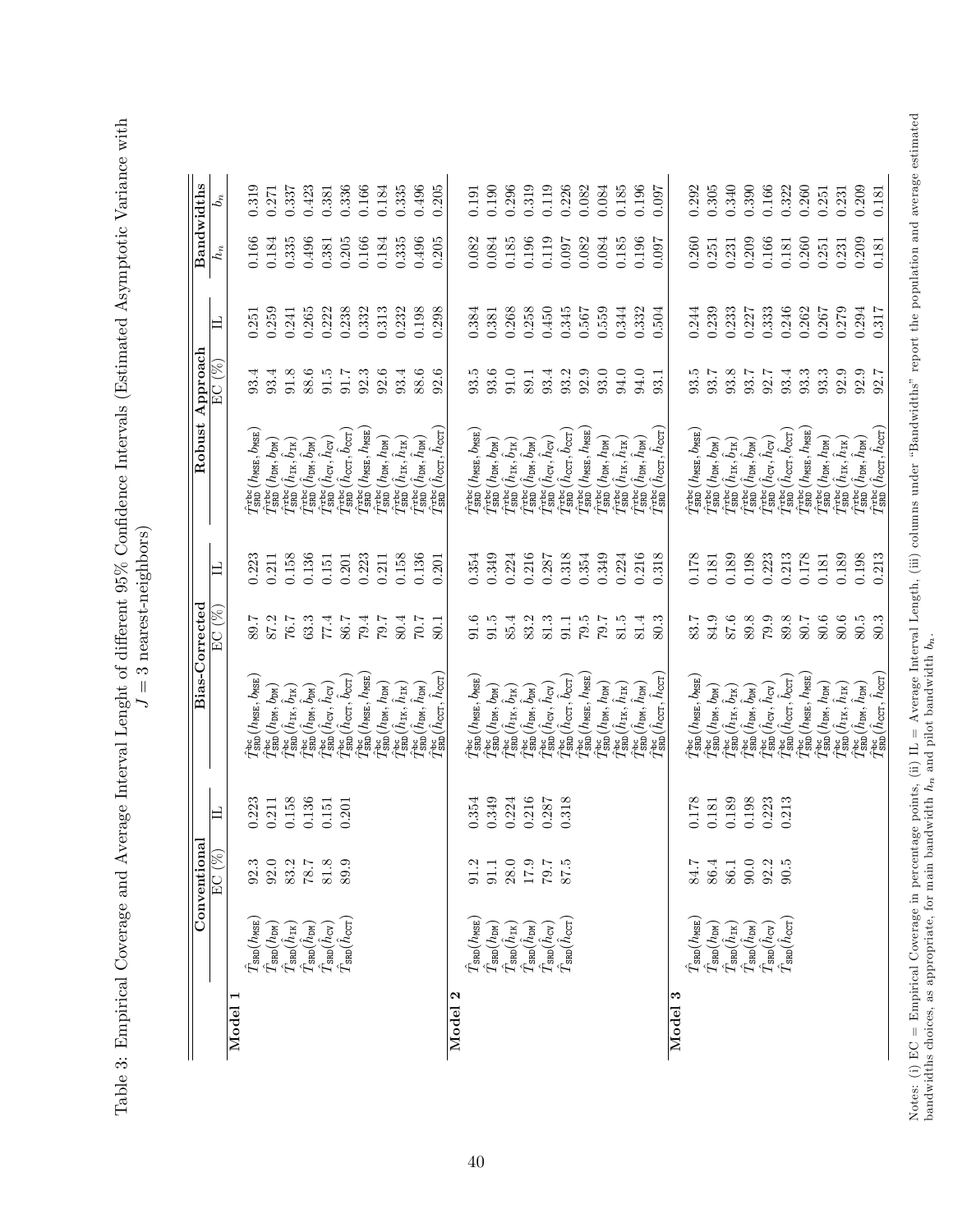



 $\dot{o}$ 

−2 −1 0 1 2 Index Sample average within bin 4th order global polynomial

−2 −1 0 1 2 Index Sample average within bin 4th order global polynomial

 $\overline{0}$ 

−2 −1 0 1 2 Index Sample average within bin  $\hphantom{a|a|a} \qquad \qquad \text{4th order global polynomial}$ 

4th order global polynomial

· Sample average within bin

4th order global polynomial

· Sample average within bin

4th order global polynomial

· Sample average within bin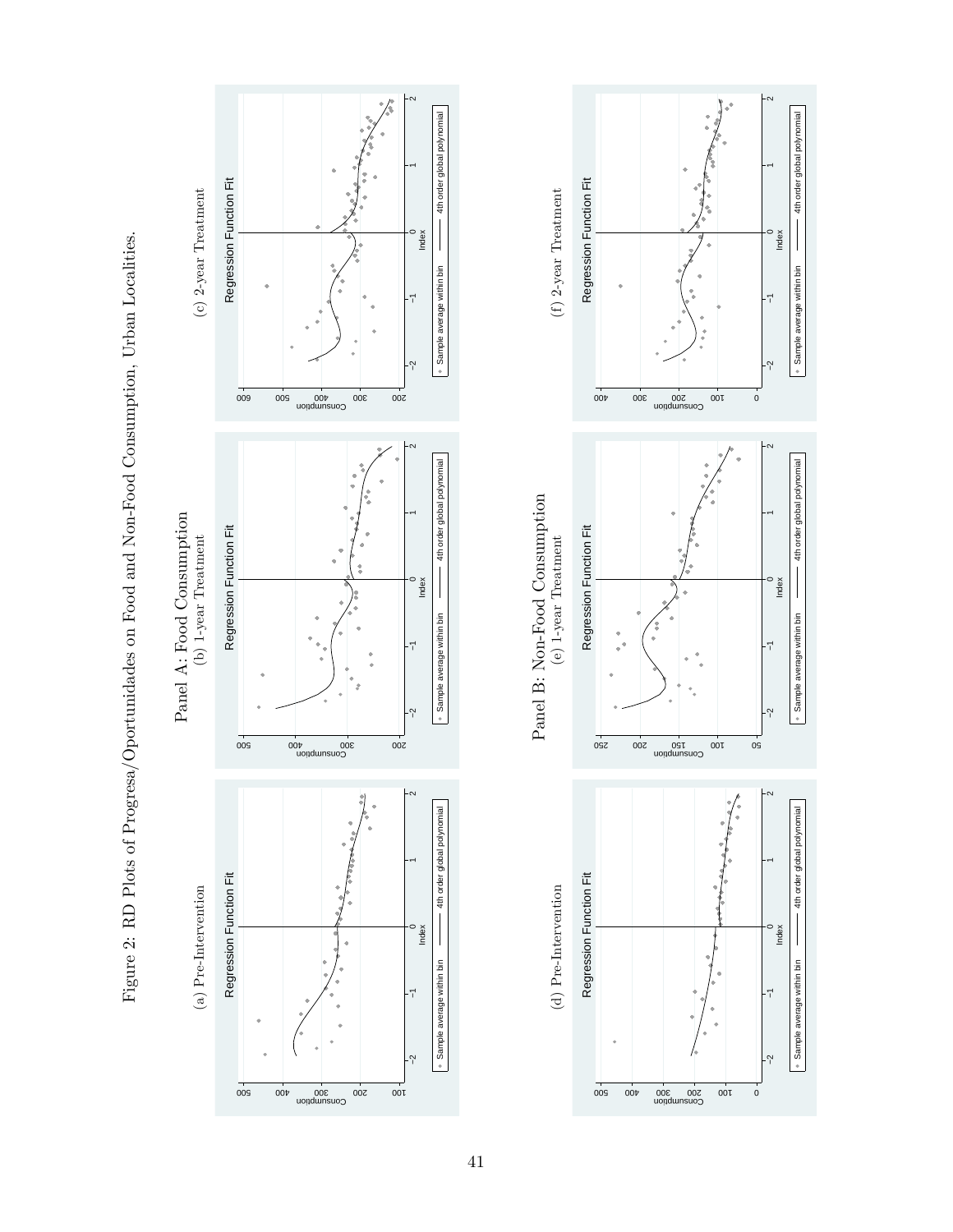



Figure 3: RD Plots of Progresa/Oportunidades on Food and Non-Food Consumption, Rural Localities. Figure 3: RD Plots of Progresa/Oportunidades on Food and Non-Food Consumption, Rural Localities.